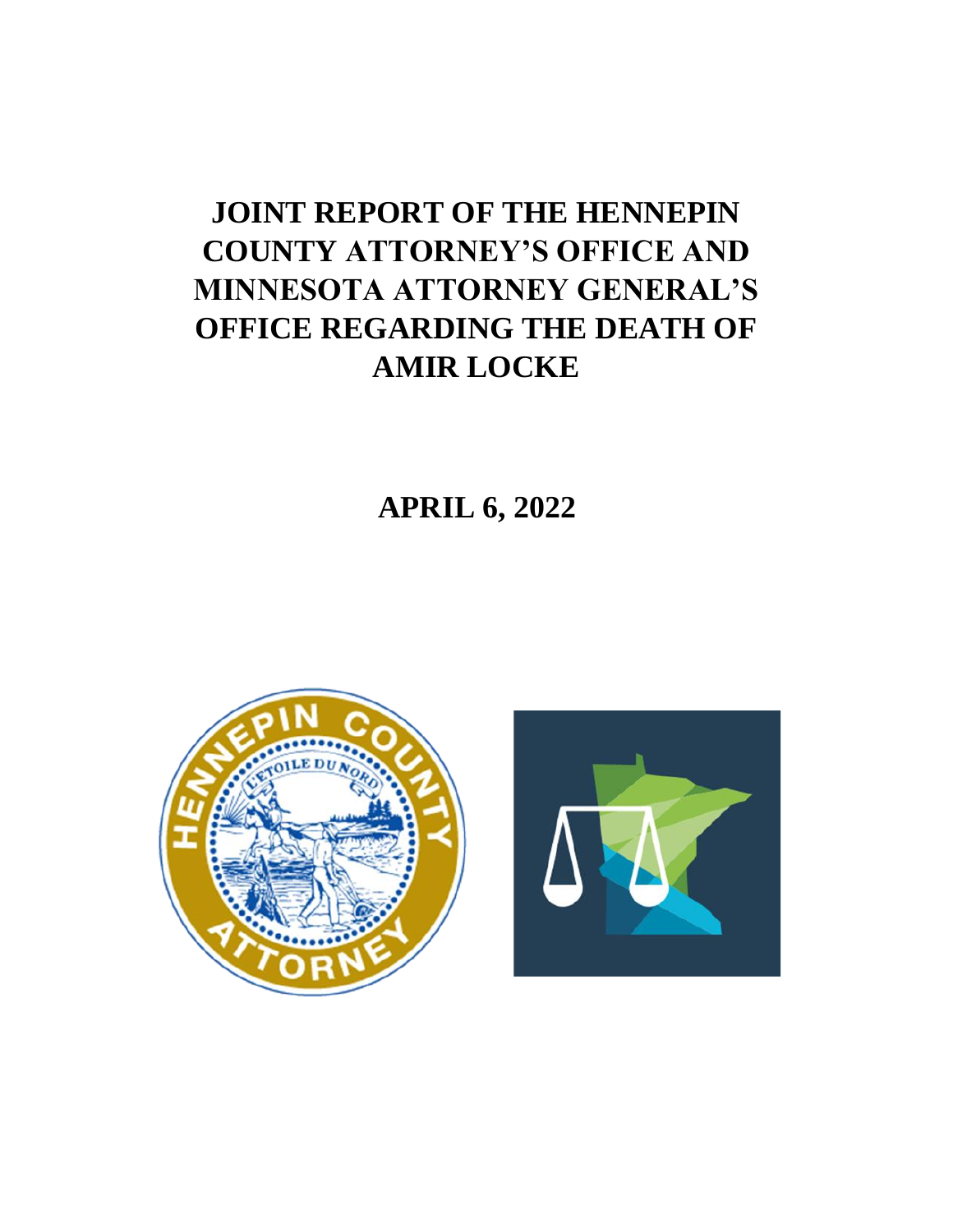## **Introduction**

The State of Minnesota, represented by the Hennepin County Attorney's Office and the Minnesota Attorney General's Office in partnership, has reviewed the incident resulting in the death of Amir Locke at the hands of Minneapolis Police Officers for the consideration of criminal charges.

The investigation of this incident was completed by the Minnesota Bureau of Criminal Apprehension (BCA), which falls under the umbrella of the Minnesota Department of Public Safety. The BCA completed the investigation, including follow-up investigative tasks requested by the Hennepin County Attorney's Office and Minnesota Attorney General's Office, and submitted the investigative file to the prosecuting authorities for review. As in any criminal case, it is only after receiving all or part of the investigative file that the prosecuting authority can begin reviewing an incident for criminal charges. The BCA submitted its reports and evidence obtained to our offices on a rolling basis. The final report was submitted on March 14, 2022.

A consideration of criminal charges involves a thorough review of all available evidence to determine whether there is sufficient, admissible evidence to prove beyond a reasonable doubt, that any crimes were committed and whether there is a legal defense for the commission of those crimes. We are limited to consideration of whether the State could prove beyond a reasonable doubt that a crime occurred by assessing whether any violations of Minnesota's criminal code occurred and, if so, whether there is any legal defense for those violations under Minnesota's criminal code. *See* Minn. Stat. § 388.051.

This memorandum includes a statement of the facts of the incident learned through the investigation, a brief overview of the principles of criminal law and procedure that govern when and how the State may file criminal charges, and a legal analysis of whether the State could prove beyond a reasonable doubt that any provisions of Minnesota criminal code were violated and disprove beyond a reasonable doubt any statutory defenses.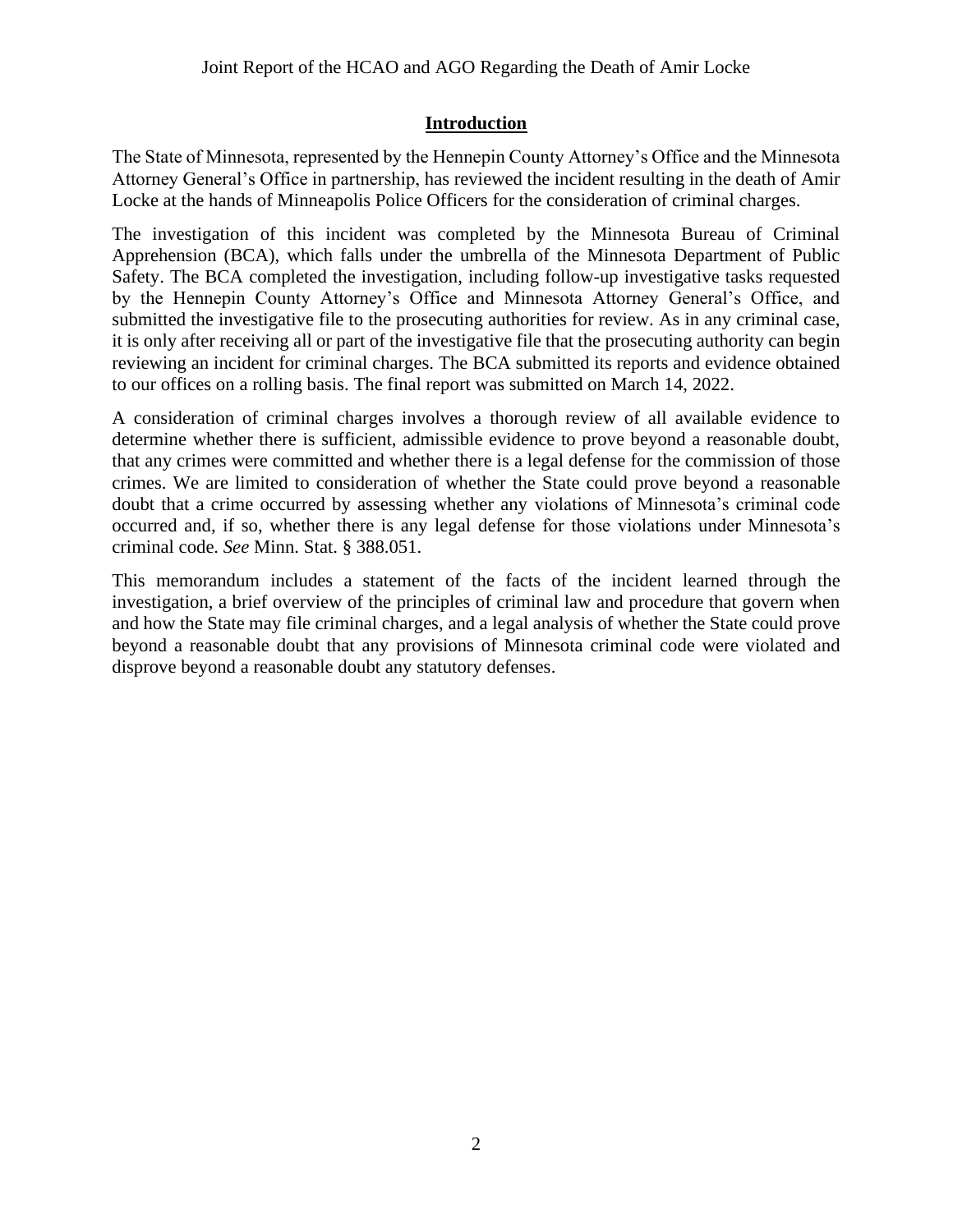#### **Statement of Relevant Facts**

#### *Background<sup>1</sup>*

On January 10, 2022, around 9:33 p.m., St. Paul Police Officers responded to a report of a male being shot. (Application for Search Warrant, 1117 S. Marquette Avenue, apartment 701, dated Feb. 1, 2022, at 3). This male ultimately died from a gunshot wound caused by a .223 caliber round. 2 (Application for Search Warrant, 1117 S. Marquette Avenue, apartment 701, dated Feb. 1, 2022, at 3). St. Paul Police Investigators began an extensive investigation into the homicide, the details of which are beyond the scope of this report but are detailed in the search warrant application. Ultimately, St. Paul Police investigators identified multiple suspects who were linked to the Bolero Flats Apartments, 1117 S. Marquette Avenue, in Minneapolis, Hennepin County, Minnesota. (Application for Search Warrant, 1117 S. Marquette Avenue, apartment 701, dated Feb. 1, 2022, at 5). Further investigation and examination of the St. Paul homicide suspects' social media accounts revealed that the suspects were frequently depicted in photographs displaying several firearms and cash. (Application for Search Warrant, 1117 S. Marquette Avenue, apartment 701, dated Feb. 1, 2022, at 7).

St. Paul investigators determined that the suspects were associated with apartment units 701, 1402, and 1403 of the Bolero Flats Apartments. (Application for Search Warrant, 1117 S. Marquette Avenue, apartment 701, dated Feb. 1, 2022, at 5-7). One of the primary suspects, Mekhi Camden Speed, was specifically determined to use apartment unit 1402 as a home address and was listed on the lease as living there. (Application for Search Warrant, 1117 S. Marquette Avenue, apartment 701, dated Feb. 1, 2022, at 7). Investigators also learned that Mekhi Speed's brother and his brother's girlfriend lived in apartment unit 701 of the same building. (Application for Search Warrant, 1117 S. Marquette Avenue, apartment 701, dated Feb. 1, 2022, at 7). Based on this information, on January 31, 2022, St. Paul Police investigators applied for and obtained search warrant, signed by a Hennepin County District Court Judge, for apartment units 701, 1402, and 1403 at the Bolero Flats Apartments. (Search Warrant, 1117 S. Marquette Avenue, apartment 701, dated Jan. 31, 2022). These signed warrants obtained on January 31, 2022, were daytime, knockand-announce search warrants. (Search Warrant, 1117 S. Marquette Avenue, apartment 701, dated Jan. 31, 2022, at 3).

After obtaining these signed search warrants, St. Paul Police investigators contacted Minneapolis Police Sergeant John Sysaath and requested Minneapolis Police SWAT assistance in executing the search warrants. (Statement of Sgt. John Sysaath, at 1). St. Paul Police provided Sergeant Sysaath with copies of the warrants. (Statement of Sgt. Sysaath, at 1). The warrants listed the details of the St. Paul homicide and informed Sergeant Sysaath that the underlying homicide involved the suspected use of a .223 caliber rifle, that the suspects had a history of assault and weapons possession charges, and that the suspects had recently posted a video depicting multiple firearms including some with extended magazines. (Statement of Sgt. Sysaath, at 1). Sergeant Sysaath forwarded this information to Minneapolis SWAT Lieutenant Thomas Campbell on January 31, 2022. (Statement of Sgt. Sysaath, at 2; Statement of Lt. Thomas Campbell, at 1). Sergeant Sysaath's email to Lieutenant Campbell suggested that MPD should not agree to execute the

<sup>&</sup>lt;sup>1</sup> Facts related to the St. Paul homicide and subsequent St. Paul investigation will be pulled exclusively from the search warrant application, and not from any St. Paul Police Reports, to avoid the release and sharing of any material that remains confidential investigative data related to that offense.

<sup>&</sup>lt;sup>2</sup> The type of bullet used in the St. Paul homicide is notable, as a .223 caliber round is capable of piercing body armor.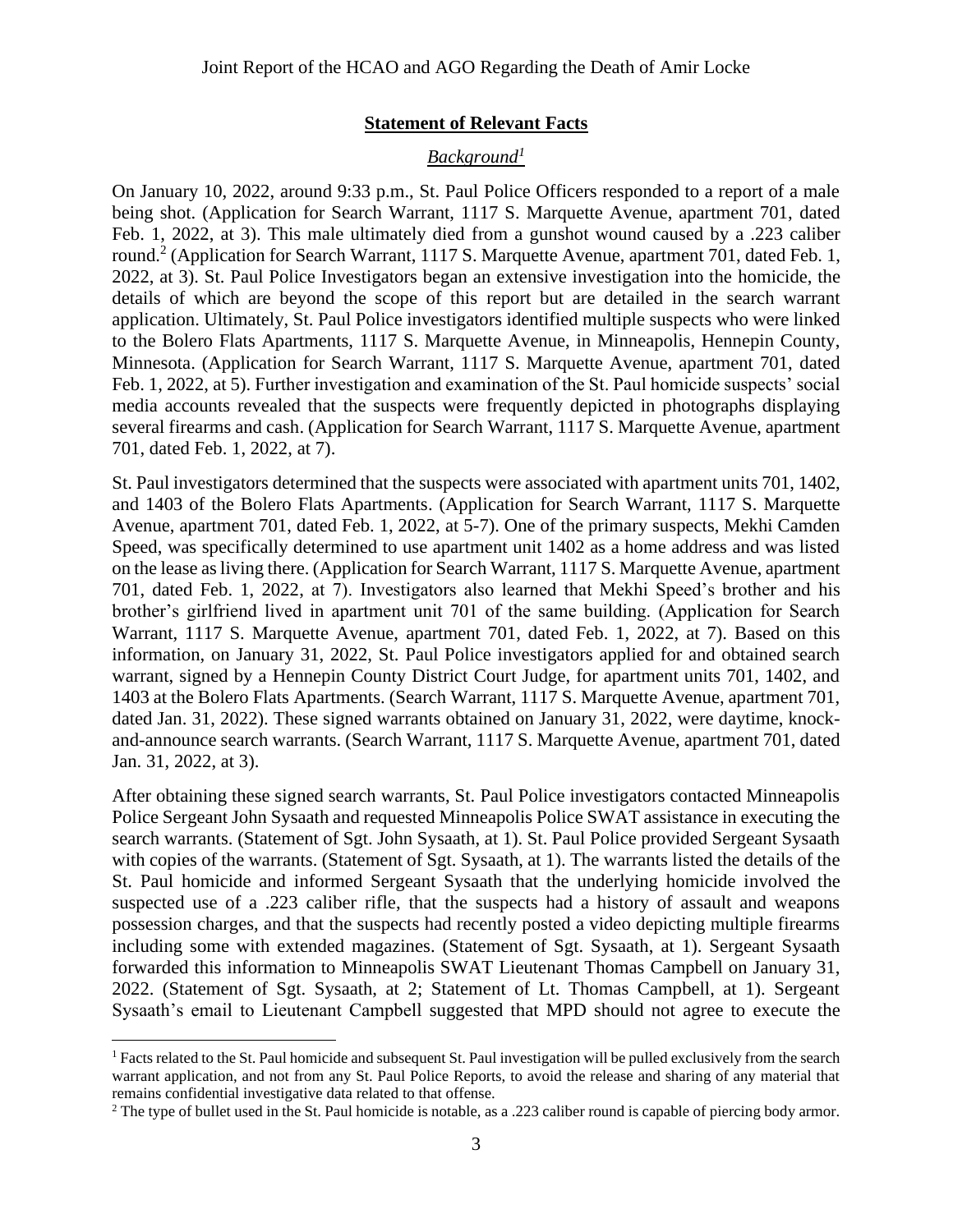warrants unless they were "no knock" warrants. (Statement of Lt. Campbell, at 1). Lieutenant Campbell reviewed the search warrants and agreed with Sergeant Sysaath that the search warrants for apartment units 701, 1402, and 1403 of 1117 S. Marquette Avenue should be rewritten as "noknock" warrants based on the risk factors noted above – specifically, that the apartment was associated with a homicide suspect, that the firearm used in the homicide had not been recovered, that the suspect was seen on social media possessing several firearms, that the vehicle used in the homicide was associated with other armed robberies, and that the apartment units in question may be occupied by other suspects or associates. (Statement of Lt. Campbell, at 1-2).

Sergeant Sysaath contacted St. Paul Police and informed the investigators that Minneapolis Police SWAT Teams would not assist with knock-and-announce warrants but would assist with "noknock" warrants. (Statement of Sgt. Sysaath, at 2; *see also* Statement of Lt. Campbell, at 1). After some cross-agency communication, on February 1, 2022, St. Paul Police obtained "no knock" search warrants for the apartment units, signed by the same Hennepin County District Court Judge. (Search Warrant, 1117 S. Marquette Avenue, apartment 701, dated Feb. 1, 2022; *see also*  Statement of Sgt. Sysaath, at 2; Statement of Lt. Campbell, at 1-2). While waiting for the updated "no knock" warrants, Minneapolis Police SWAT officers conducted reconnaissance of the apartment building to allow for tactical operation planning. (Statement of Sgt. Sysaath, at 2; Statement of Lt. Campbell, at 2).

## *Pre-Warrant Briefing and Planning*

On February 2, 2022, around 6:00 a.m., Minneapolis Police SWAT Teams 1280 and 1281 met with one of the St. Paul Police investigators for a pre-warrant-execution briefing at the Minneapolis Police Department Special Operations Center. (Statement of Sgt. Sysaath, at 2; Statement of Lt. Campbell, at 2).<sup>3</sup> Also in attendance at the meeting were paramedics from Hennepin County Medical Center, who would be standing by during the search warrant execution as a precautionary measure, per standard procedure. (Statement of Sgt. Sysaath, at 2; Statement of Sgt. Troy Carlson, at 1).

The St. Paul Police investigator provided an oral and written briefing on their case, including that there had been a homicide in St. Paul a few weeks earlier and that the warrants were connected to that case. (Statement of Sgt. Carlson, at 1). The SWAT teams were informed that the St. Paul Police investigators believed that the primary suspect in the homicide lived in apartment 1402 and spent a significant amount of time in apartment 701 where his brother lived; that apartment 1403 was a "flop" apartment where the suspect and his associates often convened; that the primary suspect and two other suspects had recently made social media posts in which they were seen with multiple firearms; that the suspects were associated with multiple armed robberies and carjackings; and that the .223 caliber rifle used in the homicide had not yet been recovered. (Statement of Sgt. Carlson, at 1; St. Paul Police Department. Special Investigations Unit, SIU Operations Plan, at 1, 6).<sup>4</sup>

<sup>&</sup>lt;sup>3</sup> Other officers also described attending the briefing at the Special Operations Center.

<sup>4</sup> Other officers' statements provided a similar account of what information was learned at the briefing, though most include less detail than Sergeant Carlson's. *See also* Statement of Officer Kristopher Dauble, at 1; Statement of Officer Zach Seraphine, at 1; Statement of Officer Nathan Sundberg, at 1; Statement of Officer Ryan Carrero, at 1; Statement of Sgt. John Biederman, at 1; Statement of Sgt. Jason Andersen, at 1.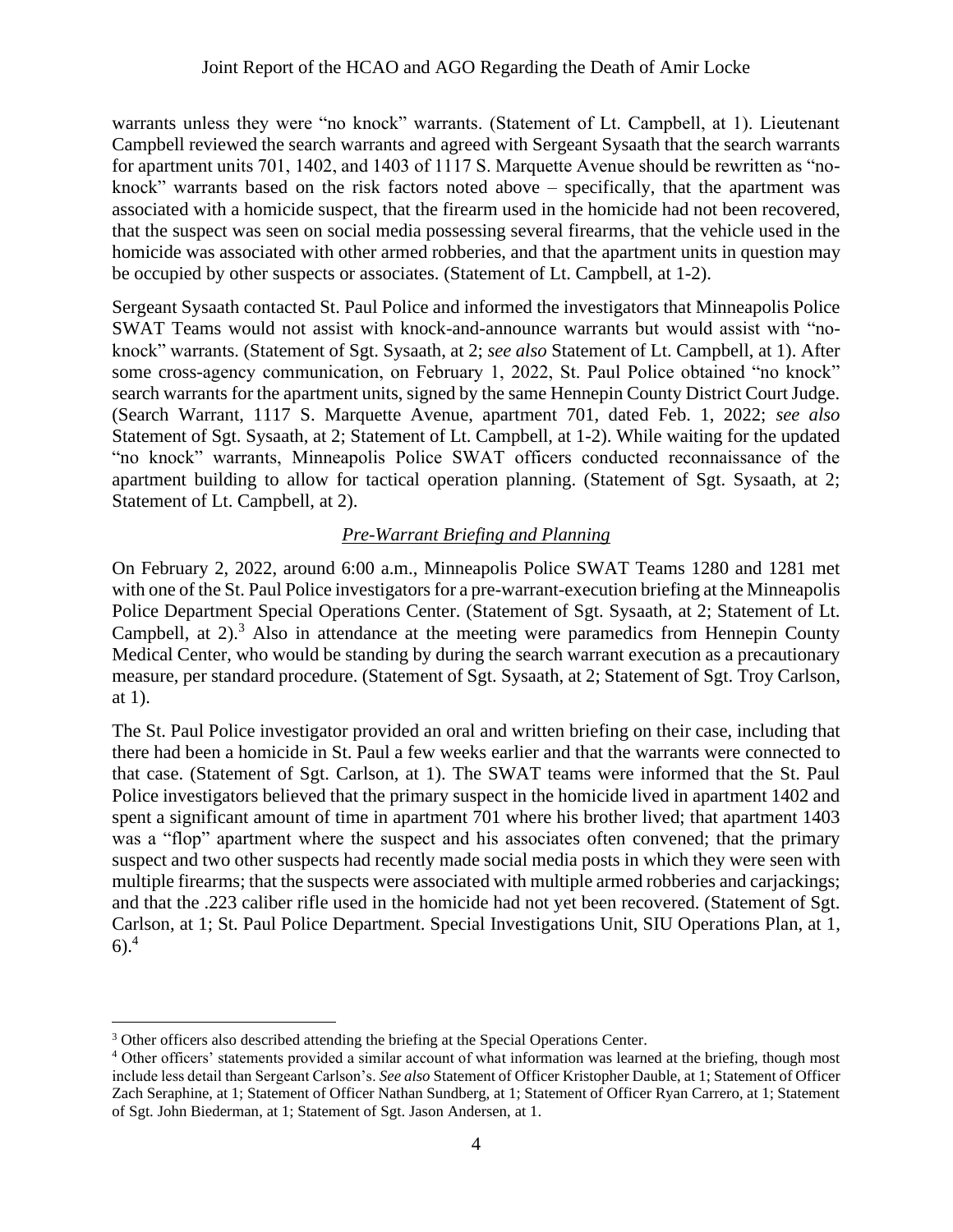After the briefing on the background of the case, the Minneapolis Officers were split into separate operational teams, with the following duties:

Minneapolis Police Department SWAT Team 1280:

Sergeant John Biederman – Team Leader Sergeant John Sysaath – Point Officer Sergeant Troy Carlson – Cover Officer Officers Mark Hanneman and Dominic Manelli – Ram Team Officer Aaron Pearson – Breach, provided with keys to Apartments 1403 and 701 Officer Conan Hickey – Breaching Tool Officer Officer Nathan Sundberg – Cuffs and Fire Extinguisher Officer Ryan Carerro – Van Driver

Minneapolis Police Department SWAT Team 1281:

Lieutenant Thomas Campbell – Team Leader Officer Kristopher Dauble – Point Officer Officer Carl Blad – Cover Officer Officers Zach Seraphine and William Martin – Ram Team Sergeant Jason Andersen – Breach, provided with key to apartment 1402 Officer T. Ricci – Breaching Tool Officer Officer Nicholas Washe and Sergio Villegas – Cuffs and Cover Officer Kyle Mader – Van Driver

(Statement of Sgt. Sysaath, at 2-3; Statement of Lt. Campbell, at 3; Minneapolis Police Department Search Warrant and Risk Assessment Form, at 2). The operational plan called for SWAT Team 1281 to conduct the search warrant on apartment 1402. (Statement of Lt. Campbell, at 3; Statement of Sgt. Carlson, at 1). While SWAT Team 1281 was conducting the search warrant on apartment 1402, SWAT Team 1280 would simultaneously conduct the search warrant on apartment 1403. (Statement of Lt. Campbell, at 3; Statement of Sgt. Carlson, at 1). Once SWAT Team 1280 cleared apartment 1403, that team would take the elevator down to the  $7<sup>th</sup>$  floor to conduct the search warrant for apartment 701. (Statement of Lt. Campbell, at 3; Statement of Sgt. Carlson, at 1). After SWAT Team 1281 finished with apartment 1402, it would head to the  $7<sup>th</sup>$  floor elevator lobby as standby and assistance for SWAT Team 1280. (Statement of Lt. Campbell, at 3; Statement of Sgt. Carlson, at 1).

# *Search Warrant: 14th Floor Apartments<sup>5</sup>*

Around 6:37 a.m., SWAT Team 1280 arrived at 117 S. Marquette Avenue and parked its van on the south side of the apartment complex. (Statement of Sgt. Sysaath, at 3). Around 6:42 a.m., SWAT Team 1280 executed the search warrant on apartment 1403. (Statement of Sgt. Sysaath, at 3). Sergeant Sysaath checked the door and, after determining the door was locked, Officer Pearson used a key that had been provided by building management to unlock the door. (Statement of Sgt. Sysaath, at 3). Sergeant Sysaath was the first SWAT Team member to enter apartment 1403, and

<sup>&</sup>lt;sup>5</sup> Regarding law enforcement action on the  $14<sup>th</sup>$  floor, this report contains only a summary of SWAT Team 1280's actions. It does not include any level of detail regarding SWAT Team 1281's execution of the search warrant on apartment unit 1402, which was completed without notable incident.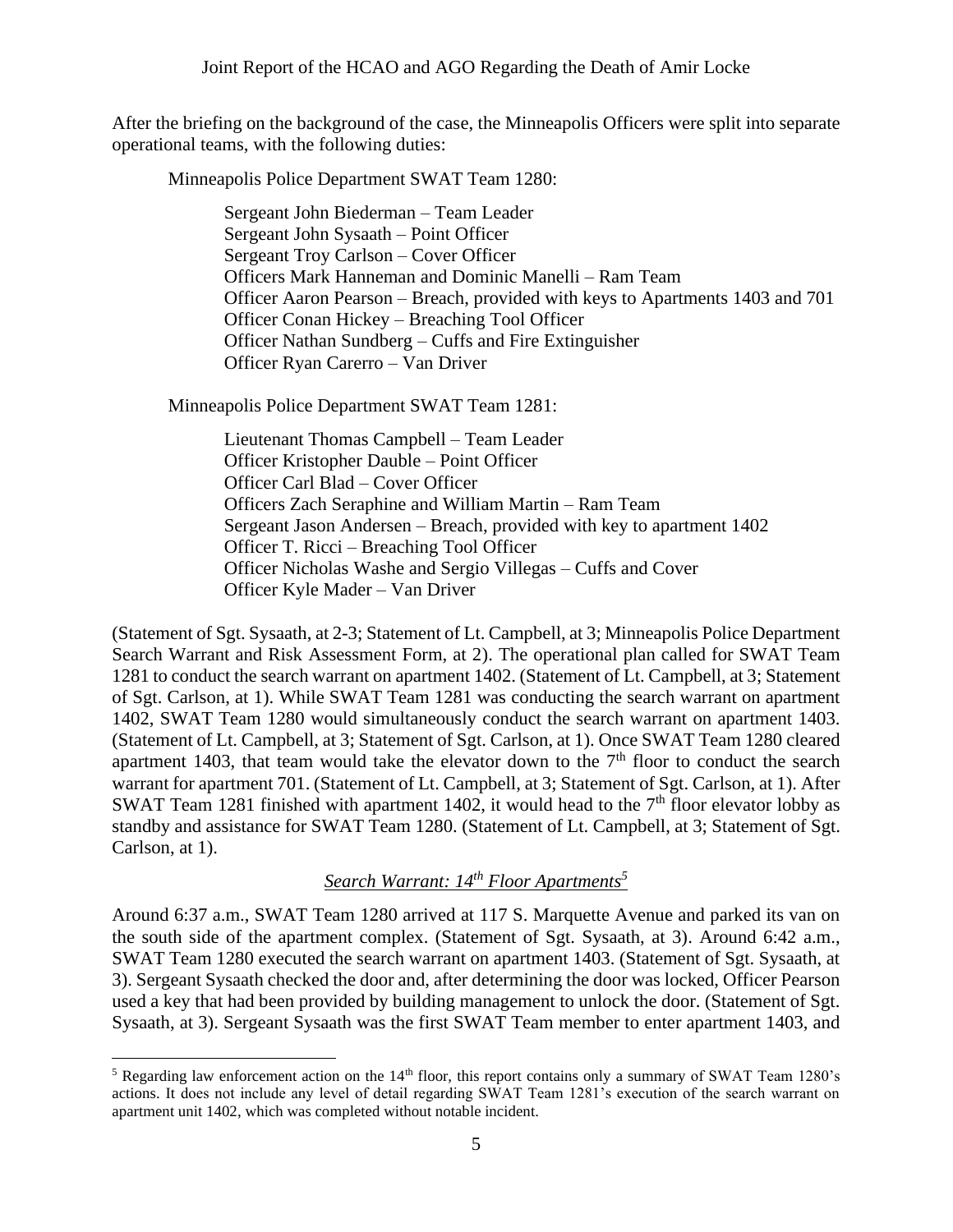announced, "police, search warrant" as he entered the apartment. (Statement of Sgt. Sysaath, at 3). The other members of SWAT Team 1280 continued entering apartment 1403, encountering one male inside the apartment, who was later identified and determined not to be one of the suspects. (Statement of Sgt. Sysaath, at 3). None of the primary suspects from the St. Paul homicide or subsequent suspected crimes were located inside apartment 1403. (Statement of Sgt. Sysaath, at 3). The apartment was ultimately cleared ("Code 4") and turned over to St. Paul Police investigators. (Statement of Sgt. Sysaath, at 3). These statements regarding law enforcement action on the  $14<sup>th</sup>$  floor are all corroborated and confirmed by the body-worn camera videos of the officers assigned to SWAT Team 1280.

#### *Search Warrant: Apartment 701 & Officer-Involved Shooting*

After clearing apartment 1403 and turning it over to the St. Paul investigators, SWAT Team 1280 went to the elevators and took the elevator down to the  $7<sup>th</sup>$  floor. (Statement of Sgt. Sysaath, at 3; Statement of Officer Pearson, at 1). Once there, SWAT Team 1280 staged outside of apartment 701. (Statement of Sgt. Sysaath, at 3; Statement of Officer Pearson, at 1). Officer Pearson used a key that had been provided by building management to unlock the door to apartment 701 and officers entered the apartment. (Statement of Sgt. Sysaath, at 3; Statement of Officer Pearson, at 1). The paragraphs below will detail the officers' statements and compare those statements with what is depicted in each officers' body-worn camera in the order of their entry into apartment 701. Each officer who submitted a written statement included a caveat that, pursuant to Minneapolis Police Department policy, they had not been afforded the opportunity to review their body-worn camera videos before completing their written statements.<sup>6</sup>

1) Sergeant John Sysaath

Sergeant Sysaath was the first SWAT Team member to enter apartment 701, announcing "police, search warrant" as he crossed the apartment threshold. (Statement of Sgt. Sysaath, at 3; Statement of Sgt. Carlson, at 2; BWC of Sgt. Sysaath, at 06:48:05). Sergeant Sysaath moved to the right, into the kitchen area, immediately after entering apartment 701. (Statement of Sgt. Sysaath, at 3; Statement of Sgt. Carlson, at 2; BWC of Sgt. Sysaath, at 06:48:07).

Sergeant Sysaath submitted a written statement in which he reports the following.

Sergeant Sysaath notes that, through the kitchen's pass-through, he could see directly into the living room and saw a male (later identified as Amir Locke) raise his head from the couch and look in the direction of the SWAT Team's entry. (Statement of Sgt. Sysaath, at 3). Sergeant Sysaath also notes that, while he was in the kitchen, he lost sight of Mr. Locke, as Mr. Locke "quickly ducked" behind the couch. (Statement of Sgt. Sysaath, at 3). Sergeant Sysaath writes that as he continued through the kitchen, towards the living room, he was able to see Mr. Locke again coming out from under the blanket with his body and head oriented towards the sergeant's general direction. (Statement of Sgt. Sysaath, at 3). As Mr. Locke came up, Sergeant Sysaath states that he saw a tan-colored firearm in Mr. Locke's hand and that Mr. Locke was holding the firearm's "grip," raising the firearm. (Statement of Sgt. Sysaath, at 3-4). Sergeant Sysaath further described that the barrel of the firearm was pointed in Officer Hanneman's direction and that Officer

<sup>&</sup>lt;sup>6</sup> The one exception to this is Sergeant Carlson, who noted that he had viewed the clip of body-worn camera video that had been publicly released by the City of Minneapolis and Minneapolis Police Department the day after the incident. (Statement of Sgt. Carlson, at 4). The self-reported effect that this had on Sergeant Carlson's recollection of the events will be noted below.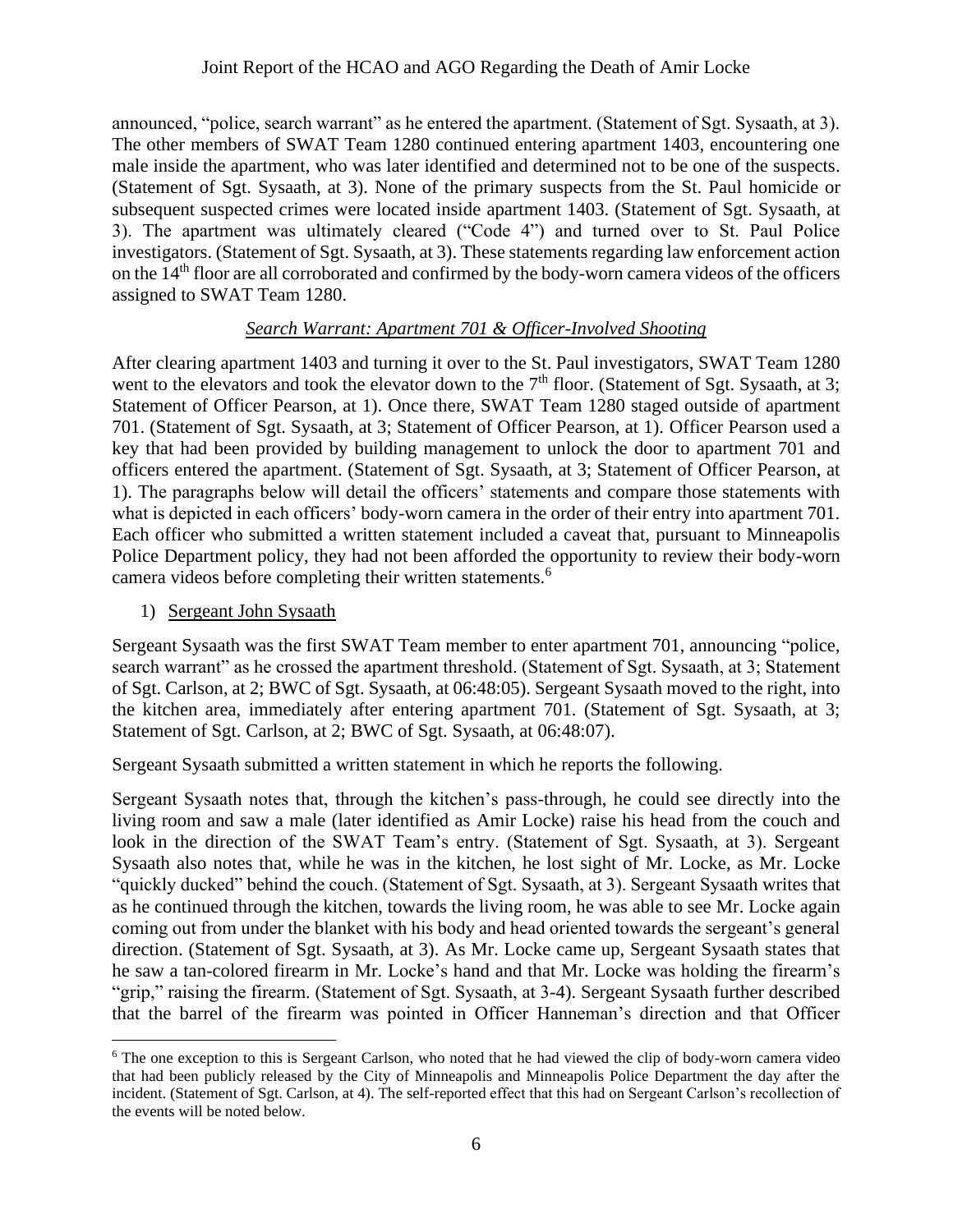Hanneman was positioned approximately three to four feet in front of the firearm. (Statement of Sgt. Sysaath, at 4). Sergeant Sysaath writes that based on his observations and perception of Mr. Locke "acknowledging [their] presence, evasive movements upon [their] entry, not complying with verbal commands, controlling the firearm by the 'grip' and appearing as if he was attempting to get in a position to use the firearm," he believed that Mr. Locke intended to use the firearm to harm Officer Hanneman or the SWAT Team. (Statement of Sgt. Sysaath, at 4). Sergeant Sysaath then writes that he saw Officer Hanneman fire his duty firearm at Mr. Locke, and that Mr. Locke ended up on the living room floor. (Statement of Sgt. Sysaath, at 4). Sergeant Sysaath then directed another officer to call for paramedics, and escorted Officer Hanneman out of apartment 701 where he was passed off to Sergeant Andersen, who assumed escort duties for Officer Hanneman. (Statement of Sgt. Sysaath, at 4).

Sergeant Sysaath was equipped with a body-worn camera that was on and running during the entry to apartment 701. It should be noted that Sergeant Sysaath's body-worn camera appears, from the video, to be on his chest or torso. Sergeant Sysaath's body-worn camera video depicts the following:

Officer Pearson uses a key to unlock the door of apartment 701 and turns the handle to open the door. (BWC of Sgt. Sysaath, at 06:48:00-04). Officer Pearson then pushes the door open and steps back. (BWC of Sgt. Sysaath, at 06:48:05). Sergeant Sysaath steps forward and turns into the apartment, raising his rifle and yelling, "police, search warrant" as he does so. (BWC of Sgt. Sysaath, at 06:48:05-06). Sergeant Sysaath yells, a second time, "police, search warrant," then lowers his rifle and announces that he is moving as he steps into the kitchen to his right. (BWC of Sgt. Sysaath, at 06:48:06-08). Sergeant Sysaath then continues through the kitchen and says, "get on the ground. Dude, get on the fucking ground," as he walks through the kitchen towards the living room. (BWC of Sgt. Sysaath, at 06:48:10-13). Sergeant Sysaath raises his rifle again as he moves through the kitchen. (BWC of Sgt. Sysaath, at 06:48:10-12). As Sergeant Sysaath is saying "Get on the ground. Dude, get on the fucking ground," the living room is not visible from the body-worn camera, but Sergeant Sysaath still appears to be speaking to someone. As Sergeant Sysaath comes around the pass-through, closer to the living room, Mr. Locke is visible on or near the couch with his hair sticking out of the blanket and his face towards Officer Hanneman, who is in front of Sergeant Sysaath. (BWC of Sgt. Sysaath, at 06:48:12-14). Officer Pearson is behind the couch, to Sergeant Sysaath's left, with Sergeant Carlson further to the left with his back to the couch. (BWC of Sgt. Sysaath, at 06:48:13). One gunshot is heard at 06:48:13, followed by two more gunshots a fraction of a second later, at 06:48:14. (BWC of Sgt. Sysaath, at 06:48:13-14). Sergeant Sysaath's rifle is pointed down when the first gunshot is fired, raises momentarily, then is again pointed down after the second two gunshots. (BWC of Sgt. Sysaath, at 06:48:13-14). A moment later, an officer says, "gun." (BWC of Sgt. Sysaath, at 06:48:15). Officer Hanneman moves towards Mr. Locke, who is now on the ground, and Sergeant Sysaath follows, stating "shots fired" at 06:48:17. (BWC of Sgt. Sysaath, at 06:48:15-18). Sergeant Sysaath then moves forward slightly quicker and yells, "drop the gun." (BWC of Sgt. Sysaath at 06:48:18-23). Sergeant Sysaath turns around and jumps over the couch, then tells other officers to keep clearing the apartment. (BWC of Sgt. Sysaath, at 06:48:24-32). He makes his way to the apartment entrance and tells other officers, "shot fired, get medics up here now." (BWC of Sgt. Sysaath, at 06:48:33-36). Sergeant Sysaath stands by while officers start and coordinate medical care. (BWC of Sgt. Sysaath, at 06:48:36-06:49:37). He then asks, "who shot?" grabs Officer Hanneman and, holding him by the sleeve, escorts him out of the apartment unit and passes him off to Sergeant Andersen in the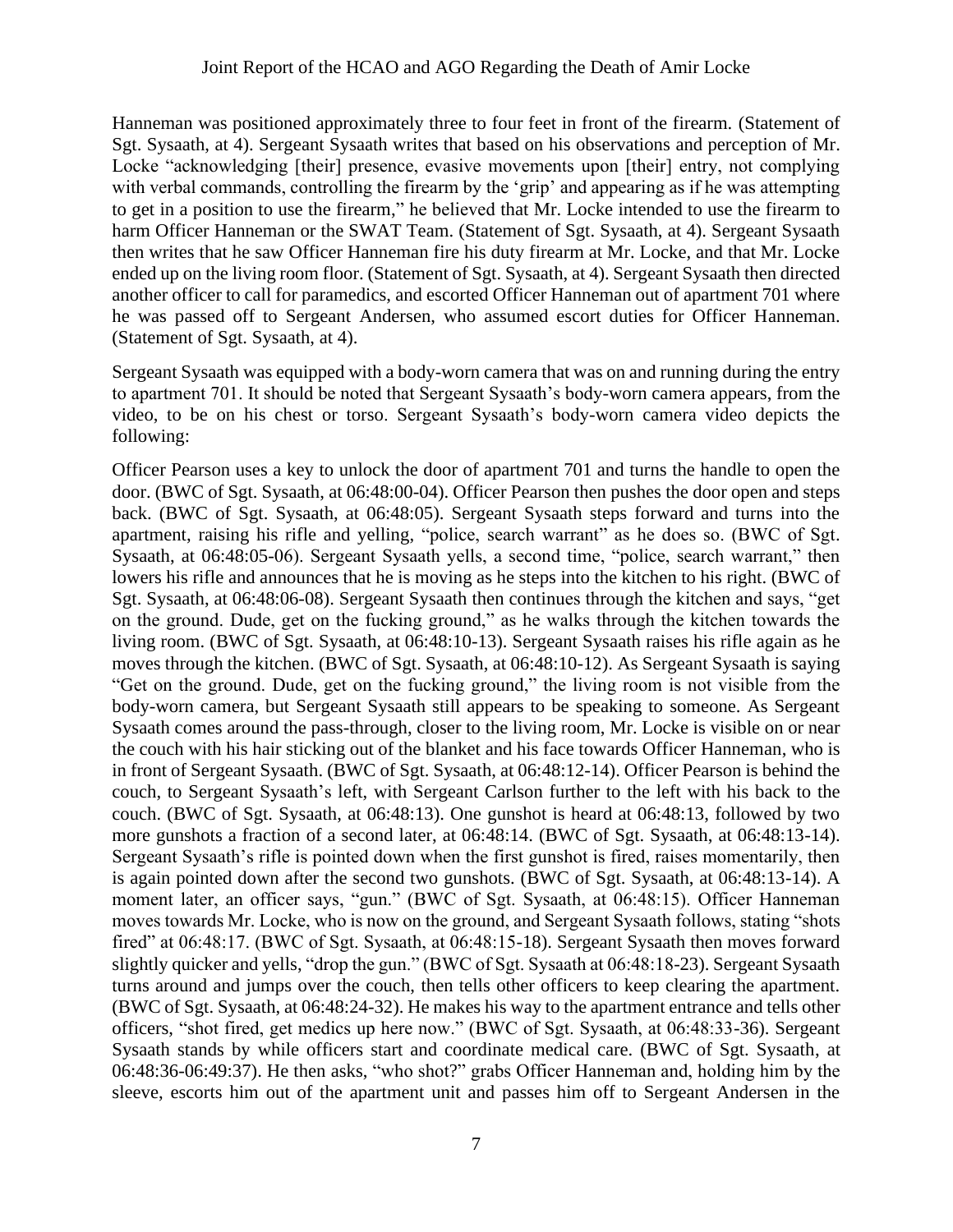hallway. (BWC of Sgt. Sysaath, at 06:49:38 -06:50:10). Sergeant Andersen states that he will be the escort, and Sergeant Sysaath leaves Officer Hanneman with Sergeant Andersen and turns back towards apartment 701. (BWC of Sgt. Sysaath, at 06:50:08-06:50:12).

2) Officer Troy Carlson

Sergeant Carlson was the second SWAT Team member to enter apartment 701. He moved forward through the main hallway, towards the living room. (Statement of Sgt. Carlson, at 2; BWC of Sgt. Carlson, at 06:47:26-33 There was a sectional couch in the living room, with the back of one side of the couch at the end of the hallway. (BWC of Sgt. Carlson, at 06:47:27-33; Photograph of Apartment 701 living room; *see also* Statement of Sgt. Carlson, at 2).

Sergeant Carlson submitted a written statement in which he reports the following.

Sergeant Carlson states that, as he moved forward, he saw that "hands appeared on the back of the couch and a person later identified as Locke pulled himself up from the couch to view over it." (Statement of Sgt. Carlson, at 2). Sergeant Carlson also writes that he looked directly at Mr. Locke and Mr. Locke looked directly back at him. (Statement of Sgt. Carlson, at 2). Sergeant Carlson states that he shouted at Mr. Locke to put his hands up and show his hands, and that he moved forward towards Mr. Locke since other officers were coming around through the kitchen and others were behind him. (Statement of Sgt. Carlson, at 2). Sergeant Carlson writes that after he yelled at Mr. Locke to show his hands, Mr. Locke "immediately retreated under the blanket while staying on the couch and began to vigorously move around." (Statement of Sgt. Carlson, at 2). Sergeant Carlson states that he continued to yell at Mr. Locke to show his hands, but that Mr. Locke did not do so, and the sergeant feared that the movement under the blanket may be Mr. Locke reaching for a weapon. (Statement of Sgt. Carlson, at 2). Sergeant Carlson notes that there was a sharp corner at the end of the entrance hallway and, as he got to the end of the entrance hallway, he quickly scanned for threats to the left, then turned back towards the couch where he saw Mr. Locke still under the blanket and continuing to move. (Statement of Sgt. Carlson, at 2). Sergeant Carlson repeats that he still believed that Mr. Locke was looking for a weapon. (Statement of Sgt. Carlson, at 2). Sergeant Carlson writes that he then kicked the back of the couch with his right leg, hoping that he would cause Mr. Locke to fall off the couch, rendering him less of a threat, and that the kick may dislodge any weapons from Mr. Locke's hand so that other officers could detain him. (Statement of Sgt. Carlson, at 2-3). After kicking the couch, Sergeant Carlson turned to the left to cover the closed door on that side of the room while other officers entered to engage with Mr. Locke. (Statement of Sgt. Carlson, at 3). Sergeant Carlson states that he heard a physical struggle behind his back, that he heard the word gun, and that he heard a gunshot, followed by another physical struggle. (Statement of Sgt. Carlson, at 3). Sergeant Carlson did not turn back around to face Mr. Locke and the other officers and proceeded into the room behind the closed door where he found another male and a female. (Statement of Sgt. Carlson, at 3). When Sergeant Carlson came back out of that room, he saw Mr. Locke laying on the living room floor with officers surrounding him, which is when he learned that Mr. Locke had been shot. (Statement of Sgt. Carlson, at 3).

Sergeant Carlson notes in his statement that before writing the statement he had viewed the portion of the body-worn camera video that was publicly released by the City of Minneapolis and Minneapolis Police Department and that it altered his perception of how the events occurred. (Statement of Sgt. Carlson, at 4). Specifically, Sergeant Carlson notes that he previously believed that he heard a physical struggle between the officers and Mr. Locke before hearing a gunshot and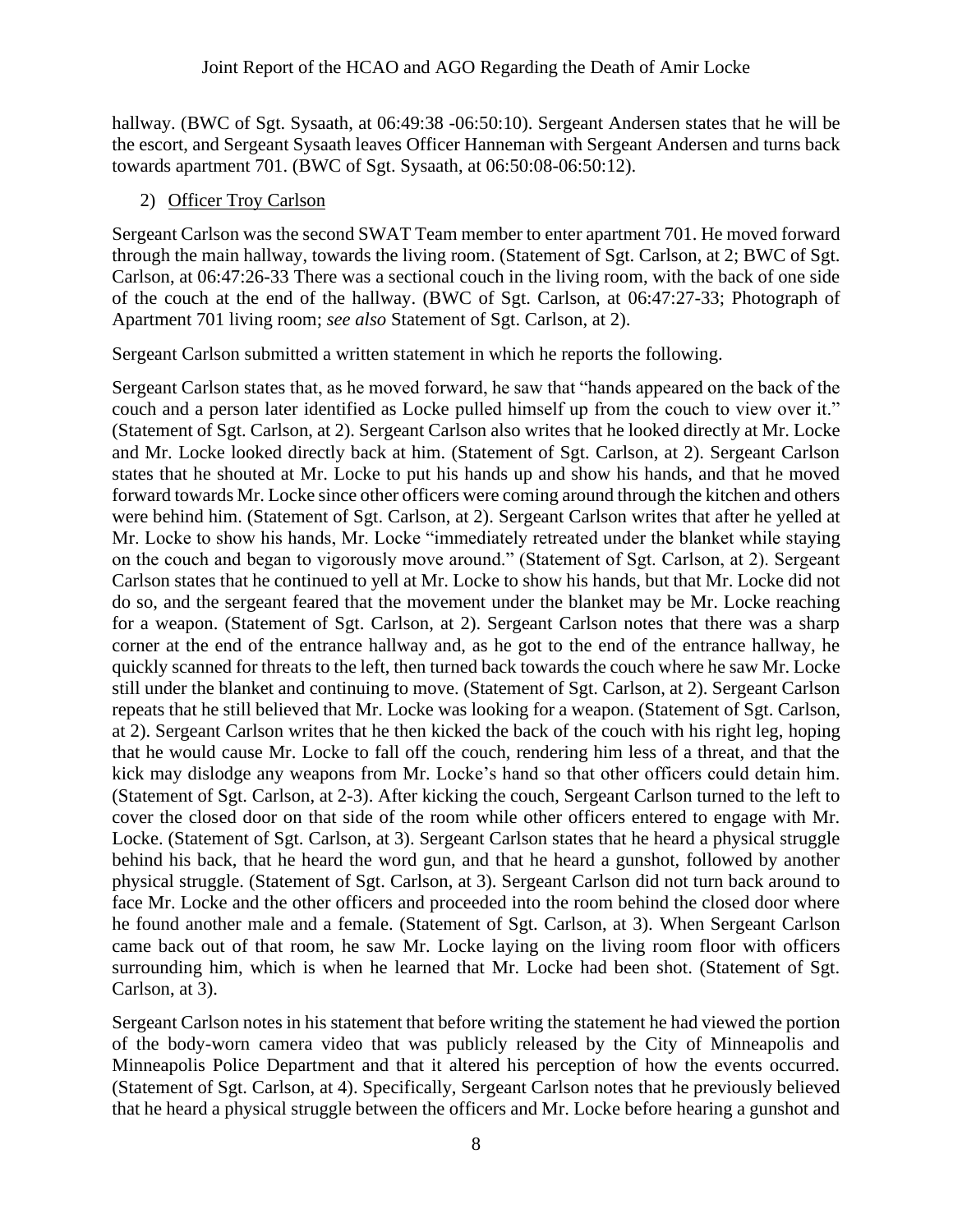#### Joint Report of the HCAO and AGO Regarding the Death of Amir Locke

that, after seeing the publicly released body-worn camera video, he saw that there was not a physical struggle before the gunshots. (Statement of Sgt. Carlson, at 4). Sergeant Carlson states that the sounds he heard might instead be attributed to "overall commotion and possibly the sound of [Mr.] Locke falling off the couch to the ground prior to being shot." (Statement of Sgt. Carlson, at 4).

Sergeant Carlson was equipped with a body-worn camera that was on and running during the entry to apartment 701. It should be noted that Sergeant Carlson's body-worn camera appears, from the video, to be on his chest or torso. Sergeant Carlson's body-worn camera video depicts the following:

Sergeant Carlson is initially standing behind Sergeant Sysaath, to the side of apartment 701's door, in the hallway of the apartment unit. (BWC of Sgt. Carlson, at  $06:47:21$ ).<sup>7</sup> Officer Pearson unlocks the apartment door, turns the handle, and pushes the door open. (BWC of Sgt. Carlson, at 06:47:24- 25). Sergeant Sysaath then enters the apartment yelling, "police, search warrant." (BWC of Sgt. Carlson, at 06:47:25-26). Sergeant Carlson follows Sergeant Sysaath into the apartment and also yells, "police, search warrant," as he enters. (BWC of Sgt. Carlson, at 06:47:26-27). Sergeant Carlson has a rifle in his hands, which he raises. (BWC of Sgt. Carlson, at 06:47:27-28). A flashlight, which appears to be mounted onto Sergeant Carlson's rifle, is pointed into the living room at the end of the entry hallway, and the back of a couch is illuminated. (BWC of Sgt. Carlson, at 06:47:28). The body-worn camera video shows that the living room is dark, with all of the blinds drawn, and the only source of light appears to be coming from the officers' flashlights. (BWC of Sgt. Carlson, at 06:47:28).

As Sergeant Carlson advances down the apartment unit's entry hallway, the top of a person's head is visible over the back of the couch, and Mr. Locke's face appears to turn towards Sergeant Carlson; Mr. Locke's face is illuminated by the sergeant's flashlight, which is shining directly into Mr. Locke's face. (BWC of Sgt. Carlson, at 06:47:28). Then, a tan blanket starts to rise from the couch and is visible over the back of the couch; there appears to be a limb, possibly an arm or an elbow, under the blanket, that rises first. (BWC of Sgt. Carlson, at 06:47:29). Sergeant Carlson begins yelling, "Let me see your hands, hands, hands." (BWC of Sgt. Carlson, at 06:47:29-30). During this time, Mr. Locke is moving, with the blanket coming slightly off at one point and what appears to be arms and/or hands stick out on the right-hand side of the blanket for a fraction of a second. (BWC of Sgt. Carlson, at 06:47:29-30). Mr. Locke then appears to move away from the officers, off the couch and possibly onto the floor, with the blanket appearing to come over his head. (BWC of Sgt. Carlson, at 06:47:30-31). Sergeant Carlson continues moving forward and a thump is heard, which could be the sergeant kicking the couch. (BWC of Sgt. Carlson, at 06:47:31- 33). Sergeant Carlson then turns to the left to face a closed door. (BWC of Sgt. Carlson, at 06:47:31-33). While Sergeant Carlson is facing that door, a single gunshot is heard, followed a fraction of a second later by two more gunshots in rapid succession. (BWC of Sgt. Carlson, at 06:47:34-35). Sergeant Carlson turns around and, as he does so, an officer or two can be heard saying, "Gun." (BWC of Sgt. Carlson, at 06:47:35-36). Sergeant Carlson turns back to the closed door, as another officer says, "Shots fired." (BWC of Sgt. Carlson, at 06:47:37).

 $<sup>7</sup>$  The time stamps on the body-worn camera videos as received are not identical, likely due to some internal settings</sup> on the body-worn cameras. The videos provide a visual depiction of the events and comparison of relevant time frames was able to be completed by other means, such as syncing videos based on identical audio statements.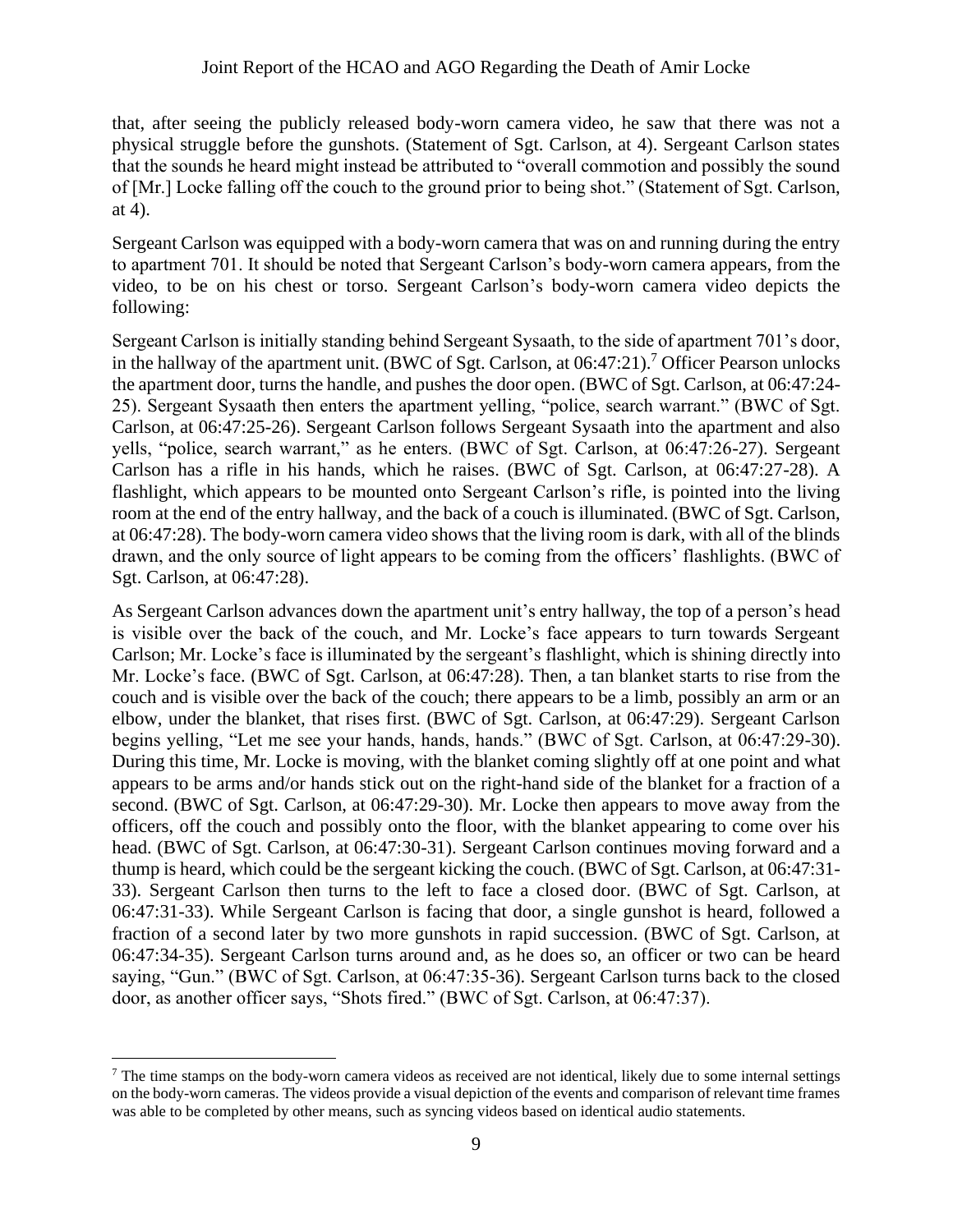Sergeant Carlson then opens the closed door and he and an officer next to him enter the next room. (BWC of Sgt. Carlson, at 06:47:38-40). As Sergeant Carlson enters the room, he shines his flashlight into the far corner, where a male is sitting up with his hands stretched into the air. (BWC of Sgt. Carlson, at 06:47:40). Sergeant Carlson approaches that corner, yelling "Hands, let me see your hands." (BWC of Sgt. Carlson, at 06:47:40-43). A female can be heard under another blanket saying, "I can't" and "okay, okay, okay," and the male who was sitting up says, "Please don't shoot," as Sergeant Carlson approaches and pulls the blanket off the female. (BWC of Sgt. Carlson, at 06:47:43-49). Sergeant Carlson then leaves the male and female with another officer, quickly looks into the bathroom, and turns back to the door that leads to the living room. (BWC of Sgt. Carlson, at 06:47:50-57).

#### 3) Officer Mark Hanneman<sup>8</sup>

Officer Hanneman submitted a written statement in which he reports the following.

SWAT Team 1280 lined up outside apartment 701 after completing the search warrant on apartment 1403. (Statement of Officer Hanneman, at 2). Another team member opened the apartment door with a key, after which SWAT Team members began entering the apartment yelling "Police department! Search warrant!" (Statement of Officer Hanneman, at 2). Officer Hanneman followed the other officers inside and was the third officer to enter. (Statement of Officer Hanneman, at 2). Once inside the apartment, Officer Hanneman began to walk forward towards the living room, which had a couch in it. (Statement of Officer Hanneman, at 2). The back of the couch faced the entrance and Officer Hanneman was not able to clearly see the seating area but could see things that rose over the back of the couch. (Statement of Officer Hanneman, at 2). Officer Hanneman saw Sergeant Carlson move forward and give verbal commands to show hands. (Statement of Officer Hanneman, at 2). Officer Hanneman writes that he then saw a blanket rising above and falling below the back of the couch, making it clear to him that someone was on the couch. (Statement of Officer Hanneman, at 2). Officer Hanneman also writes that it became clear to him that the person, later identified as Mr. Locke, was "not listening to Sergeant Carlson's command to show their hands." (Statement of Officer Hanneman, at 2). Officer Hanneman moved towards the couch and went to the right, entering the living room, and he was able to walk to the right around the couch so he could see the seating area. (Officer Hanneman, at 2). Officer Hanneman also states that he checked around the corner at the end of the hallway to ensure no one else was there, then returned his attention to the couch. (Officer Hanneman, at 2).

Officer Hanneman writes that Sergeant Carlson kicked the couch and Mr. Locke "proceeded off the couch and onto the floor near an ottoman." (Statement of Officer Hanneman, at 2). Officer Hanneman then saw "the end of the blanket rise" and saw Mr. Locke underneath it, who Officer Hanneman describes as "crouched and beginning to rise from behind the ottoman." (Statement of Officer Hanneman, at 2). Officer Hanneman writes that as Mr. Locke rose he "had a handgun in [his] hand and was brandishing it, and pointed it at me." (Statement of Officer Hanneman, at 2). Officer Hanneman states:

<sup>8</sup> While other officers' written statements included an express disclaimer that they had not viewed their body-worn camera videos before writing their statements, Officer Hanneman's written statement did not include such a disclaimer. Accordingly, it is unclear whether Officer Hanneman had viewed his or other body-worn camera video before completing his written statement.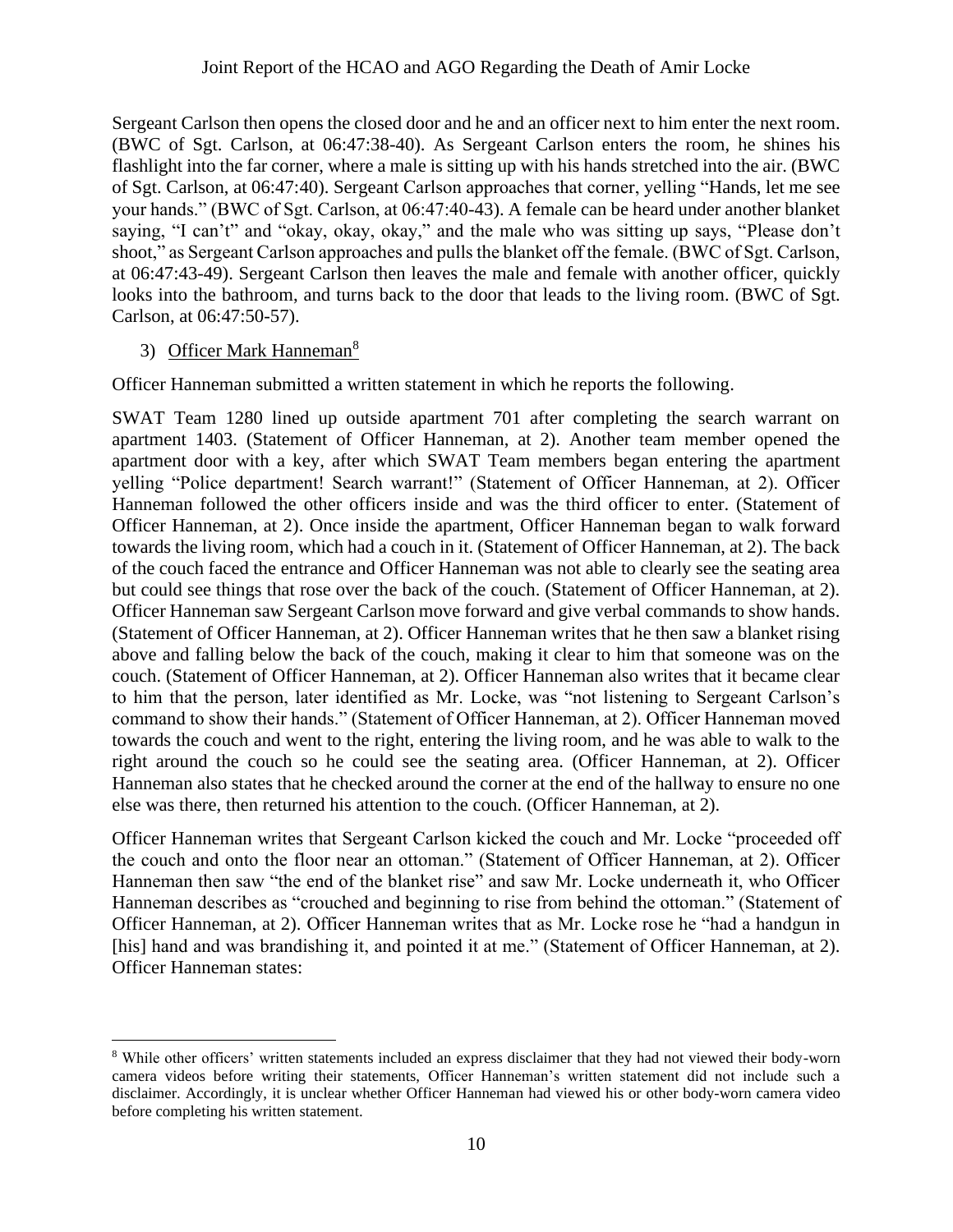In this moment, I feared for my life and the lives of my teammates. I was convinced that the individual was going to fire their handgun and that I would suffer great bodily harm or death. I felt in this moment that if I did not use deadly force myself, I would likely be killed. There was no opportunity for me to reposition myself or retreat. There was no way for me to de-escalate this situation. The threat to my life and the lives of my teammates was imminent and terrifying.

(Statement of Officer Hanneman, at 2). Officer Hanneman writes that he pointed his handgun out in front of him and as he saw Mr. Locke rise with the handgun and "recognized" a threat to his life, he "pulled the trigger three times" then "watched as the individual quickly moved to his left and away from the couch and ottoman." (Statement of Officer Hanneman, at 2). Officer Hanneman states that he saw Mr. Locke continue moving on the floor and that he jumped on Mr. Locke's back, tackling him to the floor so that Mr. Locke was on his stomach. (Statement of Officer Hanneman, at 2). While on the ground, Officer Hanneman saw the handgun on the floor and held Mr. Locke down until other officers moved the handgun away, after which he sat up and helped secure Mr. Locke's hands behind his back. (Statement of Officer Hanneman, at 2). Officer Hanneman then asked to leave the room, and went with an escort officer – first, Sergeant Andersen, then Sergeant Lepinski. (Statement of Officer Hanneman, at 3). Officer Hanneman notes that at some point his body-worn camera deactivated, and that he believed that happened during the struggle. (Statement of Officer Hanneman, at 3).

Officer Hanneman was equipped with a body-worn camera that was on and running during the entry to apartment 701. It should be noted that Officer Hanneman's body-worn camera appears, from the video, to be on his chest or torso. Officer Hanneman's body-worn camera video depicts the following:

Officer Hanneman is standing in the hallway outside apartment 701 behind another officer, and the sound of keys being turned is audible. (BWC of Officer Hanneman, at 06:48:03). The apartment door opens, and officers begin entering the apartment, yelling "police, search warrant." (BWC of Officer Hanneman, at 06:48:05-07). Officer Hanneman is the third officer to enter and moves into the apartment's entry hallway. (BWC of Officer Hanneman, at 06:48:07-08). An officer can be heard yelling "hands, hands." (BWC of Officer Hanneman, at 06:48:08). Officer Hanneman then begins yelling "hands," while raising his duty firearm in his right hand. (BWC of Officer Hanneman, at 06:48:09). Officer Hanneman continues saying "hands, hands" as his left hand also rises to support his right hand and duty firearm. (BWC of Officer Hanneman, at 06:48:09-10). During this, Officer Hanneman continues moving forward into the living room and, at the end of the entry hallway, moves to the right. (BWC of Officer Hanneman, at 06:48:09-11). As he does so, the blanket that Mr. Locke is under can be seen in the corner of the video rising and then falling back behind the couch. (BWC of Officer Hanneman, at 06:48:09-11). Officer Hanneman then walks forward, during which time some, but not all, of Mr. Locke's movements under the blanket can still be seen in the corner of the video frame. (BWC of Officer Hanneman, 06:48:11-12). Officer Hanneman turns his body slightly and points his duty firearm more directly at Mr. Locke, who was still under the blanket. (BWC of Officer Hanneman, at 06:48:12). Another officer can be heard yelling "get on the fucking ground" as Officer Hanneman walks forward and turns towards Mr. Locke. (BWC of Officer Hanneman, at 06:48:11-12). Officer Hanneman turns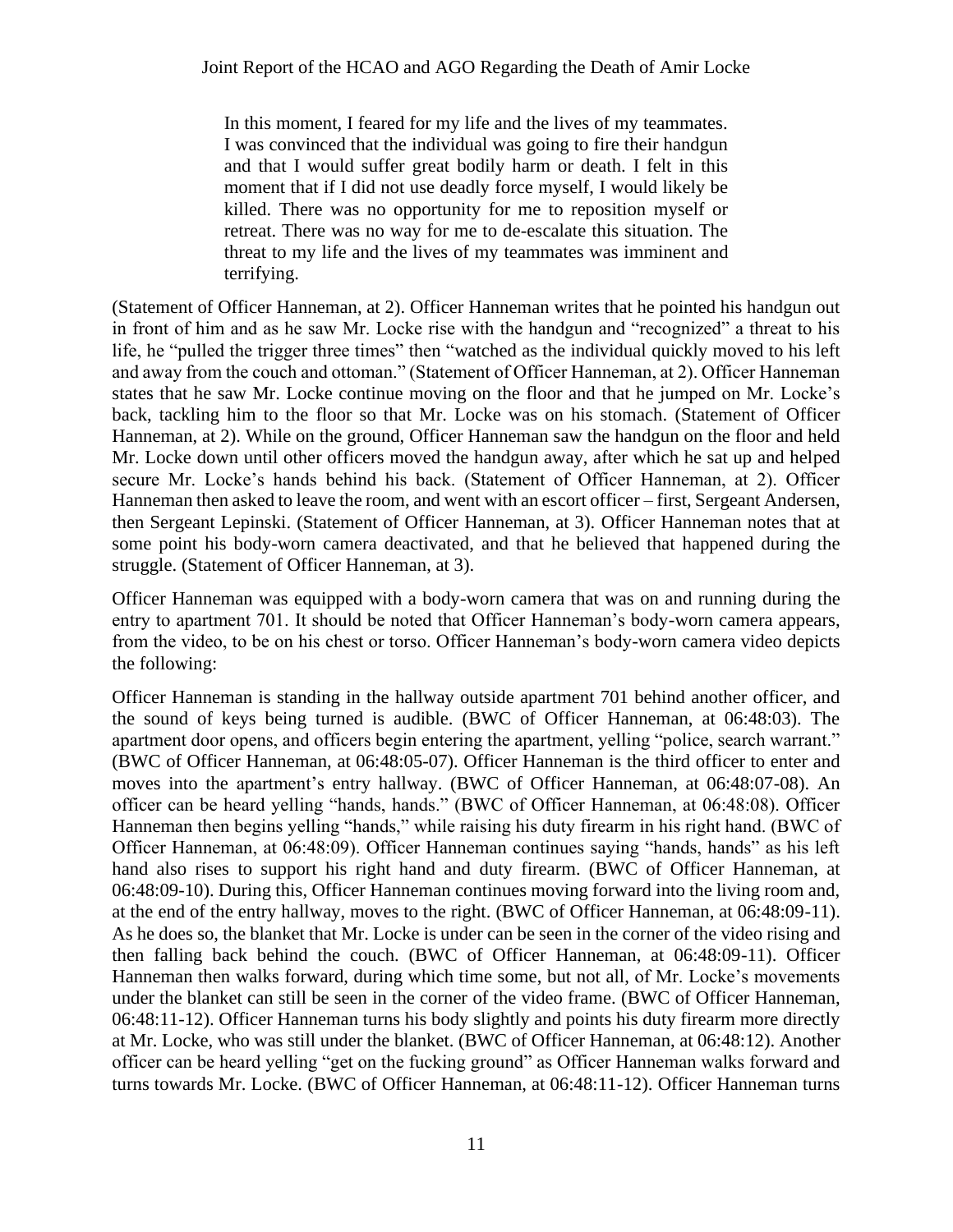towards his left, keeping his duty firearm aimed at Mr. Locke. (BWC of Officer Hanneman, at 06:48:12-13).

As Officer Hanneman turns, Mr. Locke's hair is visibly protruding from under the blanket, but any other view of him is obscured by Officer Hanneman's firearm. (BWC of Officer Hanneman, at 06:48:13). Officer Hanneman quickly states, "Show me your hands," as he brings his left hand back to support his firearm. (BWC of Officer Hanneman, at 06:48:13). Within the same second, a single gunshot is heard, presumably fired by Officer Hanneman. (BWC of Officer Hanneman, at 06:48:13). Two more gunshots follow in quick succession and Officer Hanneman's firearm is seen recoiling from each shot. (BWC of Officer Hanneman, at 06:48:13-14). Officer Hanneman then says, "He's got a gun." (BWC of Officer Hanneman, at 06:48:14-15). Officer Hanneman walks forward and leans down, and underneath him Mr. Locke's hair can be seen on the video. (BWC of Officer Hanneman, at 06:48:15-17). Officer Hanneman then appears to lay down on or have his torso fully up against Mr. Locke. The video goes to nothing but a dark screen after Officer Hanneman leans down further. (BWC of Officer Hanneman, at 06:48:17-18). Audible commands of "drop the fucking gun, drop the gun" can be heard, but it is unclear which officers are giving those commands. (BWC of Officer Hanneman, at 06:48:18-20). Officer Hanneman's body-worn camera video then cuts out at 06:48:21.

4) Officer Aaron Pearson

Officer Pearson unlocked apartment 701, pushed the door open, and backed away to allow other officers to enter the apartment first. (Statement of Officer Pearson, at 1). In his written statement, Officer Pearson notes that he yelled "police, search warrant" two times after pushing the apartment door open. (Statement of Officer Pearson, at 1). He was the fourth member of SWAT Team 1280 to enter apartment 701, entering behind Officer Hanneman. (BWC of Officer Pearson, at BWC of Officer Pearson, at 06:48:05-07).

Officer Pearson submitted a written statement in which he reports the following.

Officer Pearson states that, as he walked through the doorway, he could see a couch in the living room and a lighter-colored blanket "aggressively flailing up and down as if someone was underneath it moving around." (Statement of Officer Pearson, at 1). Officer Pearson heard other officers yelling commands of "hands, hands" as he approached the couch but did not see any hands being shown by the male, who was later identified as Mr. Locke. (Statement of Officer Pearson, at 1). Officer Pearson then writes that as he got to the back of the couch, he saw Mr. Locke's head "popping out of one end of the blanket," but that the rest of his body remained covered by the blanket. (Statement of Officer Pearson, at 1). Mr. Locke's head was turned such that it was looking to Officer Pearson's right, in the direction of other officers. (Statement of Officer Pearson, at 1). At the same time, Officer Pearson saw a handgun that Mr. Locke had in his hand start to be raised, "aiming" towards the officers to Officer Pearson's right. (Statement of Officer Pearson, at 1). Officer Pearson writes that he "perceived this as a threat that would cause death or great bodily harm" and that he "was, at this point, in fear for" his and his partner's lives. (Statement of Officer Pearson, at 1). Officer Pearson further writes that as he "was processing this, [he] began aiming more directly at [Mr. Locke] and was about to" shoot his duty firearm, when he heard a gunshot. (Statement of Officer Pearson, at 1). Officer Pearson states that he heard several shots and decided not to shoot because, after reassessing, he saw Mr. Locke go to the ground and that he perceived that "the rounds that were fired were effective in stopping the threat." (Statement of Officer Pearson, at 1). Officer Pearson saw that Mr. Locke was still mostly under the blanket and Officer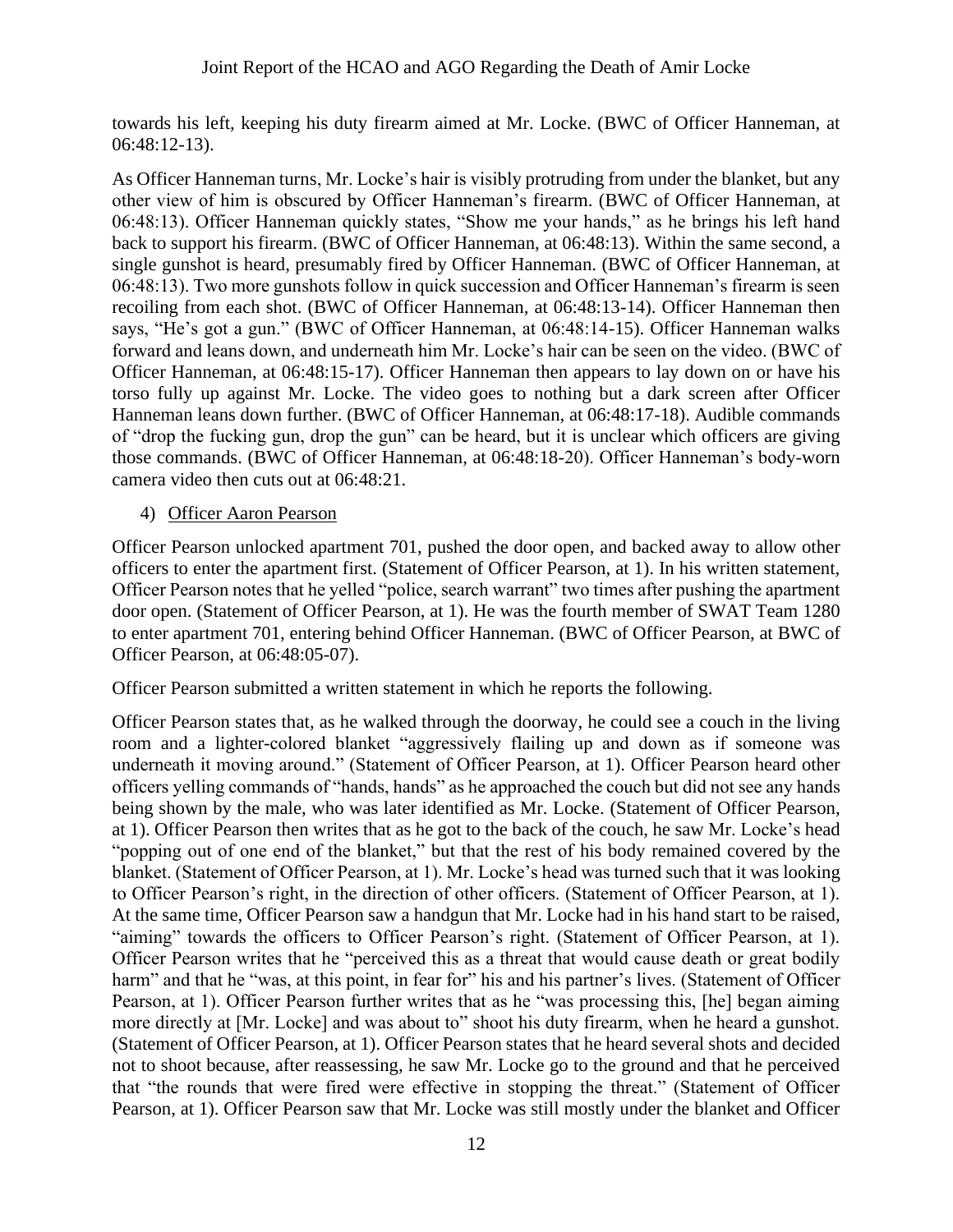Pearson recalls saying "something about a gun," though he could not recall his exact words. (Statement of Officer Pearson, at 1).

Officer Pearson kept his gun aimed at Mr. Locke until other officers could get to him, then moved around the couch to assist. (Statement of Officer Pearson, at 1-2). As he got closer, Officer Pearson saw a handgun near Mr. Locke's head. (Statement of Officer Pearson, at 2). Officer Pearson pushed that handgun away and confirmed that a second handgun that he could see belonged to another officer, before holstering his own firearm. (Statement of Officer Pearson, at 2). Officer Pearson stated that he told another officer to release Mr. Locke, then uncovered the blanket to get Mr. Locke's arms out, which he placed in flex-cuffs. (Statement of Officer Pearson, at 2). Officer Pearson then called for a medic and began looking for injuries to Mr. Locke. (Statement of Officer Pearson, at 2).

Officer Pearson was equipped with a body-worn camera that was on and running during the entry to apartment 701. It should be noted that Officer Pearson's body-worn camera appears, from the video, to be on his chest or torso. Officer Pearson's body-worn camera video depicts the following:

Officer Pearson puts a key into the deadbolt lock on apartment 701's door and turns the key, unlocking the door. (BWC of Officer Pearson, at 06:47:57-06:48:00). Officer Pearson takes a step back and, with an outstretched arm, turns the apartment door's handle and pushes the door open. (BWC of Officer Pearson, at 06:47:00-02). Officer Pearson then steps back, as Sergeant Sysaath enters the apartment unit, followed by Sergeant Carlson, then Officer Hanneman. (BWC of Officer Pearson, at 06:47:02-05). As the other officers are entering, there are yells of "police, search warrant," but from Officer Pearson's body-worn camera, it is difficult to tell who specifically is yelling. (BWC of Officer Pearson, at 06:47:02-05). Officer Pearson puts his hand on the apartment door to keep it open and enters the apartment. (BWC of Officer Pearson, at 06:48:05-06). As he does so, he is behind Officer Hanneman walking into the apartment's entry hallway, and Sergeant Sysaath can be seen in the kitchen on the body-worn camera video. (BWC of Officer Pearson, at 06:48:06-07). Officer Pearson continues down the entry hallway, pushing Officer Hanneman forward and to the right as he approaches the couch in the living room. (BWC of Officer Pearson, at 06:48:07-08). Officer Pearson raises his duty firearm in his left hand around 06:48:08.

Officer Pearson continues forward, towards the couch, and as he approaches the back of the couch, a tan blanket can be seen over the top of the couch. (BWC of Officer Pearson, at 06:48:08-09). Officer Hanneman is to the right of Officer Pearson during the approach. (BWC of Officer Pearson, at 06:48:09). The blanket is moving. (BWC of Officer Pearson, at 06:48:08-09). Mr. Locke appears to rise slightly and move towards the windows – away from the back of the couch – while still under the blanket. (BWC of Officer Pearson, at 06:48:09). Mr. Locke's hair and part of the side of his face appear to be visible from Officer Pearson's position. (BWC of Officer Pearson, at 06:48:09). Officer Hanneman is still to Officer Pearson's right, continuing to move around to the front of the couch. (BWC of Officer Person, at 06:48:09). As Officer Pearson approaches the couch, various officers can be heard yelling assorted commands, such as "get on the fucking ground," "hands, hands, hands," and "get on the ground," among others. (BWC of Officer Pearson, at 06:48:06-10). It is worth noting, that the back of the couch is illuminated by what appears to be the flashlight mounted to Officer Hanneman's duty firearm, during the approach. (BWC of Officer Pearson, at 06:48:09). As Officer Hanneman moves around the couch, the light travels with him and appears to shine towards the opening of the blanket from which Mr. Locke's hair can be seen protruding. (BWC of Officer Pearson, at 06:48:09-10).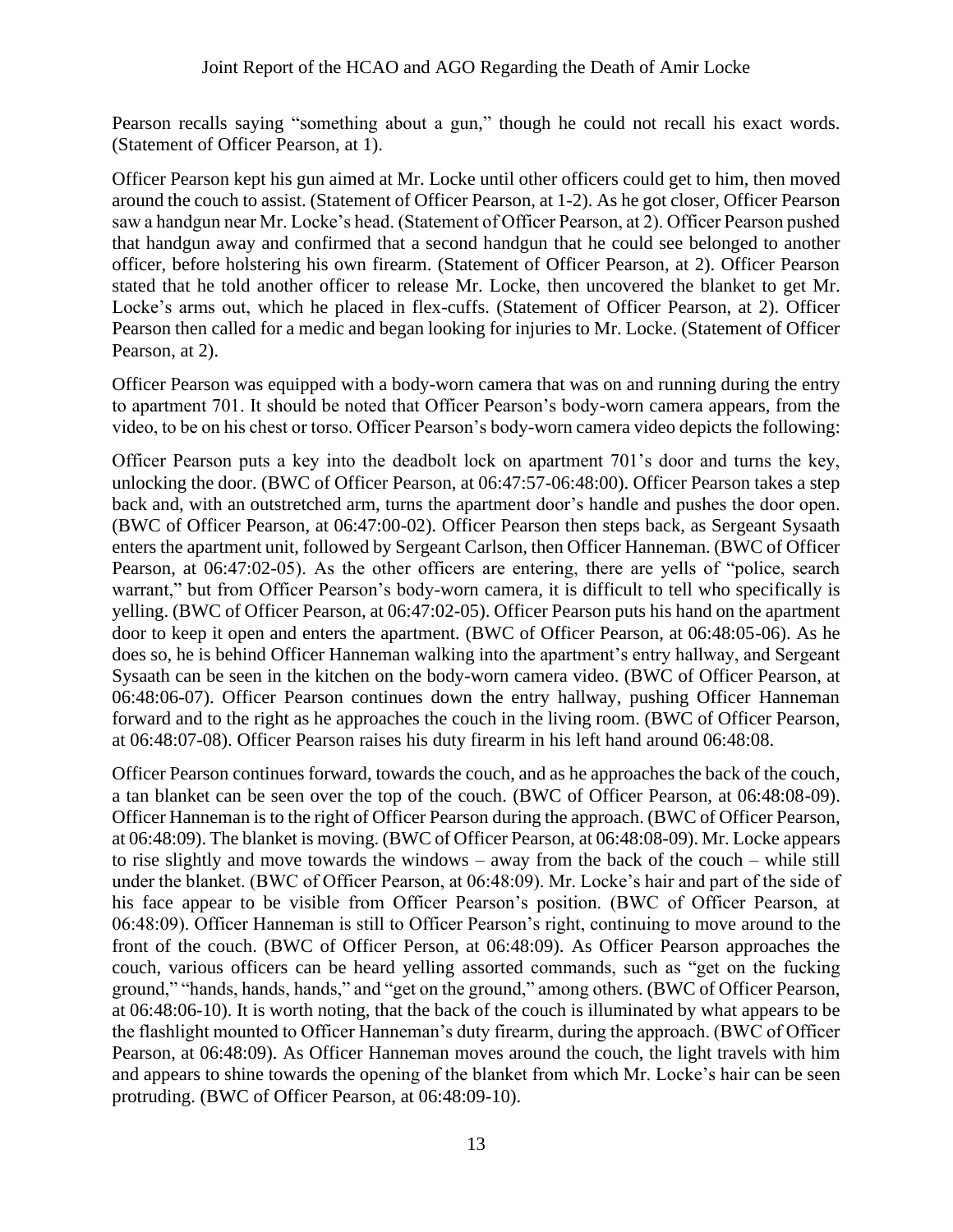As the officers continue to approach, a firearm becomes visible from under Mr. Locke's blanket, pointing to Officer Pearson's right. (BWC of Officer Pearson, at 06:48:10). Mr. Locke appears to be holding the firearm in his right hand, with his right index finger along the slide. (BWC of Officer Pearson, at 06:48:10). The firearm is pointed in Officer Hanneman's general direction, but Officer Hanneman is not yet all the way around the couch and it is unclear whether he is directly in front of the firearm. (BWC of Officer Pearson, at 06:48:10). Officer Hanneman is holding his duty firearm in his right hand with the muzzle and light pointed at Mr. Locke, illuminating Mr. Locke's firearm, and Officer Hanneman's left hand appears to be on the top of the couch as Officer Hanneman rounds the corner of the couch. (BWC of Officer Pearson, at 06:48:10). As Officer Hanneman continues around the couch and gets closer to Mr. Locke, within the same second, Mr. Locke's firearm appears to move downwards, angling slightly towards the ground from its previous position of pointing straight out to the side, roughly parallel to the ground. (BWC of Officer Pearson, at 06:48:10). The officers get closer and, still within the same second, Mr. Locke's firearm continues to angle further downwards, now appearing to be around 45-degrees lower from where it initially was and around 45-degrees above the ground. (BWC of Officer Pearson, at 06:48:10). At this point, a light is seen shining on Mr. Locke's face area and his face is not visible, but Mr. Locke's hair and firearm are visible, and Mr. Locke's right index finger is visible along the slide of the firearm from Officer Pearson's body-worn camera video.<sup>9</sup> (BWC of Officer Pearson, at 06:48:10). A moment later, again within the same second, the light that was shining on Mr. Locke turns off.<sup>10</sup> (BWC of Officer Pearson, at 06:48:10). Without the light, it is more difficult to see details, but Mr. Locke's hair and face appear to be visible – though not clear – and part of the firearm can still be seen, though the angle is not clearly visible. (BWC of Officer Pearson, at 06:48:10). An officer is heard saying "show me your hands," though it is unclear from this video which officer says this command. (BWC of Officer Pearson, at 06:48:10).

Officer Pearson's duty firearm continues tracking Mr. Locke as Mr. Locke moves further off the couch, falling between the couch and an ottoman. (BWC of Officer Pearson, at 06:48:10-11). Officer Hanneman's firearm and part of Officer Hanneman's leg can be seen at the edge of Officer Pearson's video, but the rest of Officer Hanneman is not visible. From the position of Mr. Locke's firearm and Officer Hanneman's leg, it appears that Officer Hanneman is now past the end of the couch and in front of Mr. Locke. (BWC of Officer Pearson, at 06:48:11). Mr. Locke's hair and face still appear to be visible – though not clear in the dark – and the slide of the firearm can still be seen. (BWC of Officer Pearson, at 06:48:11). Though the angle of the firearm is not entirely clear, from the outline of Mr. Locke's finger it appears to have moved slightly back up, higher than 45-degrees and closer to parallel, and is pointed in the general direction of what appears to be Officer Hanneman's knee. (BWC of Officer Pearson, at 06:48:11). Officer Pearson begins moving his firearm forward and slightly to the right, and a gunshot is heard. (BWC of Officer Pearson, at 06:48:11).

At the time of the first gunshot, Officer Pearson is still holding the firearm in only his left hand and his right hand appears to have started moving upwards simultaneous to the gunshot. (BWC of Officer Pearson, at 06:48:11). Immediately after the first gunshot, Officer Pearson's right hand quickly snaps up to support his left hand and his duty firearm. (BWC of Officer Pearson, at

 $9$  Mr. Locke's left hand is not visible at any point before Officer Hanneman shoots him.

<sup>&</sup>lt;sup>10</sup> Through additional investigation and review, it was determined that the flashlight mounted to Officer Hanneman's duty firearm was on a setting that required continuous pressure to stay lit. Thus, it appears that the moment the light turned off is when Officer Hanneman moved his finger from the flashlight to the trigger of his duty firearm.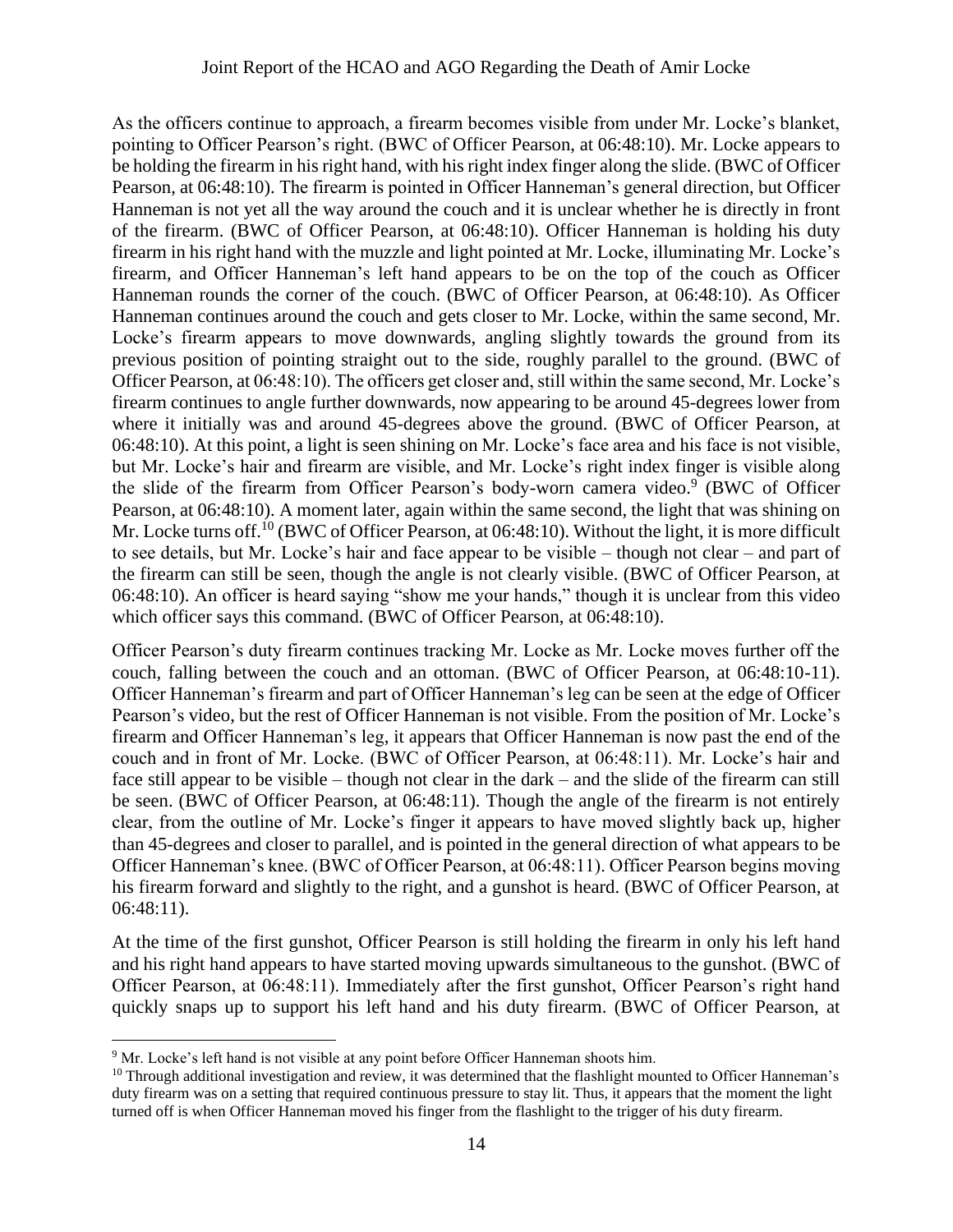06:48:11). Two more gunshots follow in quick succession, and Mr. Locke falls to the ground between the couch and the ottoman, with the blanket still over him. (BWC of Officer Pearson, at 06:48:11-12). At some point during this, another light comes in to shine on Mr. Locke. (BWC of Officer Pearson, at 06:48:11). Shortly after the gunshots, at least one officer says, "He's got a gun." (BWC of Officer Pearson, at 06:48:12-13).

Mr. Locke then appears to roll slightly over and rises slightly, perhaps on his hands and knees, with the top of his head visible from the top of the blanket. (BWC of Officer Pearson, at 06:48:13- 15). Officer Hanneman moves forward and gets on top of Mr. Locke, as another officer says, "Shots fired." (BWC of Officer Pearson, at 06:48:14-15). A second officer approaches behind Officer Hanneman, slightly obscuring the view from this angle, and an officer can be heard saying, "Drop the fucking gun." (BWC of Officer Pearson, at 06:48:15-17). Officer Pearson's firearm is still in both hands, and he is pointing it towards the area where Officer Hanneman and Mr. Locke are. (BWC of Officer Pearson, at 06:48:17). An officer is heard saying, "he's got another one," and two more officers move towards Officer Hanneman and Mr. Locke. (BWC of Officer Pearson, at 06:48:17-18). Officer Pearson moves around the couch, towards the group and where Mr. Locke is on the ground and leans down. (BWC of Officer Pearson, at 06:48:18-25). Officer Pearson asks, "Is this yours?" to Officer Hanneman, presumably pointing at a firearm that is seen on the floor. (BWC of Officer Pearson, at 06:48:25-28). Officer Hanneman says, "No, that's his. He had that and he pointed it at me," to which Officer Pearson responds, "Yup, I saw it, I saw it, I saw it." (BWC of Officer Pearson, at 06:48:28-33). Officer Pearson tells another officer to release and directs officers to get Mr. Locke's arm out. (BWC of Officer Pearson, at 06:48:35-41). The officers pull off the blanket and place Mr. Locke's hands behind his back. (BWC of Officer Pearson, at 06:48:41-55). Officer Pearson then asks for cuffs. (BWC of Officer Pearson, at 06:48:55-57). Another officer hands Officer Pearson a set of flex cuffs, and Officer Pearson says, "Hanne, good job, bud." (BWC of Officer Pearson, at 06:48:57-06:49:00). Officer Pearson and other officers then secure Mr. Locke's hands in flex cuffs, while another officer is heard in the background saying they will "get started on medical stuff right now." (BWC of Officer Pearson, at 06:49:00-18). Officer Pearson says to start medical and turns back to tell other officers to get Officer Seraphine up here. (BWC of Officer Pearson, at 06:49:18-24). The officers then move Mr. Locke's t-shirt, and Officer Pearson requests a chest seal. (BWC of Officer Pearson, at 06:49:24-36). Officer Pearson then stands up and walks away from Mr. Locke. (BWC of Officer Pearson, at 06:49:36- 38). Officer Pearson confirms with the other officers that the apartment is clear, and things are handled, and exits apartment 701. (BWC of Officer Pearson, at 06:49:38-06:50:00).

5) Officer Dominic Manelli

Officer Manelli entered apartment 701 behind Officer Pearson. (Statement of Officer Manelli, at 1; BWC of Officer Manelli, at 06:46:06-07; BWC of Officer Hickey, at 06:48:08).

Officer Manelli submitted a written statement in which he reports the following.

Officer Manelli writes that he yelled, "police, search warrant" as he entered the apartment and that he repeated those statements once inside. (Statement of Officer Manelli, at 1). Officer Manelli states that when he entered the apartment, he saw a person on the couch, later identified as Mr. Locke, who was moving under a tan blanket, but that his view of Mr. Locke was blocked by the back of the couch. (Statement of Officer Manelli, at 1). Officer Manelli then turned to search a closet on the left side of the entrance and, while he was searching inside the closet, he heard an officer yell "gun," so he turned away from the closet and walked towards the couch. (Statement of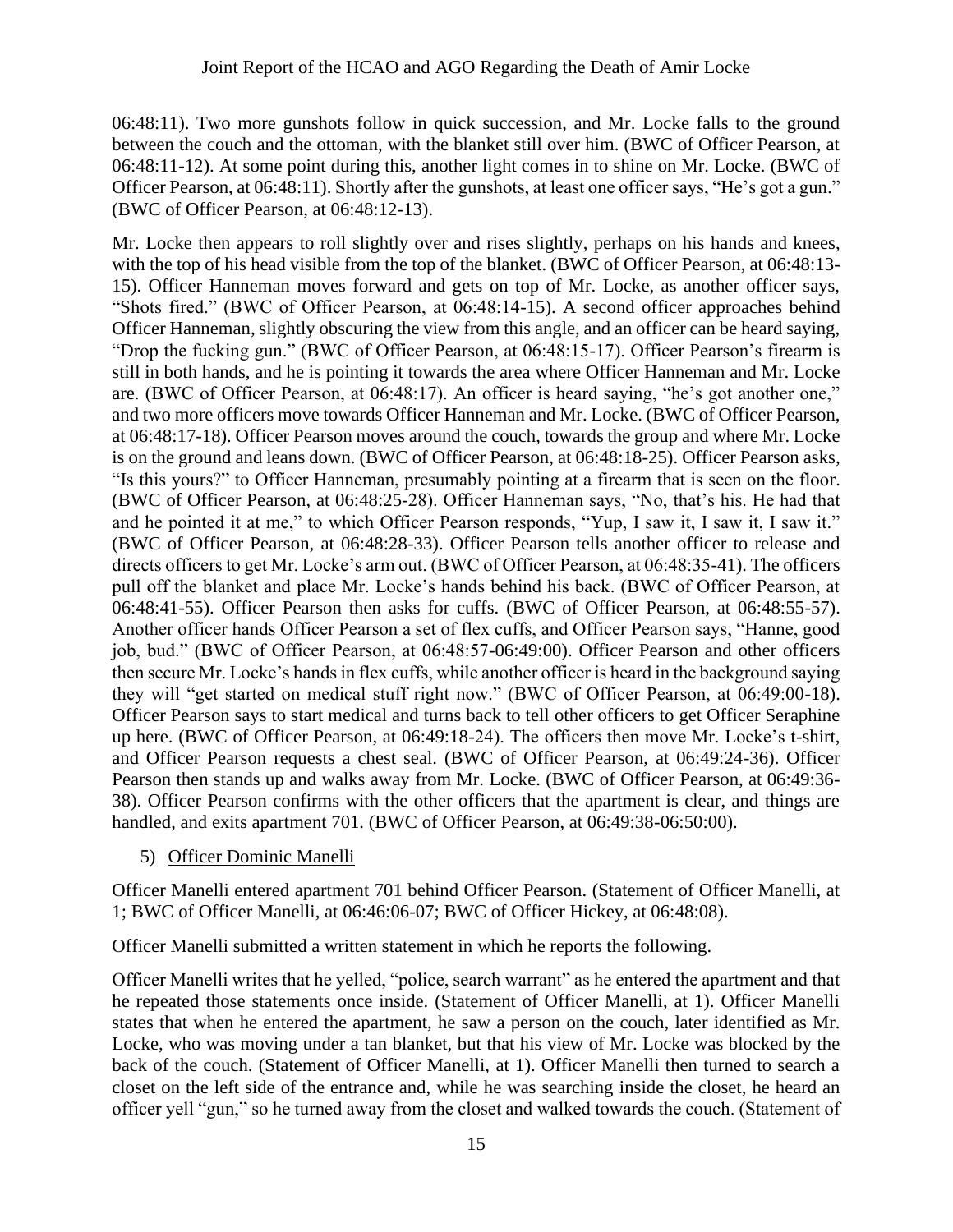Officer Manelli, at 1). Officer Manelli further states that as he began walking towards the couch, he heard gunshots and saw muzzle flashes. (Statement of Officer Manelli, at 1). Officer Manelli was then redirected by a supervisor to continue searching the apartment and entered a bathroom and bedroom, where he assisted Officer Hickey by providing cover while Officer Hickey detained the male and female found in the bedroom. (Statement of Officer Manelli, at 1).

Officer Manelli was equipped with a body-worn camera that was on and running during the entry to apartment 701. It should be noted that Officer Manelli's body-worn camera appears, from the video, to be on his chest or torso. Officer Manelli's body-worn camera video depicts the following:

Officer Manelli enters apartment 701 behind Officer Pearson, and yells, "police, search warrant" twice as he enters. (BWC of Officer Manelli, at 06:48:06-08). Officer Manelli opens the door to, and looks inside of, a closet on the left side of the entry hallway immediately after entering the apartment unit. (BWC of Officer Manelli, at 06:48:09-10). From Officer Manelli's body-worn camera video, some audible shouts of "get on the ground" and "hands" can be heard, but it is unclear who is saying what, or why. (BWC of Officer Manelli, at 06:48:08-11). Then, one gunshot is heard, followed by two more in rapid succession. (BWC of Officer Manelli, at 06:48:11-13). Officer Manelli turns and walks back down the entry hallway, during which an officer is heard saying, "Gun." (BWC of Officer Manelli, at 06:48:13). Shortly after, an officer says, "shots fired," and officers are converging in the living room near the windows. (BWC of Officer Manelli, at 06:48:13-17). An officer is heard yelling, "Drop the fucking gun." (BWC of Officer Manelli, at 06:48:17-18). Officer Manelli turns to look inside of another closet. (BWC of Officer Manelli, at 06:48:18-20). Officer Manelli then walks back up the entry hallway and other officers are visible on the video amassed in the living room, with someone yelling "drop the gun" and another yelling "hands." (BWC of Officer Manelli, at 06:48:20-22). Officer Manelli enters the bedroom on the left side of the living room, where he finds another officer standing near two people who are seated on the ground. (BWC of Officer Manelli, at 06:48:22-25). Another officer directs Officer Manelli to watch a door, and Officer Manelli turns and opens a bathroom on his left side. (BWC of Officer Manelli, at 06:48:25-27). Officer Manelli yells, "police, search warrant," as he looks inside of the bathroom. (BWC of Officer Manelli, at 06:48:27-28). Officer Manelli then enters the bathroom, looks around and in the shower, then backs out of the bathroom. (BWC of Officer Manelli, at 06:48:28-40). Officer Manelli then walks over to another officer who says he will be cuffing the people in the room, and Officer Manelli stands by. (BWC of Officer Manelli, at 06:48:40-47).

6) Officer Conan Hickey

Officer Hickey submitted a written statement in which he reports the following.

Officer Hickey was assigned to carry a prying tool to assist in opening the apartment unit doors, but another officer was able to unlock the door to apartment 701. (Statement of Officer Hickey, at 1). Officer Hickey writes that, once the door was opened, he announced several times that they were police executing a search warrant. (Statement of Officer Hickey, at 1). Officer Hickey entered apartment 701 behind Officer Manelli. (BWC of Officer Hickey, at 06:48:08). Officer Hickey writes that as he approached the living room, he could see other officers approaching a couch and heard the other officers addressing someone on the couch. (Statement of Officer Hickey, at 1). Officer Hickey then scanned the room to see where he would have to go next and, as he did so, heard several loud bangs from near the couch, after which he heard someone yell "gun" several times. (Statement of Officer Hickey, at 1). Officer Hickey turned to the closed bedroom door to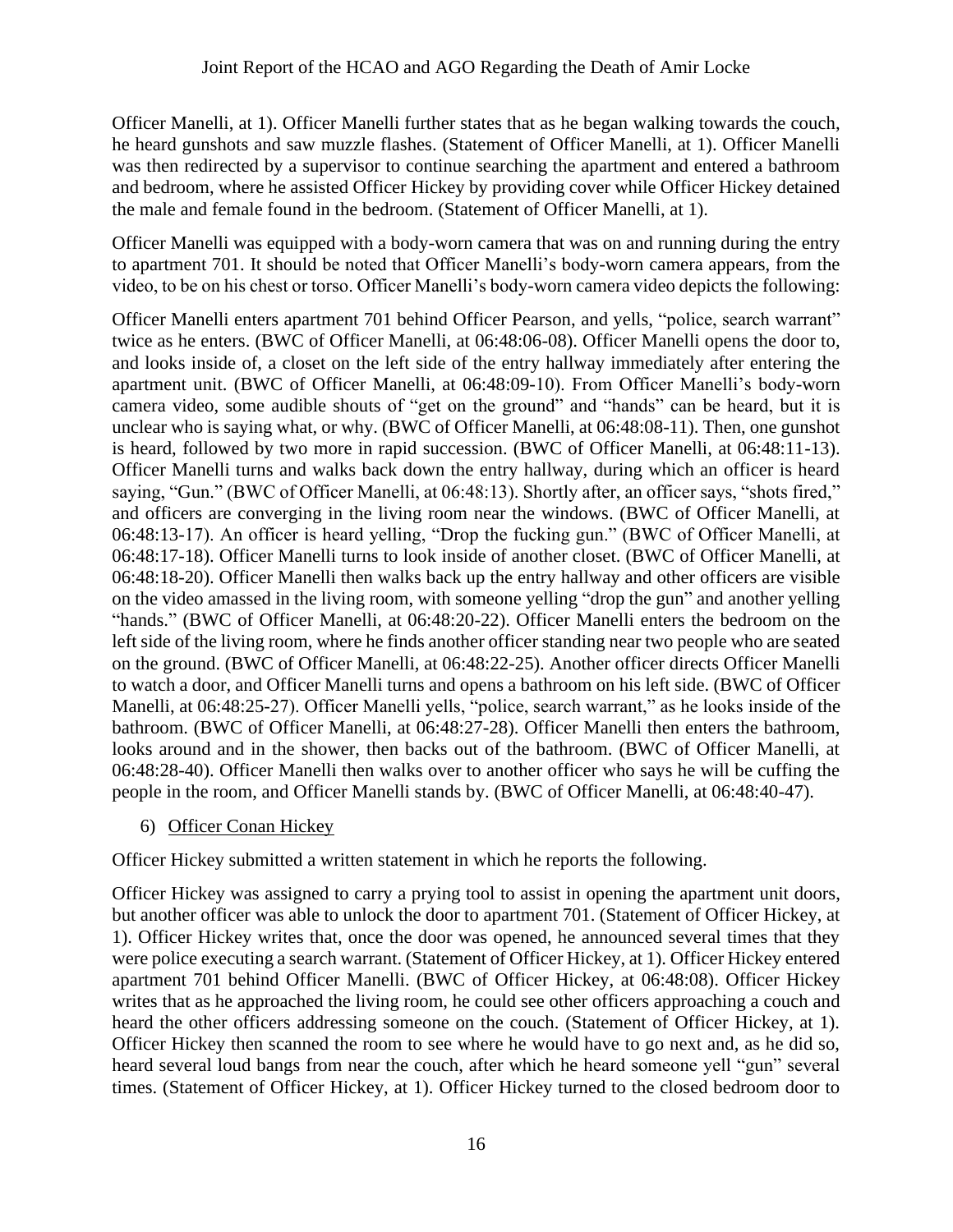the left of the couch, and entered that room with Sergeant Carlson, where he helped detain the female and male found inside that room. (Statement of Officer Hickey, at 1).

Officer Hickey was equipped with a body-worn camera that was on and running during the entry to apartment 701. It should be noted that Officer Hickey's body-worn camera appears, from the video, to be on his chest or torso. Officer Hickey's body-worn camera video depicts the following:

Officer Hickey is standing in the hallway outside apartment 701 holding a pry bar. (BWC of Officer Hickey, at 06:48:03-04). The apartment unit door is heard opening, followed by yells of, "police, search warrant." (BWC of Officer Hickey, at 06:48:04-05). Officer Hickey sets down the pry bar and begins walking towards the apartment unit. (BWC of Officer Hickey, at 06:48:05-06). As other officers enter the apartment unit, repeated yells of "police, search warrant," can be heard. (BWC of Officer Hickey, at 06:48:04-08). Officer Hickey enters the apartment unit behind Officer Manelli. (BWC of Officer Hickey, at 06:48:08-09). As Officer Hickey enters, additional statements by officers, such as "hands, hands," and "get on the ground" can be heard. (BWC of Officer Hickey, at 06:48:09-11). These shouts of "hands" and "get on the ground" or "get on the fucking ground" continue as Officer Hickey makes his way down the entry hallway. (BWC of Officer Hickey, 06:48:11-12).

From Officer Hickey's body-worn camera video, Mr. Locke is not visible, but Sergeant Carlson can be seen on the far left of the frame, Officer Pearson at the back of the couch, Officer Hanneman next to or just in front of the couch with his firearm pointed using both hands, and Sergeant Sysaath to the right, having just come out of the kitchen holding a rifle. (BW of Officer Hickey, at 06:48:11- 12).

Officer Hickey continues moving forward, and Officer Hanneman fires one shot, followed by two more in rapid succession while backing up towards the back of the couch. (BWC of Officer Hickey, at 06:48:13-14). As Officer Hickey approaches the couch, the ottoman in front of the couch is seen sliding to the right and the top of Mr. Locke's head comes into view over the top of the couch. (BWC of Officer Hickey, at 06:48:14). Mr. Locke is on the ground and appears to be starting to get up and moving towards the window while Officer Hanneman moves forward after him. (BWC of Officer Hickey, at 06:48:14-16). Officer Hanneman grabs Mr. Locke and goes down to his knee, as another officer yells "shots fired." (BWC of Officer Hickey, at 06:48:16-17). Officer Hickey then stands next to Sergeant Carlson by a door on the left side of the living room, and says "I'm with you," as the door is opened. (BWC of Officer Hickey, at 06:48:18). In the background, another officer can be heard yelling "Drop the fucking gun." (BWC of Officer Hickey, at 06:48:18- 19). Officer Hickey enters the bedroom behind Sergeant Carlson and proceeds to the corner of the room where a man is sitting on the floor with his hands up, and Sergeant Carlson pulls a blanket off a woman who also has her hands up. (BWC of Officer Hickey, at 06:48:18-28). Officer Hickey orders the man and woman onto their stomachs and to put their hands behind their backs. (BWC of Officer Hickey, at 06:48:28-34). Officer Hickey then stands over them, tells them not to move, and to keep their hands behind their backs, before ultimately handcuffing them. (BWC of Officer Hickey, at 06:48:24-57).

## 7) Other SWAT Team 1280 Officers

Officer Nathan Sundberg, Officer Ryan Carrero, and Sergeant John Biederman were other members of SWAT Team 1280 who entered apartment 701. However, these officers reported entering simultaneous to or after the gunshots and did not describe seeing anything in the moments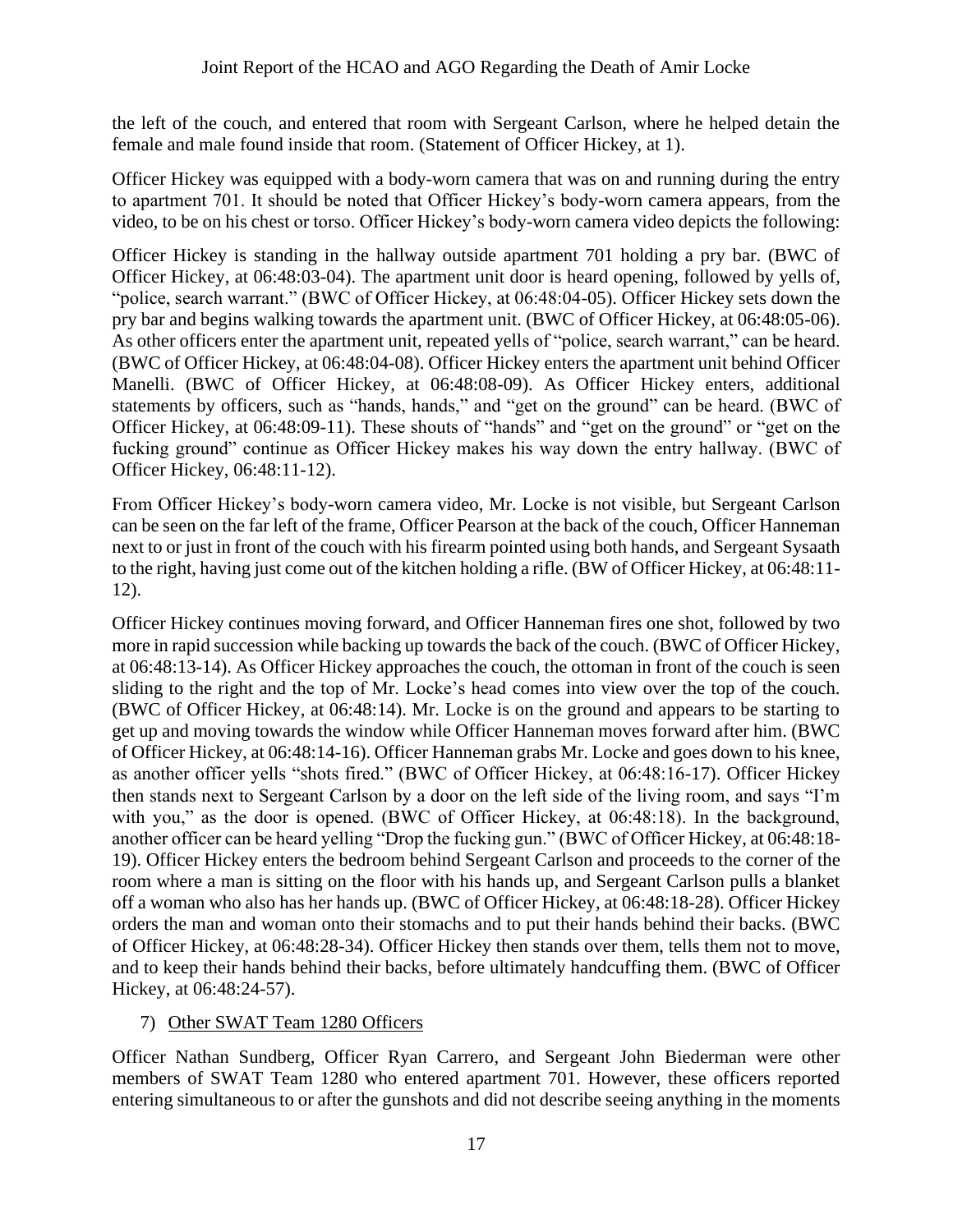preceding the gunshots. Their body-worn camera videos also do not depict any of the critical moments of the events that occurred before or during the gunshots. Thus, a detailed summary of their statements and body-worn camera video is not being included, as they are not central to the legal analysis for the issues under consideration by the State.

#### 8) Civilian Accounts

During the investigation, the BCA interviewed the two civilians, Tatyana Henderson and Marlon Speed, who were found and detained in the bedroom of apartment 701 during the execution of the search warrant. The following is a summary of their statements:

#### *a. Tatyana Henderson*

On February 2, 2022, Ms. Henderson was living in apartment 701. She stated that she was inside the apartment bedroom with Marlon Speed, and that Mr. Speed's cousin, Mr. Locke, was sleeping on the couch in the living room. (Henderson Interview Tr., at 2, 4). Mr. Locke had been staying with Ms. Henderson and Mr. Speed at the apartment for a few nights. (Henderson Interview Tr., at 3). Ms. Henderson stated that she did not really know what was going on and that "they just came in my house . . . they shot somebody and then they like came in the room and then we were already on the ground. Cuz I just heard like yelling and stuff." (Henderson Interview Tr., at 2). To her, "it sounded like somebody was breaking in," which caused her and Mr. Speed to wake up. (Henderson Interview Tr., at 5). She "heard . . . people . . . walking in. And . . . I don't know what they said. But I like heard something." (Henderson Interview Tr., at 5). Ms. Henderson recalled hearing yelling and "just thought somebody like ran into my apartment or something," and then she heard multiple gunshots. (Henderson Interview Tr., at 4, 5). She and Mr. Speed got on the ground and the next thing she saw was officers running into her bedroom. (Henderson Interview Tr., at 4, 5). Ms. Henderson stated more than once that she was "literally just asleep and then we just heard people like just bust in," and that it seemed random which is why she thought people were breaking into their apartment. (Henderson Interview Tr., at 5, 9).

## *b. Marlon Speed*

Mr. Speed was staying at apartment 701 on February 2, 2022. (Speed Interview Tr., at 2). On the morning of February 2, 2022, when the Minneapolis Police executed the search warrant, Mr. Speed stated that he "was asleep . . . knocked the fuck out" in the bedroom. (Speed Interview Tr., at 2). Mr. Locke was asleep on the couch in the living room. (Speed Interview Tr., at 2). Mr. Speed heard a noise in his sleep and "sat up a little bit," then "next thing" he knew there was a gunshot. (Speed Interview Tr., at 2). He stated that he thought he was hearing things; he heard the door open but knew he was asleep, so he thought he was just hearing things, but he woke up and then heard the gunshots. (Speed Interview Tr., at 2). Mr. Speed recalled hearing a boom, then gunshots, then announcement of "police," in that order. (Speed Interview Tr., at 2-3, 5). From what Mr. Speed heard, the police "just walked in, shoot their fuckin guns," and announced that they were police afterwards. (Speed Interview Tr., at 5, 7).

# *Medical Response and Assessment*

## 1. On-Scene and First Responder Medical Care

After placing Mr. Locke in flex cuffs, Officer Pearson called for the SWAT Team medics and Sergeant Biederman radioed out a similar request. (Statement of Officer Pearson, at 2; Statement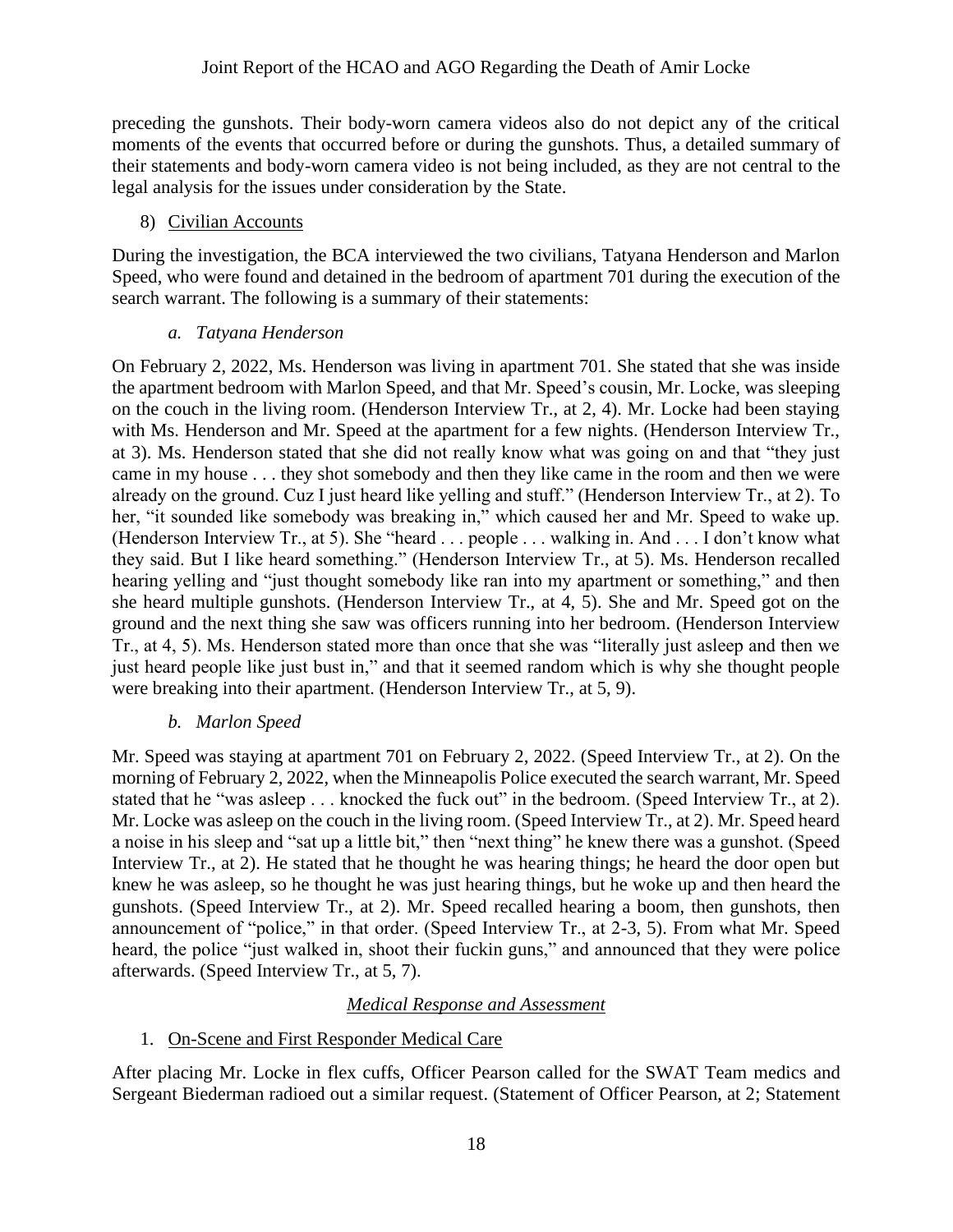of Sergeant John Biederman, at 1). Officers also lifted Mr. Locke's t-shirt to look for injuries and saw gunshot wounds on Mr. Locke's side and chest. (Statement of Officer Pearson, at 2; Statement of Officer Sundberg, at 1; Statement of Officer Ryan Carrero, at 1). Officer Pearson informed the other officers that they may need a chest seal. (Statement of Officer Pearson, at 2). Officers Seraphine and Martin, the team medics, entered apartment 701 and approached Mr. Locke to begin medical care. (Statement of Officer Zachary Seraphine, at 1; Statement of Officer William Martin, at 1; Statement of Sergeant Jason Andersen, at 1). Officer Seraphine found a gunshot wound on the right side of Mr. Locke's chest and applied a chest seal over the wound. (Statement of Officer Seraphine, at 1; Statement of Officer Martin, at 1-2). Officer Seraphine was unable to find an exit wound for this injury. (Statement of Officer Seraphine, at 1). While Officer Seraphine was working on the chest seal, Officer Martin checked Mr. Locke for a pulse and found a "faint" pulse. (Statement of Officer Martin, at 2). Officer Seraphine also checked for a pulse on Mr. Locke's carotid artery but did not find one. (Statement of Officer Seraphine, at 1). Officer Martin also rechecked Mr. Locke for a pulse and could no longer feel one. (Statement of Officer Martin, at 2). Officer Martin then began chest compressions and CPR. (Statement of Officer Martin, at 2)

Shortly after SWAT Team 1280 had moved to the 7<sup>th</sup> floor, and as Officers Seraphine and Martin were called to apartment 701, the paramedics also received a call that there had been shots fired.<sup>11</sup> (Beager Interview Tr., at 2; Christian Interview Tr., at 2; *see also* Statement of Sgt. Biederman, at 1). The paramedics responded by grabbing a stretcher and a first aid bag and entering the apartment lobby. (Beager Interview Tr., at 2; Christian Interview Tr., at 2). An issue with the lobby elevators prevented paramedics from getting up to the  $7<sup>th</sup>$  floor, so the police officers brought Mr. Locke down to the main floor lobby where the paramedics were waiting. (Beager Interview Tr., at 2-3; Christian Interview Tr., at 2). The officers used a "litter" (a fabric stretcher) to transport Mr. Locke down to the main floor lobby. (Statement of Officer Sundberg, at 2; Statement of Sergeant Carlson, at 3; Statement of Officer Dauble, at 1). Medical attempts, including CPR, continued while in the elevator, and officers also found another gunshot wound near Mr. Locke's left collar bone. (Statement of Officer Seraphine, at 1; Statement of Officer Martin, at 2).

Once the officers arrived on the main floor with Mr. Locke, the paramedics moved Mr. Locke onto the stretcher and brought him to the ambulance. (Beager Interview Tr., at 2). During this time, Minneapolis Police Officers continued CPR on Mr. Locke until was placed into the ambulance. (Beager Interview Tr., at 2; Christian Interview Tr., at 2; Statement of Officer Martin, at 2).

Once Mr. Locke was in the ambulance, Minneapolis Firefighters took over CPR, continued chest compressions, and provided oxygen until they got to Hennepin County Medical Center. (Fairall Interview Tr., at 2; Brunette Interview Tr., at 2). The paramedics reported that it took about two or three minutes to get to Hennepin County Medical Center. (Brunette Interview Tr., at 3; Christian Interview Tr., at 3). As the first responders brought Mr. Locke into the hospital, a doctor asked the first responders to pause CPR to check for a pulse, at which time the paramedics confirmed that Mr. Locke did not have a pulse and had not been breathing since the paramedics initially assessed

<sup>&</sup>lt;sup>11</sup> As noted above, Hennepin Emergency Medical Services Paramedics attended the operational briefing before the SWAT team executed the search warrants and, while the search warrants were being executed, were positioned outside of the apartment complex in case of injury. (Statement of Sgt. Sysaath, at 2; Statement of Sgt. Troy Carlson, at 1; Beager Interview Tr., at 2; Christian Interview Tr., at 2). Also as noted, this is a common practice for "high-risk warrant situation[s]." (Statement of Sgt. Sysaath, at 2; Statement of Sgt. Troy Carlson, at 1; Beager Interview Tr., at 2). The paramedics had Minneapolis Police Department radio to hear whether they needed to respond. (Beager Interview Tr., at 2).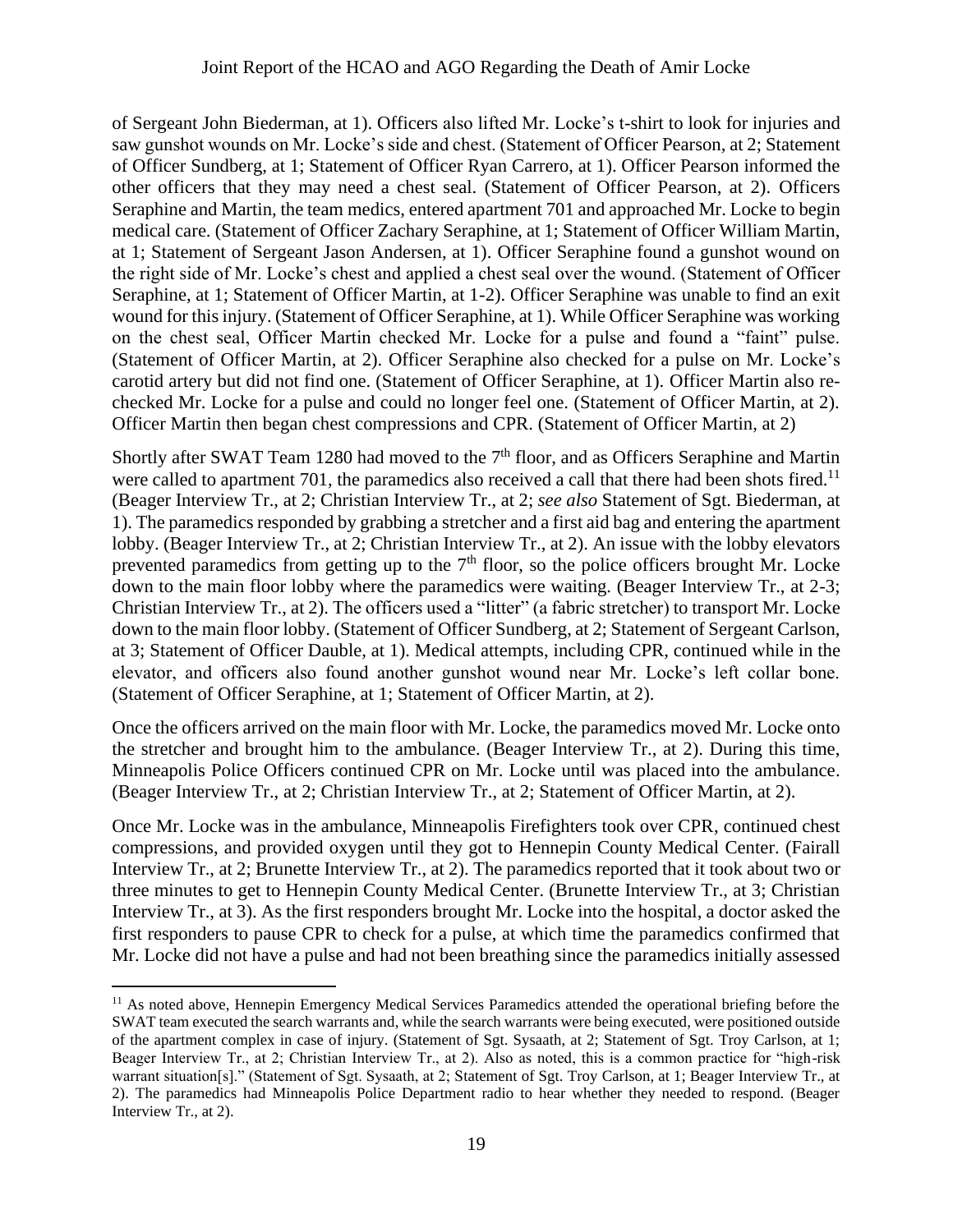him. (Fairall Interview Tr., at 2; Brunette Interview Tr., at 2). After learning this, the stabilization room doctor ordered that CPR be halted and pronounced Mr. Locke dead at 7:01 a.m. (Fairall Interview Tr., at 2; Brunette Interview Tr., at 2; Hennepin County Medical Examiner's Office, case 22-00941, Autopsy Report, at 1).

The body-worn camera video of several officers was consistent with and confirmed the information about medical efforts that was noted in the officers' written statements and the other first responder interviews. (*See* BWC of Officer Pearson; BWC of Officer Seraphine; BWC of Officer Martin; BWC of Sgt. Biederman).

2. Autopsy

Dr. Andrew Baker of the Hennepin County Medical Examiner's Office conducted the autopsy of Mr. Locke, and Dr. Owen Middleton reviewed and co-signed the report. (Autopsy Report, at 1, 3). Dr. Baker identified multiple gunshot wounds to Mr. Locke, including:

- 1) a gunshot wound to the face from a bullet entering through the upper lip and passing through mandibular teeth before exiting on the underside of the chin and resulting in a mandibular fracture;
- 2) a gunshot wound from a bullet entering the right upper chest and exiting on the left anterolateral neck base, causing a right clavicle fracture and extensive soft tissue hemorrhaging;
- 3) a gunshot wound from a bullet entering on the anterior left shoulder and passing through the left humeral head, resulting in a fracture, before stopping just under the skin surface of the posterolateral left shoulder;
- 4) a gunshot wound to the chest from a bullet entering the right chest and passing through the soft tissue of the right chest wall, a rib (causing a fracture), the upper lobe of the right lung, the pericardium and right atrium of the heart, aortic and pulmonary roots, the upper lobe of the left lung, and other soft tissue; and
- 5) 5) a graze gunshot wound to the anterior right wrist. (Autopsy Report, at 1-3; *see also*  Autopsy Report, at  $6-8$ ).<sup>12</sup>

Dr. Baker concluded that the immediate cause of Mr. Locke's death was "[m]ultiple gunshot wounds," and ruled the manner of death as a homicide. (Hennepin County Medical Examiner's Office, case 22-00941, Cause of Death Hierarchy, at 1).

# *Factual Summary Based on the Evidence*

The St. Paul Police Department was investigating a homicide from early January 2022, which involved the use of a firearm and a high-powered rifle round. Through its investigation, the St. Paul Police Department identified a set of suspects who had been seen on social media with assorted firearms and were suspected of being involved in other violent criminal behavior. The St. Paul Police Department had linked the suspects for that homicide to the Bolero Flats Apartments in Minneapolis, Minnesota. Amir Locke was not among the persons identified as suspects nor is

<sup>&</sup>lt;sup>12</sup> Officer Hanneman fired three bullets into Mr. Locke's body and the medical examiner identified five gunshot wounds. This suggests that some of the bullets may have passed through Mr. Locke's body in one spot and re-entered at another.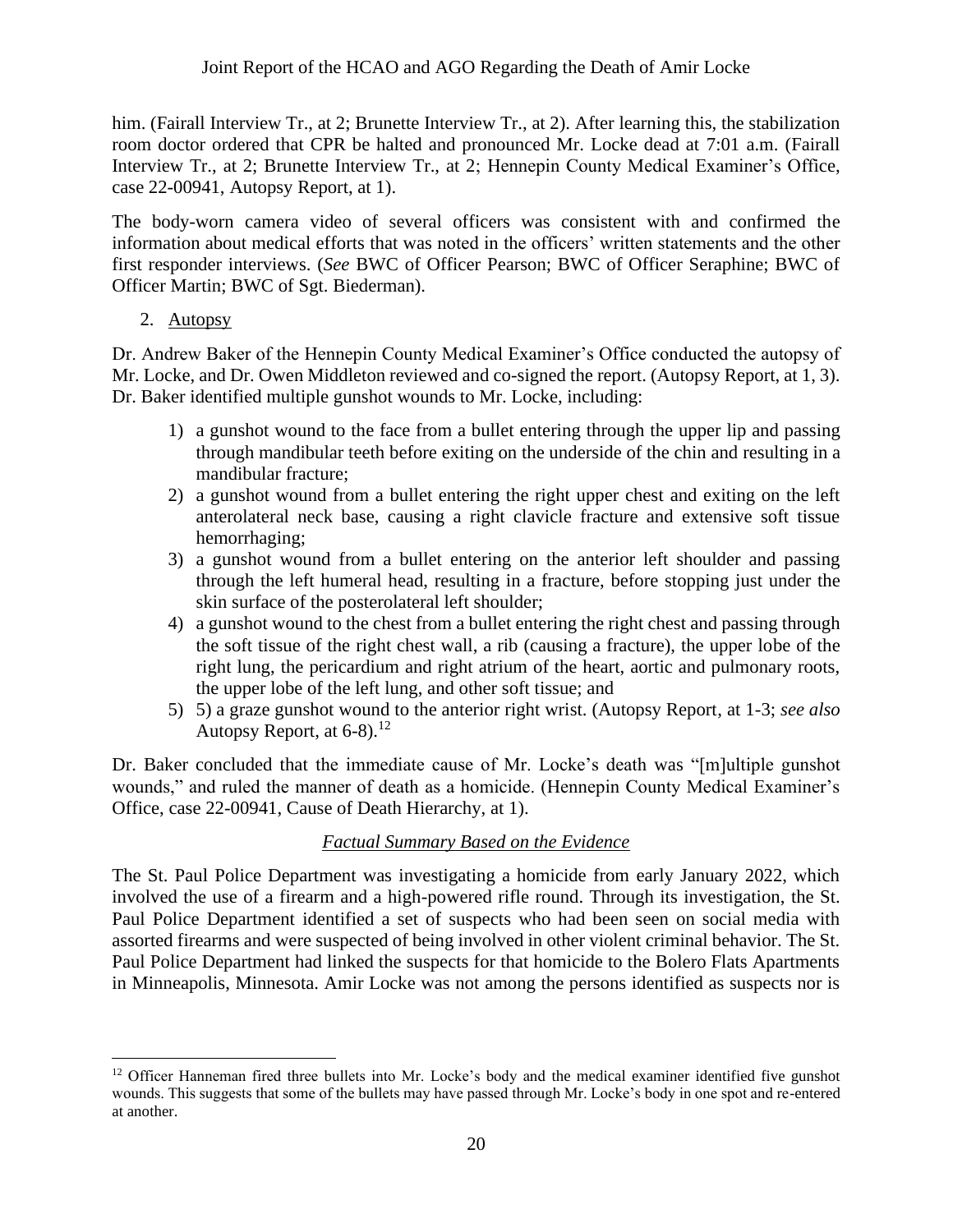there any evidence to suggest that he was a person of interest or that he had been identified by law enforcement during this investigation.

The St. Paul Police Department applied for and obtained standard "knock-and-announce" search warrants for three units to be searched in the Bolero Flats apartment complex, which were signed by a Hennepin County District Court judge. Because the apartment complex is in Minneapolis, the St. Paul Police Department requested the Minneapolis Police Department's assistance in executing the search warrants. Minneapolis Police Department SWAT Team leadership informed the St. Paul Police Department that they were willing to assist but only if the St. Paul Police Department obtained "unannounced entry" or "no-knock" search warrants. Investigators from the St. Paul Police Department then obtained approval from their command staff and applied for and obtained "no-knock" search warrants for the three apartment units to be searched in the Bolero Flats apartment complex.

On February 2, 2022, around 6:00 a.m., the Minneapolis Police Department SWAT Teams assigned to execute the search warrants at the apartment complex attended a briefing. Officers on the team were provided some background information and a briefing document by a St. Paul Police investigator, and Minneapolis SWAT Team leaders led a briefing on the operational and tactical plan. The officers were informed that they would be executing what was deemed a "high-risk" search warrant in an attempt to recover evidence related to the St. Paul homicide, including firearms, and that the suspects, who had been seen with firearms on social media and who were suspected to be associated with other violent crime, were known to stay at and associate with the apartment units and might be able to be arrested there. The officers also learned that they would be broken into two teams – 1280 and 1281 – to conduct the search warrants. Team 1280 would conduct the search warrant on apartment 1403 while Team 1281 conducted the search warrant on apartment 1402. After finishing with apartment 1403, Team 1280 would then move to apartment 701 to conduct the third and final search warrant. Team 1281 would join Team 1280 at apartment 701 after finishing with apartment 1402. After the briefing, the SWAT Teams went to the apartment complex to conduct the search warrants.

The SWAT Teams arrived at the apartment complex around 6:37 a.m. and at approximately 6:42 a.m., they conducted the search warrants on apartments 1402 and 1403, without incident. None of the homicide suspects were located in those apartments. SWAT Team 1280 then took the elevators to the 7<sup>th</sup> Floor to conduct the search warrant on apartment 701. Officer Aaron Pearson unlocked the door to apartment 701 and pushed the door open, then backed away. SWAT Team 1280 then entered the apartment in the following order: Sergeant John Sysaath, Sergeant Troy Carlson, Officer Mark Hanneman, Officer Aaron Pearson, Officer Dominic Manelli, Officer Conan Hickey, Officer Nathan Sundberg, Officer Ryan Carrero, and Sergeant John Biederman. Each officer announced, "police, search warrant" as they entered the apartment unit.

Sergeant Sysaath moved to the right, into the kitchen, almost immediately upon entering the apartment. The rest of the officers entered and moved straight forward, down an entry hallway into the living room. As the officers entered and moved into the living room, a person who was at least partially under a blanket – later identified as Amir Locke – looked up over the back of the couch at the officers before beginning to move around under the blanket. Lights were shining directly in Mr. Locke's face as he was looking in the officers' direction. The officers continued to yell commands such as "get on the ground," "let me see your hands," "hands, hands, hands," and "police, search warrant." These shouts were, at times, simultaneous and overlapping. The other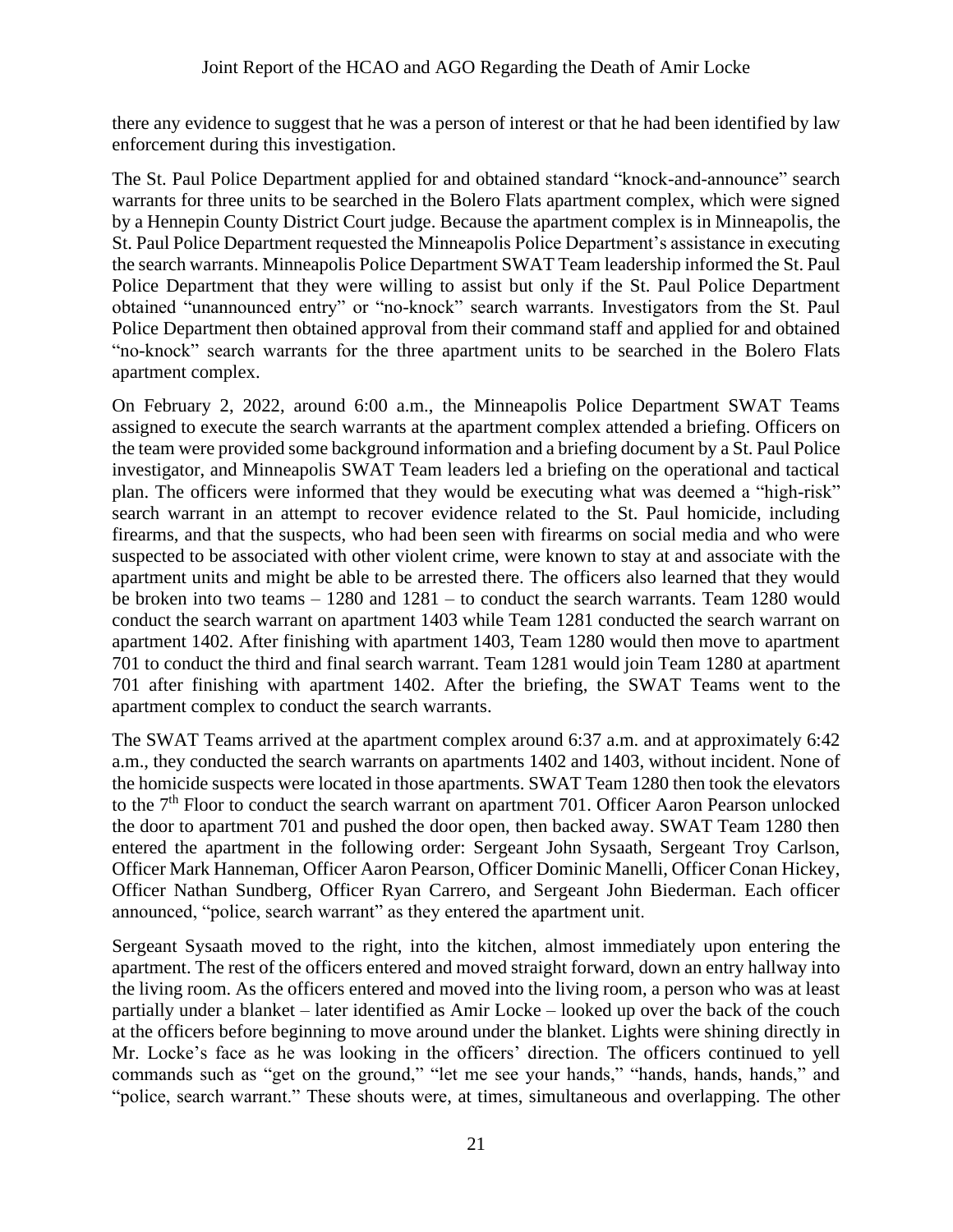civilians present in the apartment described hearing the entry and stating that it sounded like someone was breaking into the apartment.

As the officers continued to enter the apartment, Mr. Locke moved around while under the blanket. The specific nature of his movements underneath the blanket is unknown. The officers stated that they interpreted this movement as noncompliance and as possibly reaching for a weapon. Sergeant Carlson moved quickly to the couch and kicked the back of it, after which Mr. Locke moved from the couch and stumbled or fell towards the windows at the far end of the living room, landing between the couch and an ottoman. Sergeant Carlson then turned to face a bedroom door on the left side of the living room. Officers Hanneman and Pearson continued entry into the living room, with Officer Hanneman moving to the right to get around the couch and Officer Pearson approaching from behind the couch. As those two officers got closer, Mr. Locke was on the ground, still covered by the blanket. While Officer Hanneman was moving around the couch, and Officer Pearson was standing behind it, Mr. Locke's hair and face can be seen from under the blanket, as can his right hand, which is holding a firearm pointed off to the right side of the room, in the general direction that Officer Hanneman had been moving towards.

When the firearm first became visible from Officer Pearson's position behind the couch, Mr. Locke's right index finger was visible along the slide of the gun and not on the trigger or trigger guard. In the next one second or less, Officer Pearson was standing behind the couch and Officer Hanneman continued moving around to the front-right side of the couch, directly in front of Mr. Locke and forward and to the right of Officer Pearson. Sergeant Sysaath was behind Officer Hanneman, coming out of the kitchen. Initially, the firearm in Mr. Locke's hand was parallel to the ground, then it appeared to drop down to about a 45-degree angle, before rising again slowly. This all happens within the timeframe of one second or less, as Officer Hanneman continued moving to the front of the couch. While the firearm appeared to move to angle down and then slightly back up within one second or less, Mr. Locke's right index finger does not appear to move off of the slide and his left hand is not visible. Also, during this one-second timeframe, a light from one of the officer's flashlights which had been shining in Mr. Locke's face went off. Officer Hanneman said, "show me your hands," and a split second later fired his duty firearm one time, followed by two more shots in rapid succession. The time elapsed between the firearm in Mr. Locke's hand becoming visible and Officer Hanneman firing the first shot at Mr. Locke was less than two seconds, with all three shots being made within three seconds from when the firearm first comes into view. After the shots are fired, an officer announced "gun" or "he's got a gun."

After being shot, Mr. Locke rolled slightly over and moved towards the windows. Officer Hanneman followed him and got on top of him, yelling to drop the gun, and other officers assisted Officer Hanneman. Ultimately, the officers detained Mr. Locke in flex cuffs, then cut the flex cuffs off to provide medical care. Two SWAT Team medics applied a chest seal and begin CPR but noted that Mr. Locke did not have a pulse by the time CPR began. When emergency medical services first responders are unable to get upstairs due to elevator issues, the officers transported Mr. Locke down to the ambulance, continuing CPR and other medical aid on the way down. Mr. Locke was then moved into the ambulance where paramedics and firefighters continue CPR and medical aid while Mr. Locke was transported to Hennepin County Medical Center. Upon Mr. Locke arriving at Hennepin County Medical Center, the doctor in the emergency room pronounced Mr. Locke dead. After conducting an autopsy, the Hennepin County Medical Examiner concluded that Mr. Locke's death was caused by multiple gunshot wounds and ruled the manner of death a homicide.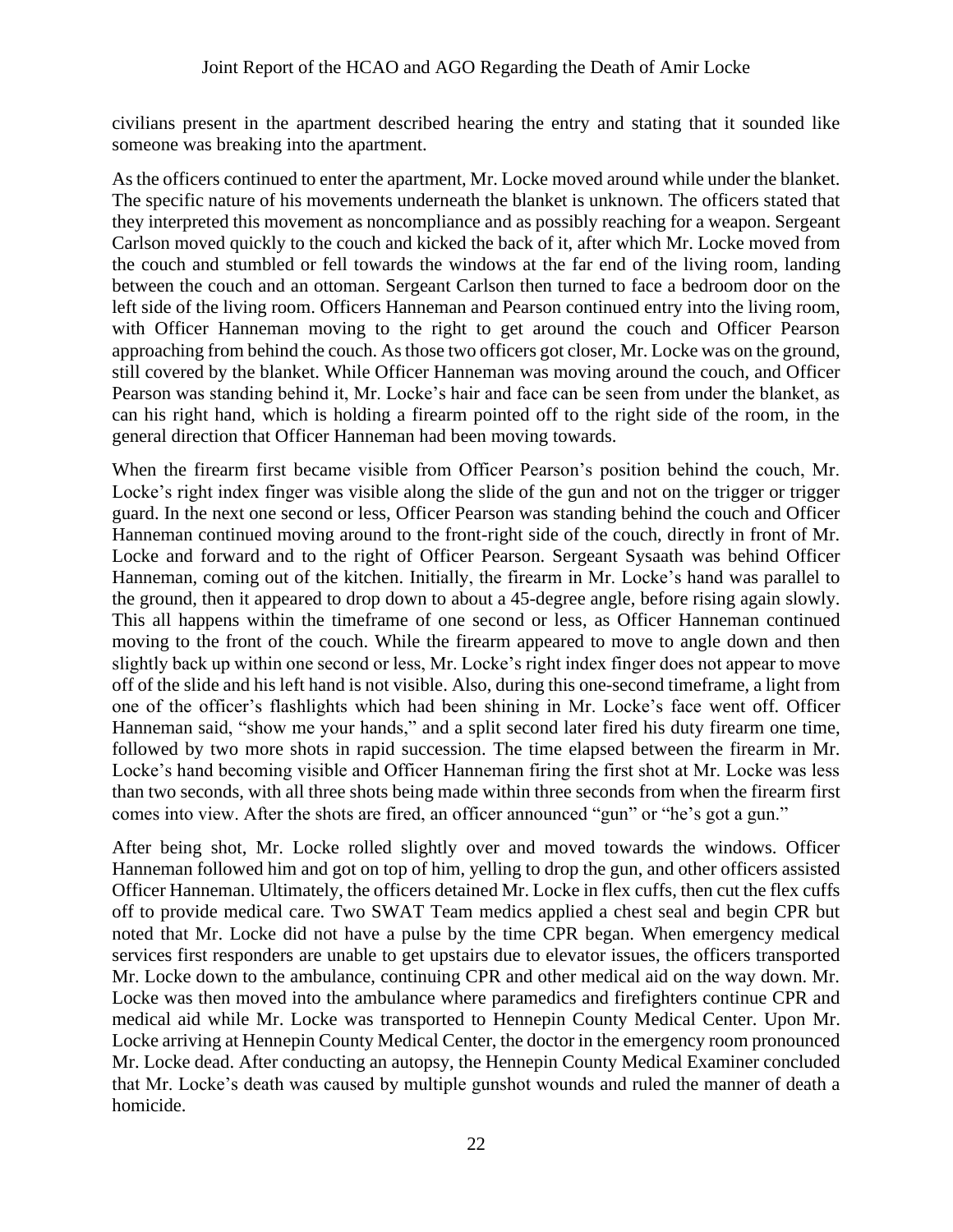## **Relevant Minneapolis Police Department Policies<sup>13</sup>**

It must be noted at the outset that a local law enforcement agency's standards and policies do not equate to standards for determining whether a crime occurred. *See State v. Post*, 512 N.W.2d 99, 103 (Minn. 1994). And, as noted above, the Hennepin County Attorney's Office and the Minnesota Attorney General's Office, acting in partnership, are responsible for the limited task of assessing whether a crime occurred and can be charged and not for assessing whether any local law enforcement agency policies were violated. *See* Minn. Stat. § 388.051. Nevertheless, the agency's policy may be considered as circumstantial evidence of what knowledge was imparted upon officers in that local agency, and therefore is relevant to the limited extent of establishing what information reasonable officers in the local agency would know. As such, the review of this matter included a review of the Minneapolis Police Department's policies with relevant portions identified in this section.

## *Policy Chapter 9-300: Warrants*

Minneapolis Police Department Policy notes that, unless the court authorizes a nighttime search, search warrants may only be executed between 7:00 a.m. and 8:00 p.m. (Minneapolis Police Department, Policy 9-301). The policies also distinguish between types of announcements required for different types of search warrants. (Minneapolis Police Department, Policy 9-307). Under the policy in effect on February 2, 2022, "high-risk warrants" could involve judicially signed warrants authorizing immediate or "unannounced" entries, also known as "no-knock" entries, which allow officers "to enter the specified premises without first knocking and announcing their presence or purpose prior to entering." (Minneapolis Police Department, Policy 9-307). These types of warrants must include an explicit indication by the judge issuing the warrant that such an entry is permitted, based on the case details. (Minneapolis Police Department, Policy 9-307).

During the execution of an "unannounced" entry, officers are still required to identify themselves as "Police" and announce that they are there on a "search warrant" before crossing the threshold of the door into the premises. (Minneapolis Police Department, Policy 9-307). Officers must repeat these announcements "periodically throughout the search and at least one time when the officer has moved to an area where the previous announcement may not have been heard." (Minneapolis Police Department, Policy 9-307). The policy creates an exception, allowing a supervisor to authorize entry without any announcements "[i]n exceptional circumstances when giving announcements would create an imminent threat of physical harm to victims, officers, or the public." (Minneapolis Police Department, Policy 9-307).

SWAT teams are to be used for executing high-risk warrants and when an entry into a building or dwelling "is necessary to arrest a suspect(s) who is believed to be armed and/or dangerous." (Minneapolis Police Department, Policy 9-303). SWAT teams may also be used to assist outside agencies to serve search or arrest warrants. (Minneapolis Police Department, Policy 9-303). SWAT team supervisors will conduct a briefing with the officers on the team, and "[t]actical considerations for entering a dwelling and securing occupants is the responsibility of SWAT." (Minneapolis Police Department, Policy 9-303). Minneapolis Police Department's policies also guide officers executing warrants, including "unannounced" or "no-knock" entries, to "be mindful of any known or reasonably believed barriers or obstacles to cooperation such as perception

<sup>&</sup>lt;sup>13</sup> Since this incident, the City of Minneapolis has announced changes to several of the policies discussed below. The policies as listed here are those that were in effect on February 2, 2022.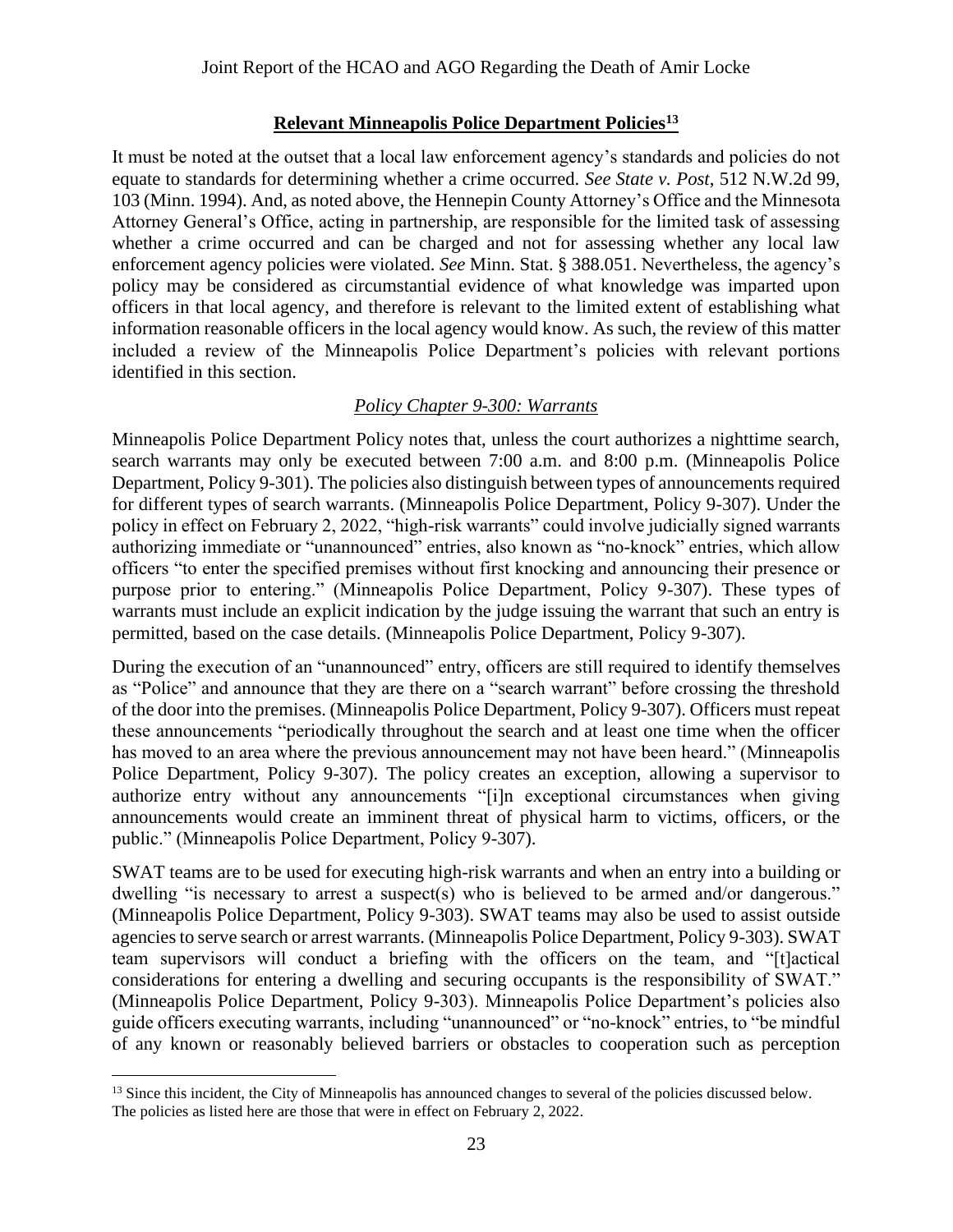barriers, mental or emotional capacity, physical and language barriers, including whether the individual is known or believed to be deaf or hard of hearing." (Minneapolis Police Department, Policy 9-307).

## *Policy Chapter 5-300: Use of Force*

Officers are guided to appreciate that "[s]anctity of life and the protection of the public are the cornerstones of the MPD's use of force policy." (Minneapolis Police Department, Policy 5-301). The policy goes on to define various terms used throughout the policy, including "objectively reasonable force" which the policy defines as "[t]he amount and type of force that would be considered rational and logical to an 'objective' officer on the scene, supported by facts and circumstances known to an officer at the time force was used." (Minneapolis Police Department, Policy 5-301).

The policy also defines various types of behavior that persons may exhibit, including "passive resistance," which is defined as a lack of compliance but where the subject "is taking only minimal physical action to prevent an officer from placing the subject in custody and taking control," and "active resistance," which is defined as actions "intended to prevent an officer from placing the subject in custody and taking control but are not directed at harming the officer." (Minneapolis Police Department, Policy 5-301). Officers are also given guidance on when a subject's actions may display intent to harm an officer, such as taking a fighting stance, striking, or "taking other actions which present an imminent threat of physical harm to the officer or another." (Minneapolis Police Department, Policy 5-301). The policy defines situations that include use of weapons as "aggravated aggressive resistance or aggravated assaults." (Minneapolis Police Department, Policy 5-301). The policies also define use of force generally and use of deadly force. (Minneapolis Police Department, Policy 5-301).

The Minneapolis Police Department's use-of-force policy further guides officers to comply with the federal and state constitutions and with Minnesota state statutes. (Minneapolis Police Department, Policy 5-302). The policy extends beyond constitutional and statutory guidance, and states that "the principle of Do No Harm provides a guiding light from which all decisions shall flow," recognizing that officers are "granted the extraordinary authority to use force when necessary to accomplish lawful ends." (Minneapolis Police Department, Policy 5-302). Officers are instructed to "only use the amount of force that is objectively reasonable." (Minneapolis Police Department, Policy 5-302). Beyond that, the policy states that officers "should use the lowest level of force necessary for safety and control" and may only use force that is consistent with department training. (Minneapolis Police Department, Policy 5-302). This policy also directs officers to "exercise special care when interacting with individuals with known physical, mental health, developmental, or intellectual disabilities as an individual's disability may affect the individual's ability to understand or comply with commands from officers." (Minneapolis Police Department, Policy 5-302).

Regarding the use of deadly force, Minneapolis Police Department's policy states verbatim the language of Minn. Stat. § 609.066. (Minneapolis Police Department, Policy 5-302). The policy also incorporates by reference Minn. Stat. § 626.8452, subd. 1a(3), and states that even in circumstances under which Minn. Stat. § 609.066 authorizes the use of deadly force, "officers shall first consider all reasonable alternatives including less lethal measures, before using deadly force." (Minneapolis Police Department, Policy 5-302). Additionally, "[w]here feasible, officers shall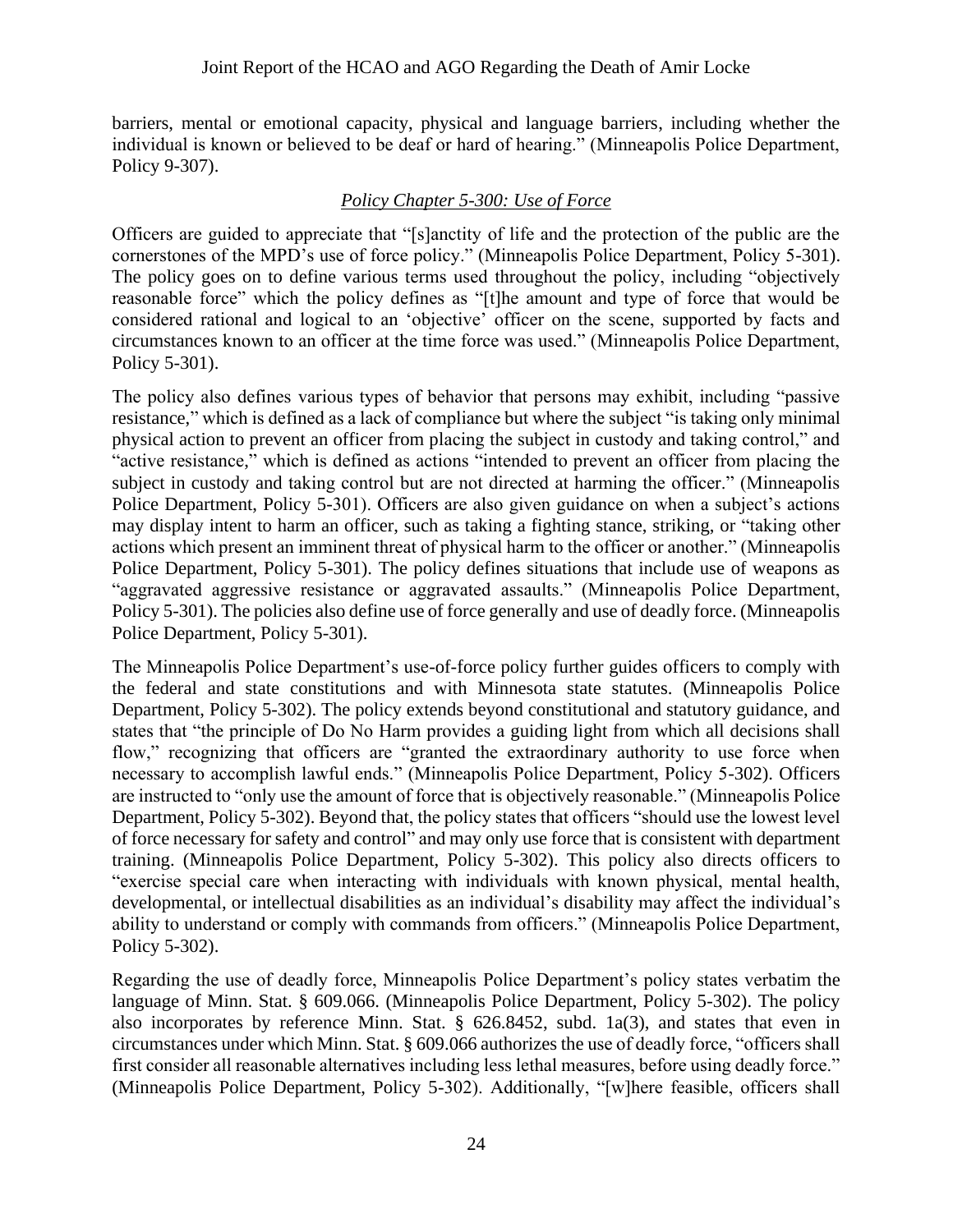identify themselves as law enforcement officers and warn of their intent to use deadly force." (Minneapolis Police Department, Policy 5-302).

The department policy also discusses how "[a] lack of reasonable or sound tactics can limit options available to officers, and unnecessarily place officers and the public at risk." (Minneapolis Police Department, Policy 5-302). As such, officers must "use reasonableness, sound tactics and available options during encounters to maximize the likelihood that they can safely control the situation." (Minneapolis Police Department, Policy 5-302). "Officers should consider their positioning and attempt to place themselves in the best tactical position possible, in order to maximize their ability to safely resolve a dangerous threat. The sanctity of life should be the guiding principle for officers during those situations and they should attempt to reduce the likelihood of a deadly force encounter as much as possible." (Minneapolis Police Department, Policy 5-302).

The policy also discusses "de-escalation," which it defines as attempts "to stabilize the situation and reduce the immediacy of the threat so that more time, options, and resources can be called upon to resolve the situation without the use of force or with a reduction in the force necessary." (Minneapolis Police Department, Policy 5-301). Such tactics include "[p]lacing barriers between an uncooperative subject and an officer" and "[m]inimizing risk from a potential threat using distance, cover or concealment." (Minneapolis Police Department, Policy 5-302). Under the policy, "[w]hen all of the reasonably known circumstances indicate that it is safe and feasible to do so, officers shall: attempt to slow down or stabilize the situation so that more time, options and resources may become available;" and "[c]onsider . . . whether a subject's lack of compliance is a deliberate attempt to resist or an inability to comply based on factors including, but not limited to, the subjects emotions and behavior." (Minneapolis Police Department, Policy 5-302). Deescalation techniques and alternatives to higher levels of force shall be used "whenever feasible and appropriate before resorting to force and to reduce the need for force." (Minneapolis Police Department, Policy 5-302). To minimize a need for force, officers should "[g]ive commands to be followed and afford the person a reasonable opportunity to comply" and [w]henever possible and when such delay will not compromise the safety of another or the officer . . . an officer shall allow an individual time and opportunity to comply with verbal commands before force is used." (Minneapolis Police Department, Policy 5-302).

# **Criminal Law and Procedure: General Overview**

In the criminal justice system, the prosecutor's primary role is to decide when a crime should be charged, who to charge with a crime, and what crime to charge them with. 8 Minn. Prac., Criminal Law & Procedure § 10:1 ( $4<sup>th</sup>$  ed.). One of the primary questions for a prosecutor to assess is whether a crime was committed and, if so, what crime. *Id.*

"A crime is generally defined as an act committed, or omitted, in violation of a public law forbidding or commanding it." 21 Am. Jur. 2d Criminal Law § 1. An act is considered a crime when it is classified as a crime by statute or common law. 21 Am. Jur. 2d Criminal Law § 3. In other words, when there is a statute or common law rule prohibiting a specific act and a person commits that act, that person has committed a crime. For the State to charge a person with a crime, "it must be shown that the [person] has committed some unlawful act or engaged in some prohibited course of conduct, together with a wrongful intent or mens rea." 21 Am. Jur. 2d Criminal Law § 4.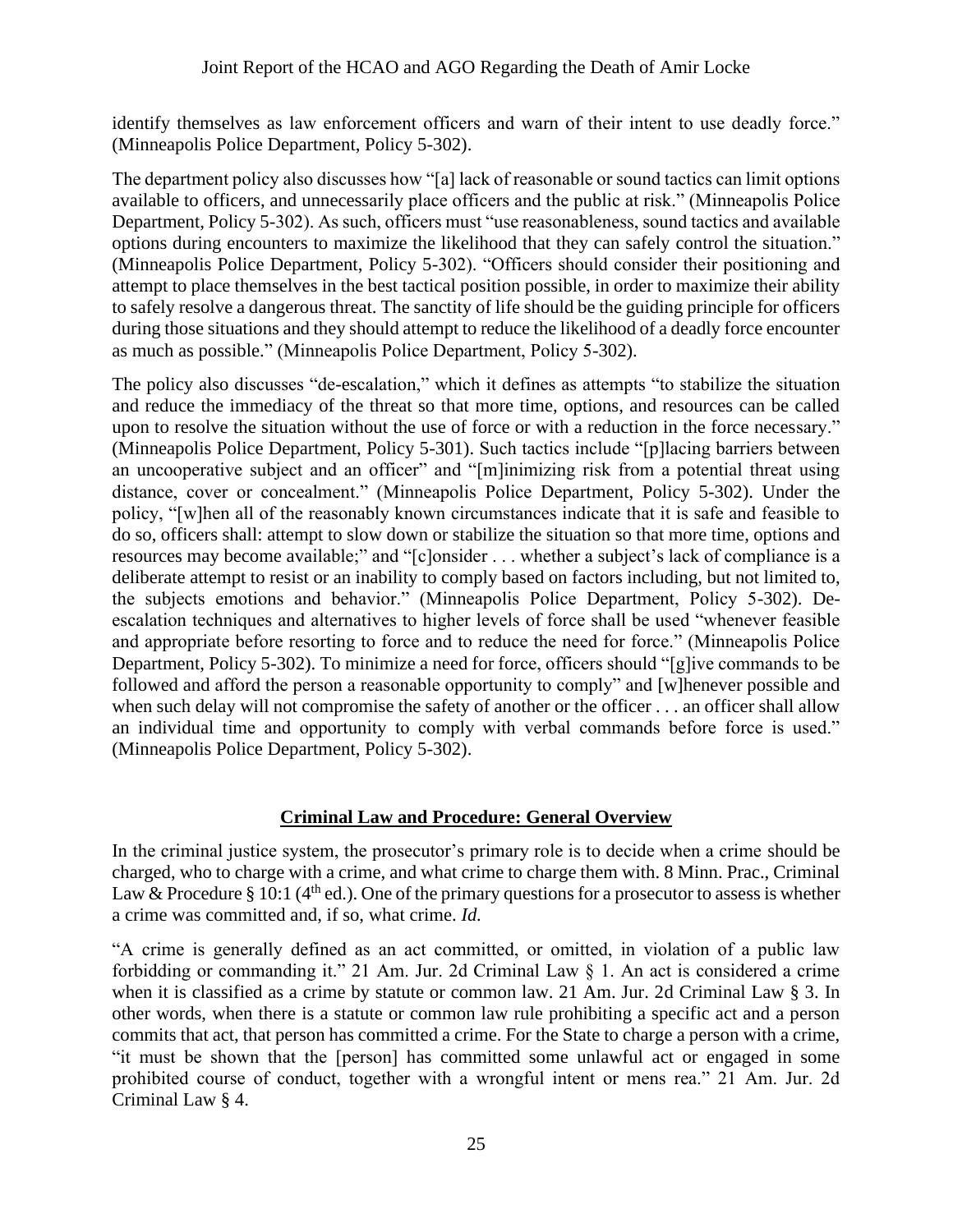"A 'defense' is any set of identifiable conditions or circumstances that may prevent conviction for an offense." 21 Am. Jur. 2d Criminal Law § 176. A defense is typically used to negate, or raise reasonable doubt about, an element of the offense. *Id.* In contrast, a "legal excuse" exists when the person committed all of the elements of the crime, but "acted under extenuating circumstances that the law recognizes as excusing the wrongful conduct or requiring that conviction and punishment be withheld." *Id.* A legal justification is a "specific doctrine that negates . . . the wrongfulness of the act," while a legal excuse is a "specific doctrine that negates . . . the culpability of the actor." 2 Wharton's Criminal Law § 20:1 (16<sup>th</sup> ed.). "Legal excuses" or "legal justifications" are affirmative defenses to crimes. 21 Am. Jur. 2d Criminal Law § 177. "[A]n affirmative defense goes beyond the elements of the offense to prove facts which somehow remove the defendant from the statutory threat of criminal liability." *Id.* But, "[i]n general, justification as a defense focuses on the reasonableness of the actor's beliefs and the necessity of his acts. Deadly force is justifiable only if the actor 'reasonably believes that the other is about to inflict unlawful death or serious bodily harm upon him (and also that it is necessary to use deadly force to prevent it.'" *State v. Edwards*, 717 N.W.2d 405, 412 (Minn. 2006) (quoting 2 Wayne R. LaFave, *Substantive Criminal*  Law § 10.4(b) (2d ed. 2003)). "If the actor's belief is reasonable, 'he may be mistaken in his belief and still have the defense.'" *Id.*

An affirmative defense must be recognized by the law for it to be presented or raised. 21 Am. Jur. 2d Criminal Law § 177. Here in Minnesota, the legislature has enacted Minn. Stat. § 609.066 provides peace officers with the authority to use deadly force under certain circumstances, which may exceed circumstances in which the general public would be so authorized.

"[F]orce which the actor uses with the purpose of causing, or which the actor should reasonably know creates a substantial risk of causing, death or great bodily harm" is considered deadly force. Minn. Stat. § 609.066, subd. 1. "The intentional discharge of a firearm . . . in the direction of another person" also constitutes deadly force. *Id.* Because, as will be explained below, Officer Hanneman intentionally shot his duty firearm directly at Mr. Locke, Officer Hanneman's conduct was a use of deadly force. Therefore, in the sections below we will also assess his conduct under the statutory defense provided in Minn. Stat. § 609.066.

The State must disprove at least one element of an affirmative defense beyond a reasonable doubt to convict the accused of a crime. *State v. Basting*, 572 N.W.2d 281, 286 (Minn. 1997); 21 Am. Jur. 2d Criminal Law § 177. As such, if any criminal charge is filed in this case, in addition to proving every element of the crime itself, the State would bear the burden of disproving beyond a reasonable doubt at least one element of the affirmative defense in Minn. Stat. § 609.066.

As an overarching principle and ethical obligation, "[a] prosecutor should not institute criminal charges not supported by probable cause, or in the absence of sufficient admissible evidence to support a conviction." 8 Minn. Prac., Criminal Law & Procedure § 10:4(P) ( $4<sup>th</sup>$  ed.); Minn. R. Prof. Conduct 3.8(a); ABA Criminal Justice Standards for the Prosecution Function 4-3.3(a).. Circumstances where the prosecutor should not file criminal charges include 1) when there is insufficient admissible evidence to prove every element of the offense beyond a reasonable doubt; and 2) when there is insufficient admissible evidence to disprove any element of an affirmative defense. It is with these principles in mind that the Hennepin County Attorney's Office and Minnesota Attorney General's Office have reviewed this matter.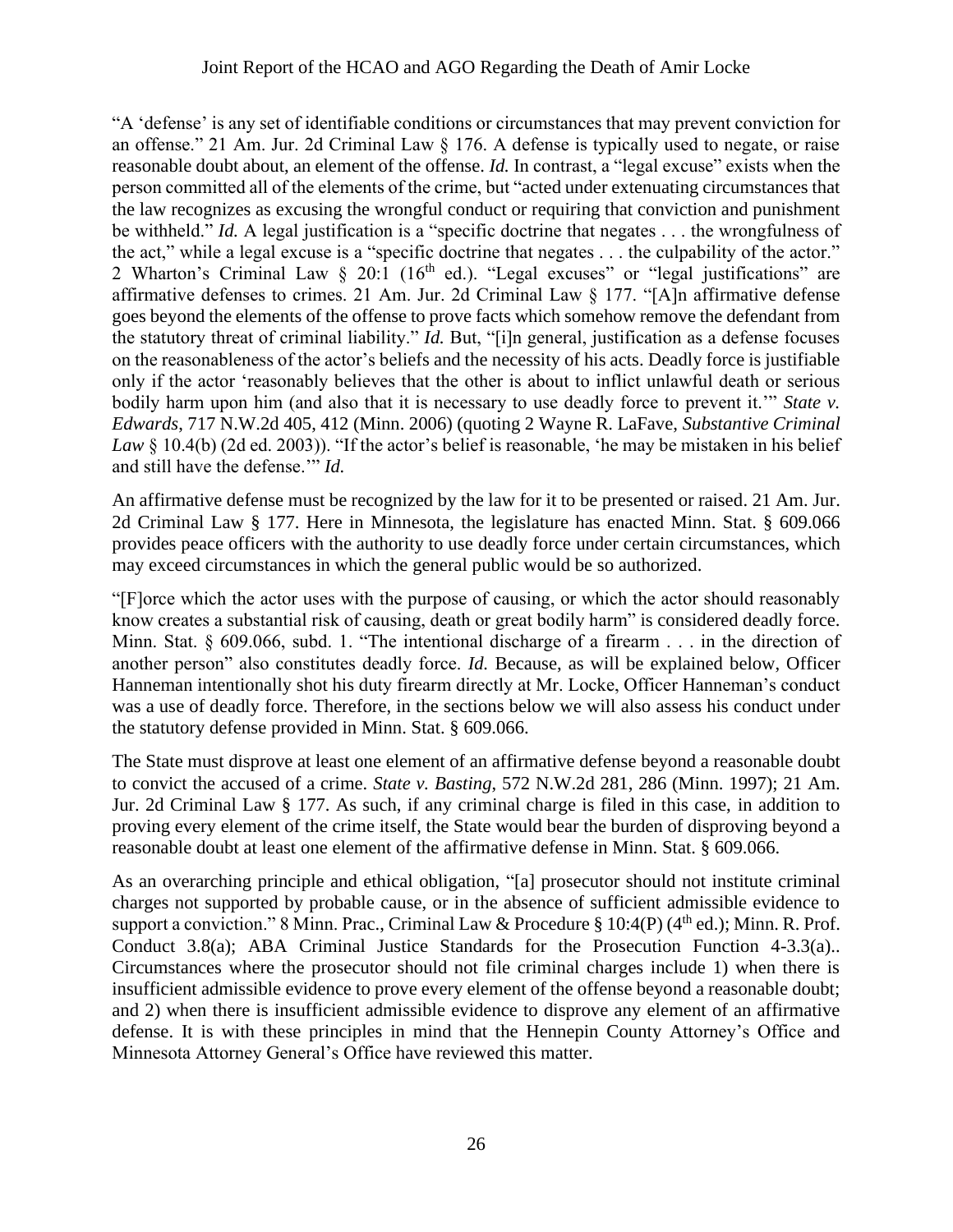## **Legal Analysis**

In reviewing this case, the prosecution team has assessed every type of possible homicide charge available under Minnesota law. The offenses and affirmative defenses analyzed below include those that could conceivably be applicable under Minnesota law and are addressed starting with the most applicable.

#### *Second-Degree Murder*

#### 1. Second-Degree Intentional Murder

A person commits a second-degree intentional murder when the person "causes the death of a human being with intent to effect the death of that person or another, but without premeditation." Minn. Stat. § 609.19, subd. 1(1).

The elements that the State must prove to establish a second-degree murder under this provision are: 1) the death of a person; 2) that the defendant caused the death of that person; 3) that the defendant acted with intent to kill or effect the death of that person; and 4) that the defendant's act occurred in Hennepin County. 10 Minn. Prac., Jury Instr. Guides—Criminal CRIMJIG 11.25 (6<sup>th</sup> ed.). The State would also be required, as an additional element of proving a crime, to disprove beyond a reasonable doubt at least one element of any affirmative defense to prevail at trial.

#### *a. Second-Degree Intentional Murder Elements*

The third element – intent – requires the State to prove that the defendant "acted with the purpose of causing death, or believed the act would have that result." *Id. See also* Minn. Stat. § 609.02, subd. 9(4) (defining "with intent to" as meaning "that the actor either has a purpose to do the thing or cause the result specified or believes that the act, if successful, will cause that result"). Direct evidence of intent is almost never available. *State v. Bouwman*, 328 N.W.2d 703, 705 (Minn. 1982). Instead, "[i]ntent is an inference drawn . . . from the totality of circumstances." *State v. Raymond*, 440 N.W.2d 425, 426 (Minn. 1989). In reaching a conclusion as to whether a defendant acted intentionally, "the jury may infer that a person intends the natural and probable consequences of his actions." *State v. Lundstrom*, 171 N.W.2d 718, 724-25 (Minn. 1969). A jury is not bound to accept a defendant's statement regarding his intentions if his acts demonstrate contrary intent. *Id.* Instead, a person's intent to kill can be inferred from the nature of the killing, *State v. Darris*, 648 N.W.2d 232, 236 (Minn. 2002), or from the manner of shooting, *State v. Boitnott*, 443 N.W.2d 527, 531 (Minn. 1989). *See State v. Bryant*, 281 N.W.2d 712, 714 (Minn. 1979) (finding sufficient evidence of intent to kill where the defendant fired a gun pointed at the victim three times, with the last two at close range); *State v. Chuon*, 596 N.W.2d 267, 271 (Minn. Ct. App. 1999) (finding sufficient evidence of intent to kill where the defendant fired a gun at the victim from a distance of six to eight feet, hitting the victim in the shoulder blade); *see also State v. Thompson*, 544 N.W.2d 8, 12, (Minn. 1996) (recognizing that intent to kill can be shown by a single gunshot fired at close range).

The facts of this case are such that there is sufficient evidence that would be admissible at trial to conclude that Officer Hanneman's conduct meets the statutory criteria and elements of seconddegree intentional murder. Officer Hanneman fired three gunshots from his duty firearm into Amir Locke. Officer Hanneman did this while standing approximately three or four feet away from Mr. Locke. All three fired bullets entered Mr. Locke's body, passing through his face, chest, and shoulder. Mr. Locke died from the injuries that he sustained from the gunshots. While there is no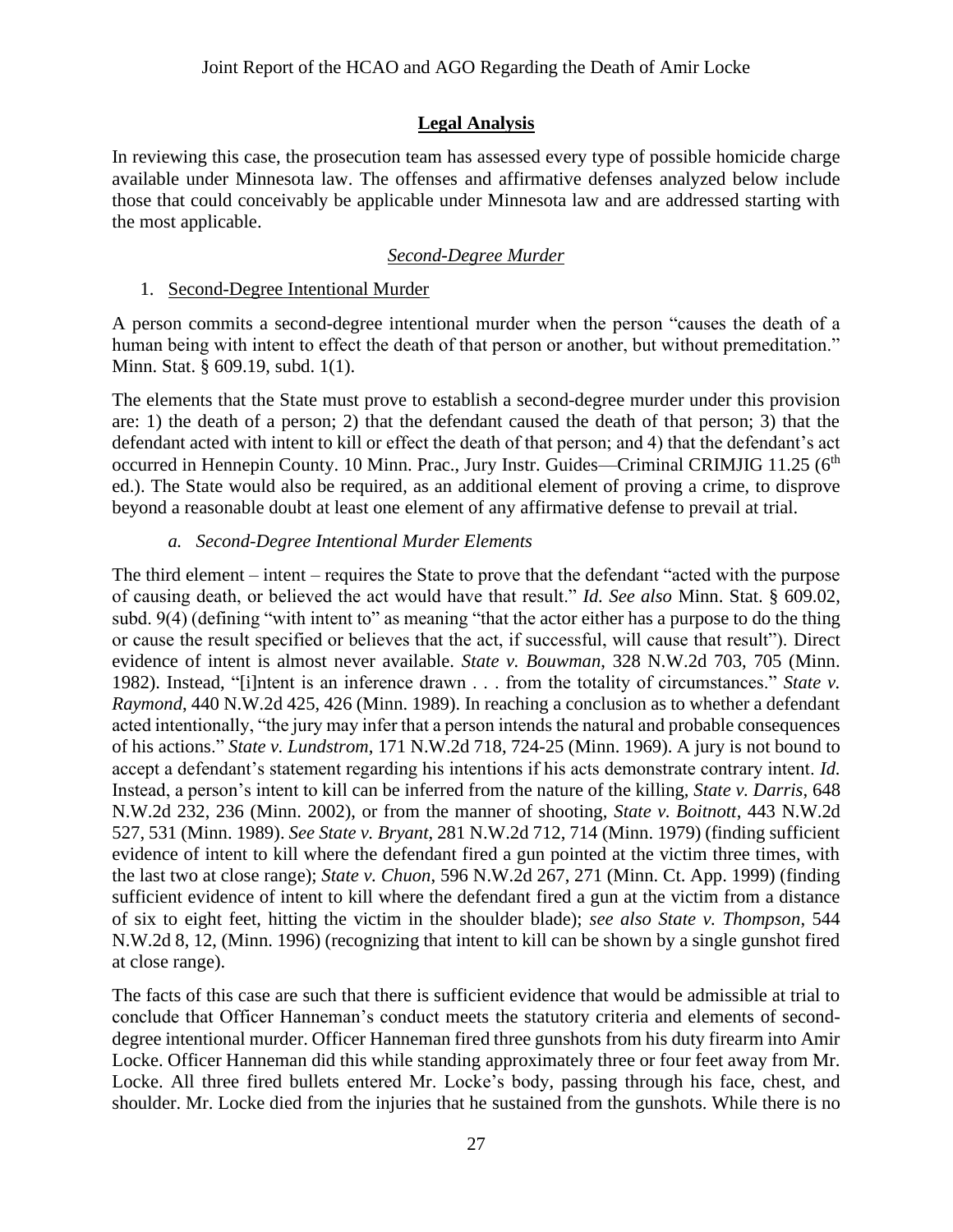direct evidence that Officer Hanneman intended to kill Mr. Locke, such as a statement of intent, the circumstances present here are like those in the cases listed above such that a jury could conclude that Officer Hanneman intended to kill Mr. Locke. The body-worn camera video clearly shows Officer Hanneman standing with his duty firearm out, pointed at Mr. Locke, and that Officer Hanneman pulled the trigger three times – shooting one round initially, followed by two more rounds in rapid succession. A person intends the natural and probable consequences of his actions, and it is natural and probable that shooting a person three times at close range would result in that person's death. Thus, there is sufficient evidence to conclude that Officer Hanneman's conduct meets the statutory criteria and elements of second-degree intentional murder.

## *b. Authorized Use of Deadly Force Defense*

Having concluded that Officer Hanneman's conduct meets the statutory criteria and elements of second-degree intentional murder, we now turn to the affirmative defense of authorized used of deadly force under Minn. Stat. § 609.066. As stated above, to file a criminal charge, in addition to proving every element of second-degree intentional murder under Minn. Stat. § 609.19, subd. 1(1), the State must also possess sufficient admissible evidence to disprove beyond a reasonable doubt at least one element of the affirmative defense authorizing police officers to use deadly force as provided in Minn. Stat. § 609.066. *See Basting*, 572 N.W.2d at 286.

Under Minn. Stat. § 609.066, a peace officer is justified in using deadly force in the line of duty

only if an objectively reasonable officer would believe, based on the totality of the circumstances known to the officer at the time and without the benefit of hindsight, that such force is necessary: (1) to protect the peace officer or another from death or great bodily harm, . . . or (2) to effect the arrest or capture, or prevent the escape, of a person whom the peace officer knows or has reasonable grounds to believe has committed or attempted to commit a felony and the officer reasonably believes that the person will cause death or great bodily harm to another person . . . unless immediately apprehended.

Minn. Stat. § 609.066, subd. 2(a). The statute further explains that, for deadly force by a peace officer to be justified under the first provision, there must be, at minimum, a threat of death or great bodily harm which: 1) "can be articulated with specificity;" 2) "is reasonably likely to occur absent action by the law enforcement officer;" and 3) "must be addressed through the use of deadly force without unreasonable delay." *Id.<sup>14</sup>*

The statute requires that the evaluation of the peace officer's decision to use deadly force be made "from the perspective of a reasonable officer in the same situation, based on the totality of the circumstances known to or perceived by the officer at the time, rather than with the benefit of hindsight." Minn. Stat. § 609.066, subd. 1a(3). Under the statute, the totality of the circumstances "shall" also "account for occasions when officers may be forced to make quick judgments about using deadly force." *Id.* These are relevant factors that the statute requires be considered in determining whether, under the totality of the circumstances, a police officer's use of deadly force is justified. This language in the statute adopts, to an extent, the legal standard proscribed by the

<sup>14</sup> This language omits the "by the officer" language that has been deemed unconstitutional. *See Minn. Chiefs of Police Assoc., et al. v. Governor Timothy Walz and State of Minnesota*, Amended Findings of Fact, Conclusions of Law, and Order on Declaratory and Injunctive Relief, Ramsey County District Court File No. 62-CV-21-3582 (Dec. 22, 2021).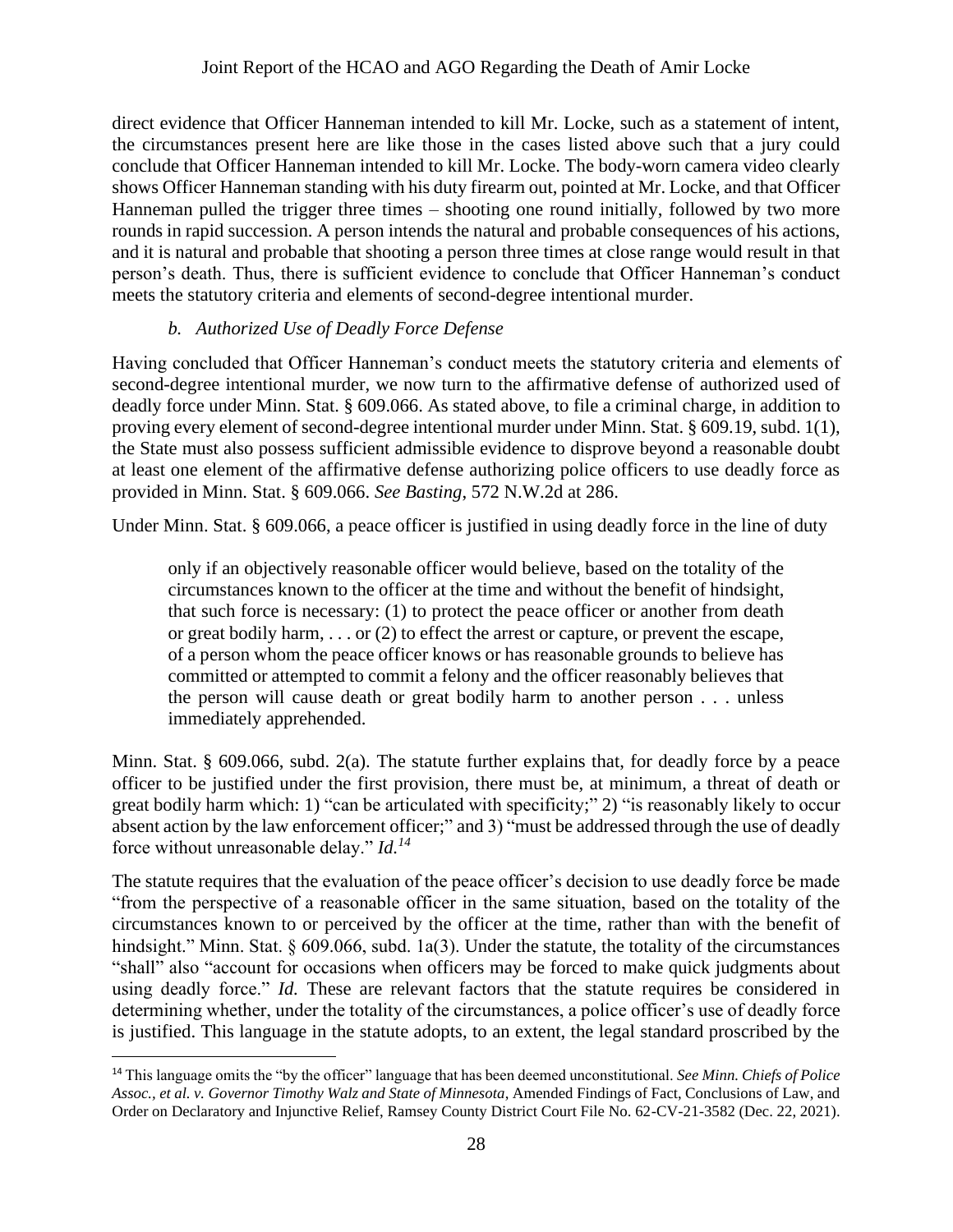Supreme Court in *Graham v. Connor*, 490 U.S. 386 (1989) for assessing alleged civil rights violations.<sup>15</sup>

The legislature has made clear that its intent is that "peace officers use deadly force only when necessary in defense of human life or to prevent great bodily harm." Minn. Stat. § 609.066, subd. 1a(2). The law also directs "that peace officers should exercise special care when interacting with individuals with known physical, mental health, developmental, or intellectual disabilities as an individual's disability may affect the individual's ability to understand or comply with commands from peace officers." Minn. Stat.  $\S$  609.066, subd. 1a(4).

In addition to the elements of second-degree intentional murder discussed above, to file a criminal charge, the State must also have sufficient admissible evidence to prove beyond a reasonable doubt that, at minimum, an objectively reasonable officer in Officer Hanneman's position would not have believed that Officer Hanneman's use of deadly force was necessary because: 1) the threat of death or great bodily harm to the officers or another was not specifically articulable; 2) death or great bodily harm was not reasonably likely to occur absent action by law enforcement; or 3) the threat did not need to be addressed by deadly force without unreasonable delay. We address these criteria in turn.

## i. Specifically Articulable Threat of Death or Great Bodily Harm

First, the State cannot prove beyond a reasonable doubt that an objectively reasonable officer in Officer Hanneman's position would not perceive a specifically articulable threat of death or great bodily harm to the officers or another person under the circumstances. Here, SWAT Team 1280 entered apartment 701 and initially announced, "police, search warrant." The officers saw Mr. Locke, who was initially on the couch, moving around under a blanket but were unable to make out his specific movements or see much of his body. Officers yelled out additional commands, such as "let me see your hands," "hands," and "get on the ground." Seconds later, Mr. Locke was on the ground and partially emerged from the blanket, holding a firearm in his right hand. Mr. Locke's hair and face were also partially visible at that time. These facts are all visible in the bodyworn camera videos of the officers entering the apartment. At least three officers, including Officer Hanneman, stated in their written statements that they saw the firearm and, combined with what they perceived to be vigorous movement and a lack of compliance with their commands, believed that Mr. Locke intended to use the firearm against the officers. Though Minn. Stat. § 609.066 does not require the officers themselves to articulate the threat, at least three officers did specifically articulate what they perceived on scene to be a threat of death or great bodily harm. Their statements are consistent with what is seen in the body-worn camera videos. Thus, the State would be unable to prove beyond a reasonable doubt that an objectively reasonable officer in Officer Hanneman's position would not have perceived a specifically articulable threat of death or great bodily harm.

## ii. Reasonably Likely to Occur Absent Action

Second, the State cannot prove beyond a reasonable doubt that an objectively reasonable officer in Officer Hanneman's position would not conclude that death or great bodily harm was reasonably likely to occur absent action by law enforcement. This assessment must be conducted "from the

<sup>&</sup>lt;sup>15</sup> This language was not included in the prior version of Minn. Stat. § 609.066 but was adopted in the 2020 amendment.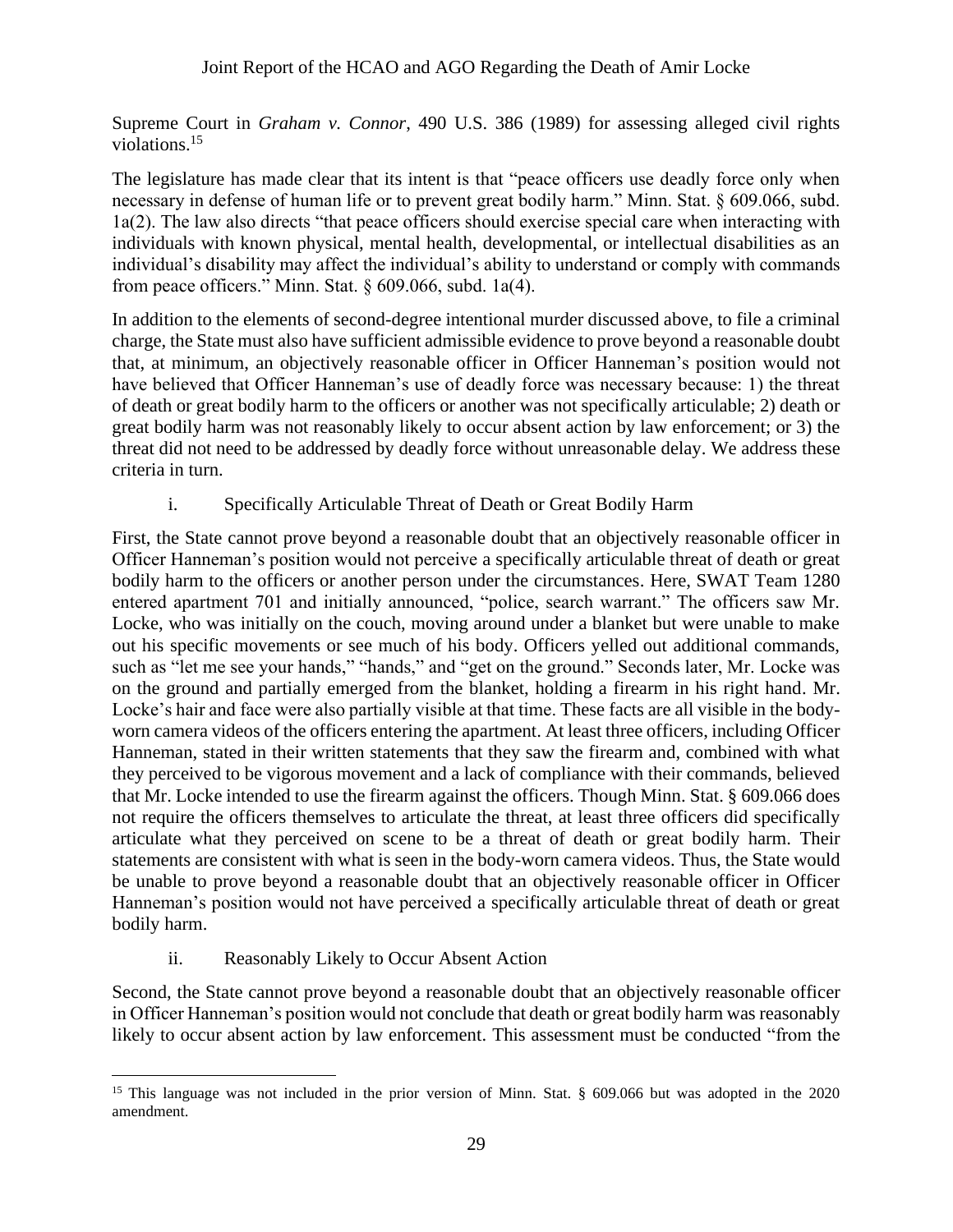perspective of a reasonable officer in the same situation, based on the totality of the circumstances known to or perceived by the officer at the time, rather than with the benefit of hindsight." Minn. Stat. § 609.066, subd. 1a(3).

The evidence shows that the following circumstances were known to the officers when they initiated the search warrant on apartment 701: the search warrants were related to a homicide; a high-powered round capable of piercing body armor had been used in the homicide; the suspects from the homicide had been linked to other violent crimes; the suspects from the homicide were depicted with firearms, including some with extended magazines, in social media images; and the suspects remained at large and had not been found in either of the first two apartments on which the officers had conducted the search warrants. Once the officers entered apartment 701, the officers encountered the following circumstances: an unidentified person looked over the couch at the officers; after officers announced that they were police and conducting a search warrant, the person began to move around under a blanket; the person continued to move around under the blanket as officers continued to enter the apartment and gave additional commands to show hands and get on the ground; when the person partially emerged from the blanket, that person was holding a firearm that was pointed in Officer Hanneman's general direction; and there were multiple officers in the apartment near the person under the blanket. These were the circumstances that the officers, and Officer Hanneman specifically, faced while on scene.

Under these circumstances, the State would be unable to prove beyond a reasonable doubt that an objectively reasonable officer in Officer Hanneman's position would not conclude that death or great bodily harm was reasonably likely to occur absent law enforcement action. The severity of the underlying crime being investigated was a homicide. The officers encountered an unidentified person under a blanket who ultimately partially emerged holding a firearm pointed in Officer Hanneman's general direction. The person, later identified as Mr. Locke, had both the ability and opportunity to shoot the firearm and cause death or great bodily harm to Officer Hanneman. And based on the direction in which Mr. Locke's firearm was pointing, the State would be unable to prove that an objectively reasonable officer in Officer Hanneman's position would not conclude that Mr. Locke had the intention to use the firearm against him or the other officers. This is especially true given the officer's knowledge of the nature of the underlying homicide and the fact that the suspects had not yet been apprehended. The officers had already completed search warrants on the other two apartment units to which the suspects were linked and had not located the suspects, which could lead a reasonable officer to have a heightened concern that the suspect would be found in apartment 701. And while Mr. Locke was not a suspect in that homicide, his identity was unknown to the SWAT team during the encounter in apartment 701. Thus, based on the totality of the circumstances, the evidence is such that the State could not prove beyond a reasonable doubt that an objectively reasonable officer in Officer Hanneman's position would not conclude that death or great bodily harm was reasonably likely absent law enforcement action.

To assist with the review of this case, the State consulted with a police practices expert, retired Captain John "Jack" Ryan. Captain Ryan independently reviewed the evidence related to this matter and wrote a report in which he assesses Officer Hanneman's conduct in comparison to generally accepted police practices. In his report, Captain Ryan states the following:

> Based on the same split-second timing and facts known to Hanneman, an objectively reasonable and well-trained officer would conclude that they were facing an immediate physical threat of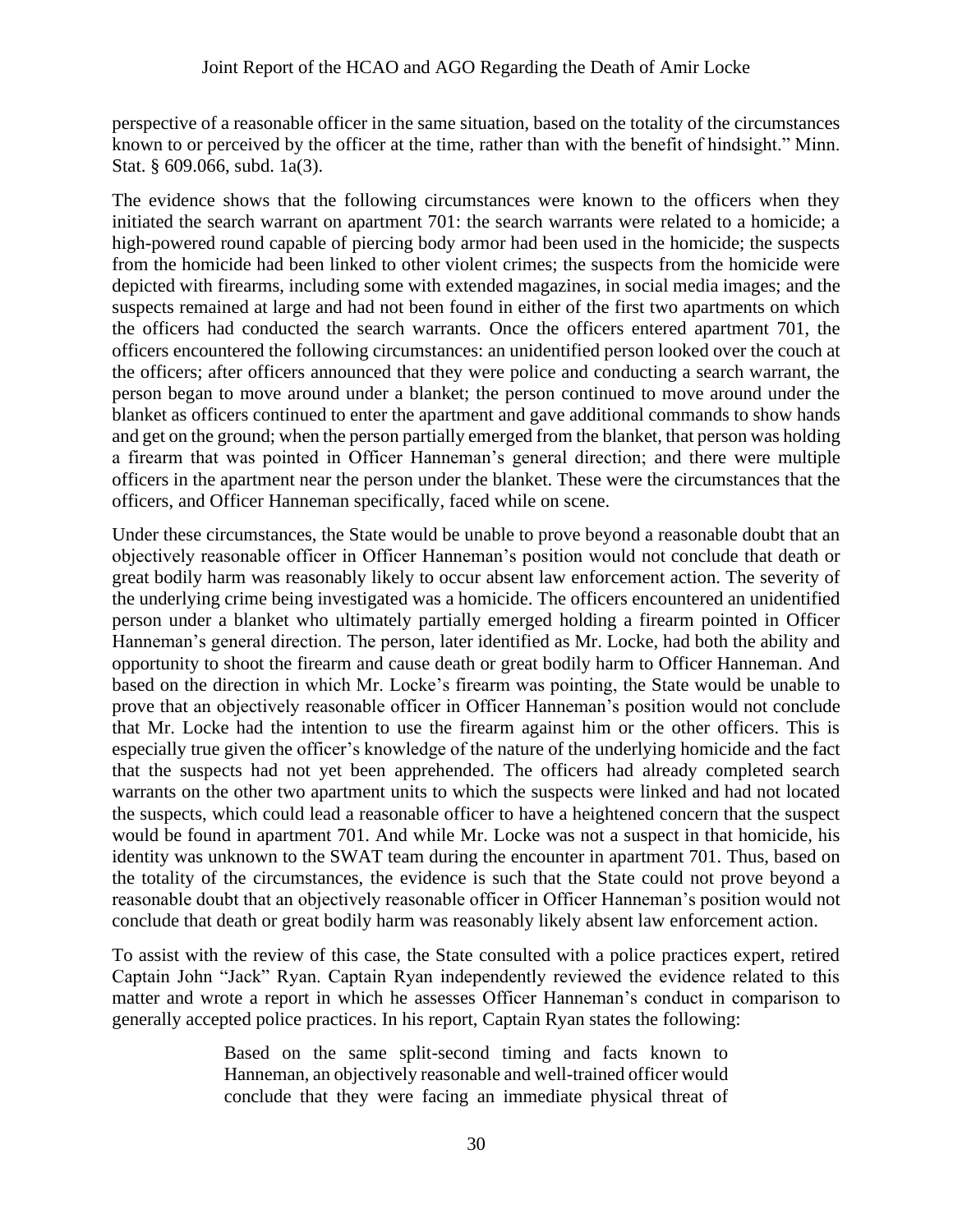serious bodily harm or death. Law enforcement had entered an apartment on a court-authorized no-knock warrant but had made loud, verbal announcements upon opening the door as depicted by the BWC videos. These announcements continued as the officers moved into the apartment. A subject, concealed under a blanket is clearly depicted moving while under the blanket, and specific orders are shouted to that individual. The individual, as depicted by the video, then came partially out from under the blanket gripping a handgun and raising the gun from under the blanket. Any reasonable and well-trained officer would have concluded that the subject posed an immediate physical threat of serious bodily harm or death to the officers as well as any other person in the area.

(Report of Captain John "Jack" Ryan, OIS Review: Amir Locke Shooting, dated March 29, 2022, at 26-27). While Captain Ryan does not render an ultimate opinion as to whether the use of deadly force was authorized, his analysis based on generally accepted police practices reaches the same conclusion as this reviewing team did. This underscores the fact that the State could not prove beyond a reasonable doubt that an objectively reasonable officer in Officer Hanneman's position would not conclude that death or great bodily harm was reasonably likely absent law enforcement action.

iii. Need for Use of Deadly Force without Unreasonable Delay

Third, the State cannot prove beyond a reasonable doubt that an objectively reasonable officer in Officer Hanneman's position would conclude that he did not need to use deadly force without unreasonable delay. Again, this assessment must be conducted "from the perspective of a reasonable officer in the same situation, based on the totality of the circumstances known to or perceived by the officer at the time, rather than with the benefit of hindsight." Minn. Stat. § 609.066, subd. 1a(3). It must also account for the fact that law enforcement officers must, at times, "be forced to make quick judgments about using deadly force." *Id.*

Based on the circumstances known to the officers before and during their entrance into apartment 701 as noted above, the State cannot prove that a reasonable officer would conclude there was an opportunity to reasonably delay the use of deadly force. Mr. Locke's holding and pointing a firearm in Officer Hanneman's direction, with other officers nearby, is a circumstance under which a reasonable officer in Officer Hanneman's position could conclude that Mr. Locke had the ability, opportunity, and intention to cause death or great bodily harm to one or more of the officers. The totality of the circumstances, which include the underlying homicide being investigated, the use of ammunition capable of piercing body armor in that homicide, that the suspects were known to possess firearms, and that the suspects remained at large, must be considered under Minn. Stat. § 609.066, subd. 1a(3). It must also be considered that the officers encountered an unidentified person under a blanket who produced a firearm and pointed it in the direction of at least one officer after officers announced themselves during their entry. And Mr. Locke's holding the firearm pointed in Officer Hanneman's direction after the police announced their presence would be seen by an objectively reasonable officer in Officer Hanneman's position as the highest level of resistance under the Minneapolis Police Department's use-of-force policy. (Minneapolis Police Department, Policy 5-301). While the shouts overlapped at times, and the civilians in the next room said they could not understand the shouts, the video evidence shows that as the officers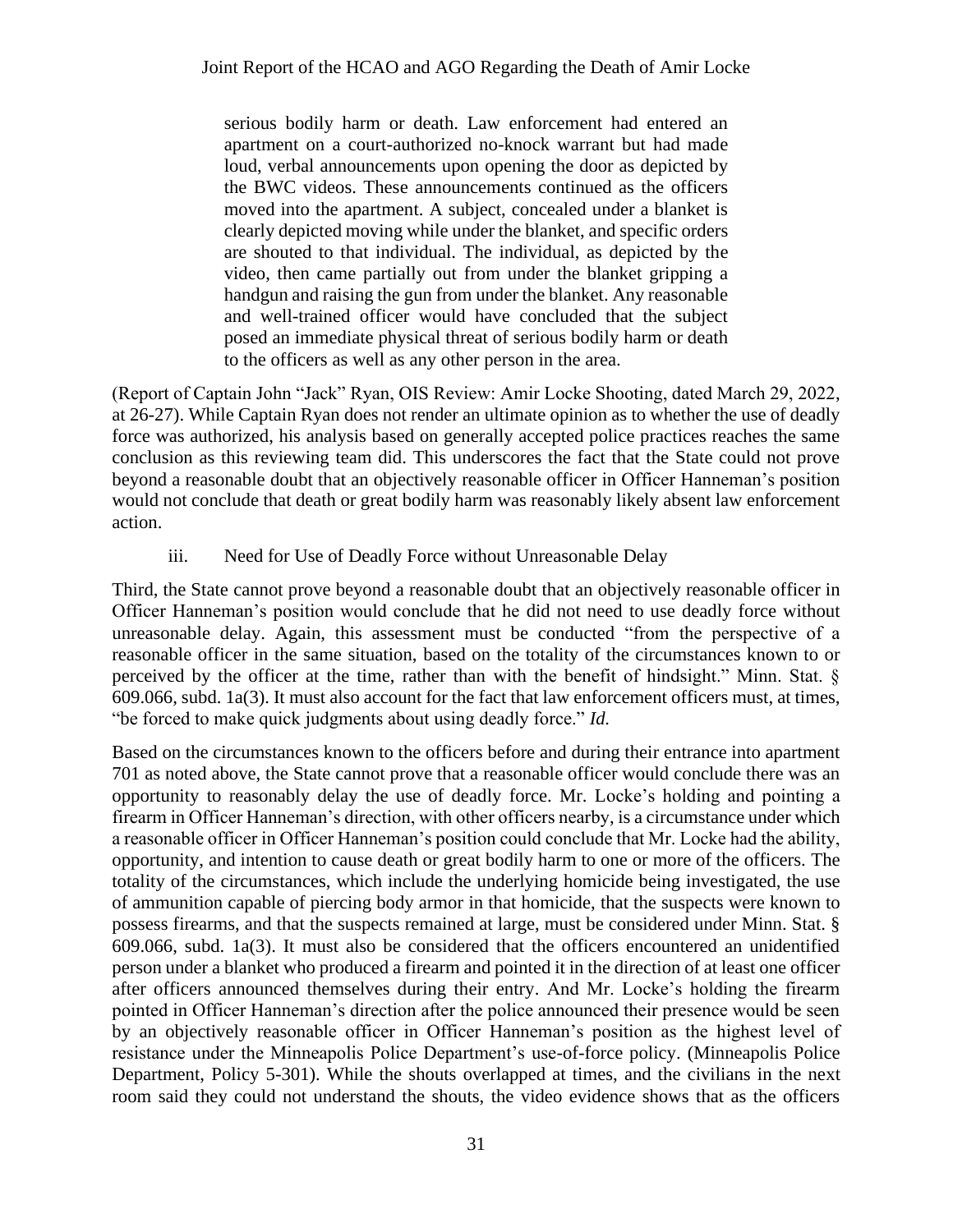entered, at least one officer clearly yelled "police, search warrant" before yelling any other words and that Mr. Locke was close enough in proximity, without any doors or walls between him and the officers, that a reasonable officer in Officer Hanneman's position could believe that Mr. Locke had heard and was disregarding the officers' shouts. Under the totality of these circumstances, the State would be unable to prove beyond a reasonable doubt that an objectively reasonable officer in Officer Hanneman's position would conclude there was no need to use deadly force to prevent death or great bodily harm to Officer Hanneman or another, or that an objectively reasonable officer in Officer Hanneman's position would have delayed the use of deadly force.

Captain Ryan's opinion, based on generally accepted police practices, supports this conclusion. In his report, Captain Ryan states:

> Officer Hanneman knew officers were serving a no-knock warrant for evidence and apprehension of subjects for a violent homicide involving firearms. Hanneman was suddenly confronted with a subject rising from under a blanket following multiple loud announcements of Police, Search Warrant, coupled with directives to the subject who was moving under the blanket. Hanneman additionally made visual observations that the subject was armed with a handgun and was raising the gun from under the blanket. Any reasonable and well-trained officer, based on universal law enforcement training and generally accepted practices would recognize that the use of deadly force was necessary to protect Hanneman as well as the other officers who were serving a judicially signed search warrant. Additionally, a reasonable and well-trained officer would recognize that a subject opening fire in an apartment building would also pose a threat to anyone else in adjoining rooms or bedrooms.

(Report of Captain Ryan, at 28).

While Mr. Locke did not fire a shot, and did not have his finger on the trigger, the law does not require that police officers wait for a person to actually shoot a firearm at an officer or another before the officer is authorized to use deadly force. Instead, Minn. Stat. § 609.066 authorizes peace officers to use deadly force when it is reasonably likely that the person would cause death or great bodily harm absent action by the peace officer and when delay in doing so would be unreasonable. Under the statute, so long as an objectively reasonable police officer in Officer Hanneman's position would conclude that deadly force needed to be used without unreasonable delay to prevent the reasonably likely threat of death or great bodily harm, Minn. Stat. § 609.066 authorized Officer Hanneman to use such force.

Mr. Locke's thoughts and intentions remain unknown and, sadly, can never be known. We do not know whether Mr. Locke was awake or asleep when the officers entered the apartment, nor do we know whether Mr. Locke thought the persons entering were police officers or unwelcome intruders. We are acutely aware that the nature of the officers' "no-knock" entry into the apartment, combined with the officers' various, overlapping shouts and commands and shining of bright lights at Mr. Locke likely startled and disoriented Mr. Locke. We are also cognizant that Mr. Locke's reaction to the entry was not per se unreasonable. And we emphasize that Mr. Locke was not one of the homicide suspects nor was he implicated in any of the other violent offenses with which the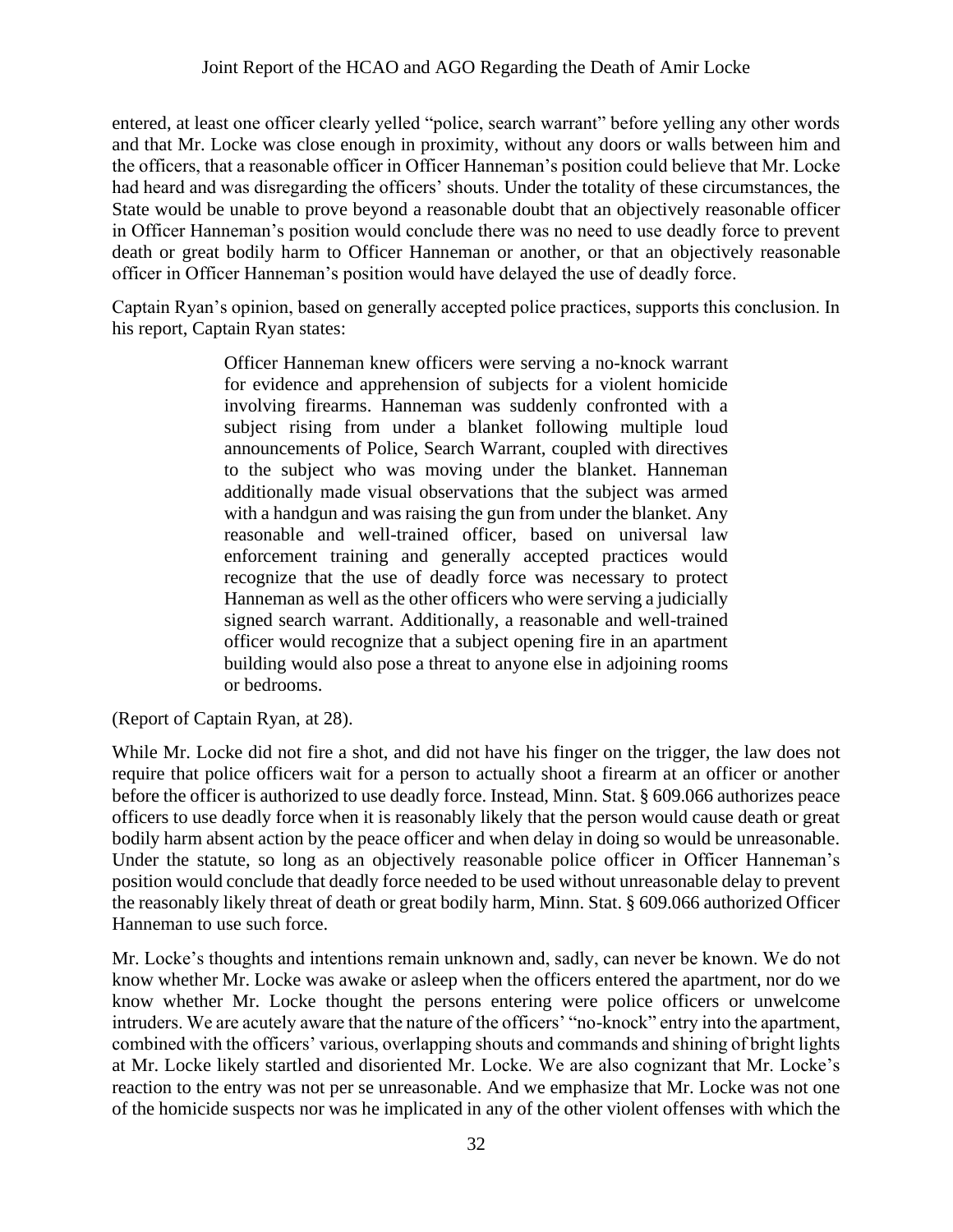homicide suspects were associated. But, under Minn. Stat. § 609.066, Mr. Locke's thoughts or intentions are not the crux of the legal analysis. Instead, Minn. Stat. § 609.066 requires the State to evaluate Officer Hanneman's decision to use deadly force "from the perspective of a reasonable officer in the same situation, based on the totality of the circumstances known to or perceived by the officer at the time, rather than with the benefit of hindsight." Minn. Stat. § 609.066, subd. 1a(3). Because, under this standard, the State cannot disprove any element of the statutory authorized-use-of-deadly-force defense beyond a reasonable doubt, the State cannot issue a criminal charge for second-degree intentional murder.

## 2. Second-Degree Unintentional Murder

A person commits a second-degree unintentional murder when the person "causes the death of a human being, without intent to effect the death of any person, while committing or attempting to commit a felony offense other than criminal sexual conduct in the first or second degree with force or violence or a drive-by shooting." Minn. Stat. § 609.19, subd. 2(1).

The elements that the state must prove to establish a second-degree unintentional murder under this provision are: 1) the death of a person; 2) that the defendant caused the death of that person; 3) that the defendant, at the time of causing the death, was committing or attempting to commit a felony offense; and 4) that the defendant's act occurred in Hennepin County. 10 Minn. Prac., Jury Instr. Guides—Criminal CRIMJIG 11.29 ( $6<sup>th</sup>$  ed.). The State would also be required, as an additional element of proving a crime, to disprove beyond a reasonable doubt at least one element of any affirmative defense to prevail at trial.

A second-degree unintentional murder charge does not require that the State prove that the defendant intended to kill the other person, but the State must prove the commission or attempted commission of the underlying felony. *Id.* This statutory provision – known as the "felony murder rule" – is one that "allows one whose conduct brought about an unintended death in the commission of a felony to be found guilty of murder by imputing malice when there is no specific intent to kill." *State v. Cole*, 542 N.W.2d 43, 51 (Minn. 1996). But lack of intent is not a separate element of second-degree unintentional murder. *Id*.

As noted above, Officer Hanneman shot Mr. Locke three times at close range and Mr. Locke died from the injuries caused by the gunshots. While the circumstances present are such that a jury could conclude that Officer Hanneman intended to cause Mr. Locke's death, the State could present an alternative theory of the case that Officer Hanneman did not intend to kill Mr. Locke, but that his decision to shoot Mr. Locke constituted a felony that caused Mr. Locke's death. Such a theory would come into play if the evidence showed, and a jury believed, that Officer Hanneman tried to shoot Mr. Locke in a manner that was not likely to cause his death.

To serve as a predicate offense for second-degree unintentional felony murder, an offense must involve a special danger to human life. *State v. Anderson*, 666 N.W.2d 696, 700-01 (Minn. 2003). The special danger to human life must be established both in the specific way the offense is committed and in the abstract, based on the elements of the underlying felony. *Id.* The elements of the underlying felony need not include reference to death or bodily harm but must "demonstrate that the felony is inherently dangerous and poses a significant danger to human life." *State v. Smoot*, 737 N.W.2d 849, 851 (Minn. Ct. App. 2007). The following are felonies involving the discharge of a firearm that could be predicates for a second-degree unintentional murder charge and the elements of those felonies: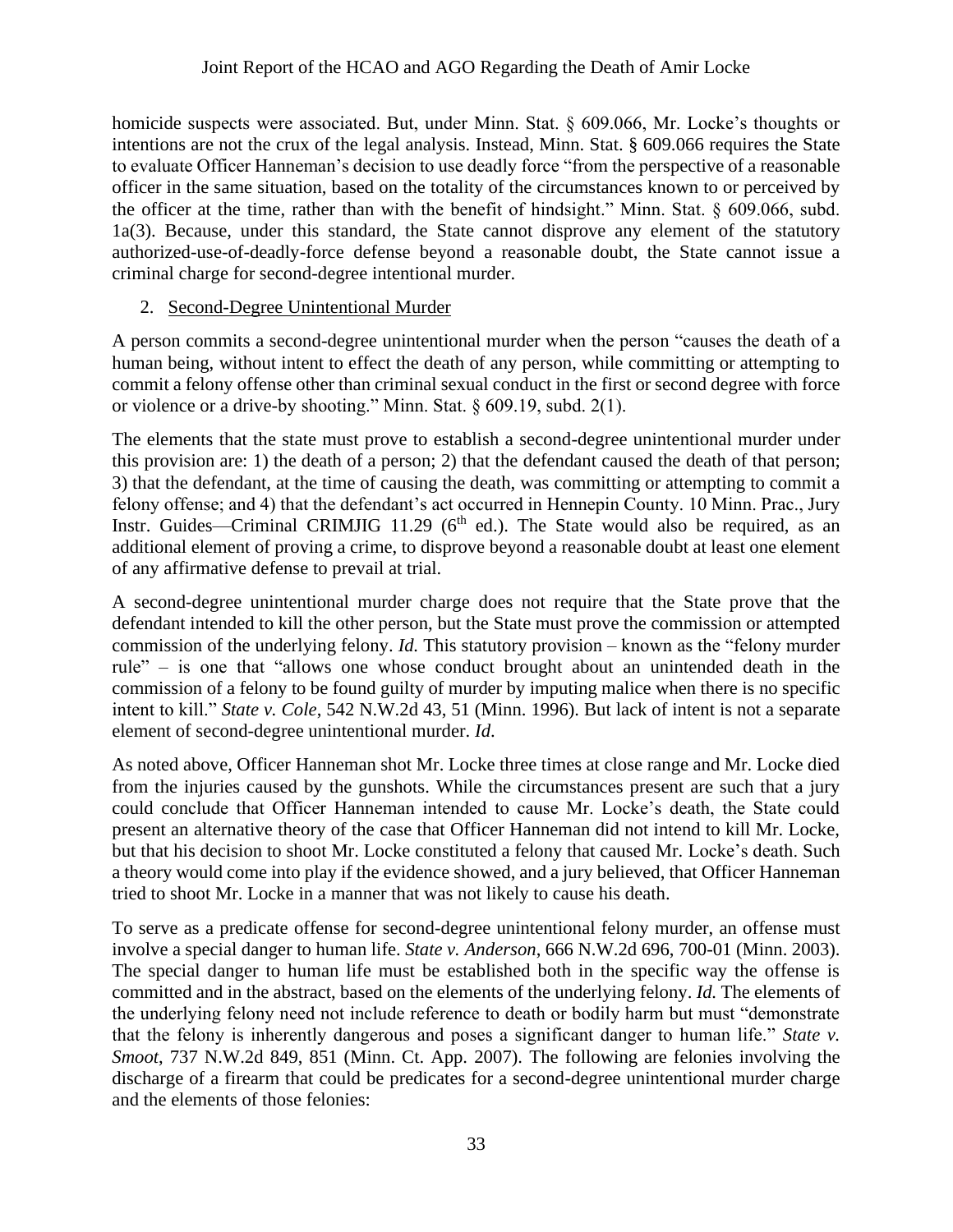#### *a. Second-Degree Assault*

"Whoever assaults another with a dangerous weapon" commits a felony second-degree assault. Minn. Stat. § 609.222, subd. 1. A firearm is, by statute, a dangerous weapon. Minn. Stat. § 609.02, subd. 6. To prove a second-degree assault, the State must prove beyond a reasonable doubt that: 1) the defendant assaulted another person; 2) the defendant used a dangerous weapon to assault that person; and 3) that the assault occurred in Hennepin County. 10 Minn. Prac., Jury Instr. Guides—Criminal CRIMJIG 13.10 ( $6<sup>th</sup>$  ed.). An assault is committed when the defendant intentionally inflicts or attempts to inflict bodily harm upon another, or when the defendant commits an act with intent to cause fear of immediate bodily harm or death in the other person. Minn. Stat. § 609.224, subd. 1; 10 Minn. Prac., Jury Inst. Guides—Criminal CRIMJIG 13.01, 13.02 ( $6<sup>th</sup>$  ed). Again, a person acts intentionally when "the actor either has a purpose to do the thing or cause the result specified or believes that the act, if successful, will cause that result." Minn. Stat. § 609.02, subd. 9(4). "Intent is an inference drawn . . . from the totality of circumstances," *Raymond*, 440 N.W.2d at 426, and "a person intends the natural and probable consequences of his actions," *Lundstrom*, 171 N.W.2d at 724-25.

There is sufficient evidence that would be admissible at trial to support a conclusion that Officer Hanneman's conduct meets the statutory criteria and elements of second-degree assault against Mr. Locke. Officer Hanneman pointed his duty firearm, which is, by statute, a dangerous weapon, at Mr. Locke. Officer Hanneman discharged the firearm, shooting three bullets into Mr. Locke's body, at close range. This act would have caused, at minimum, bodily harm. These circumstances lead to the conclusion that Officer Hanneman intentionally committed a second-degree assault. Officer Hanneman's actions, pointing and shooting his duty firearm at Mr. Locke, show an intent to inflict bodily harm. From Officer Hanneman's own statement, there is no claim that his discharge of the firearm was anything but intentional. (*See* Statement of Officer Hanneman, at 2). The bullets fired by Officer Hanneman hit Mr. Locke in the face, chest, and shoulder, causing not only mere bodily harm but injuries that ultimately proved fatal. Thus, there is sufficient evidence to conclude that, as an alternative to a second-degree intentional murder, Officer Hanneman's conduct meets the statutory criteria and elements of second-degree unintentional murder predicated on a felony second-degree assault.

## *b. Intentional Discharge of a Firearm*

Under Minn. Stat. § 609.66, subd. 1a(a)(2), whoever "intentionally discharges a firearm under circumstances that endanger the safety of another" is guilty of a felony. This crime requires the State to prove that: 1) the defendant discharged a firearm; 2) the defendant acted intentionally in discharging the firearm; 3) the discharge of the firearm was under circumstances that endangered the safety of another; and 4) the act occurred in Hennepin County. 10A Minn. Parc., Jury Instr. Guides—Criminal CRIMJIG 32.08 ( $6<sup>th</sup>$  ed.). In determining whether a defendant intentionally discharged a firearm in a way that endangered the safety of others, the relevant inquiry is "whether, under the totality of the circumstances extant at the moment the trigger was pulled—including what the defendant knew and . . . what the defendant did not know—would the discharge of the firearm place another person's safety in danger." *In re Welfare of A.A.E.*, 590 N.W.2d 773, 777 (Minn. 1999).

There is sufficient evidence that would be admissible at trial to support a conclusion that Officer Hanneman's conduct meets the statutory criteria and elements of intentionally discharging a firearm under circumstances that endangered the safety of another. Officer Hanneman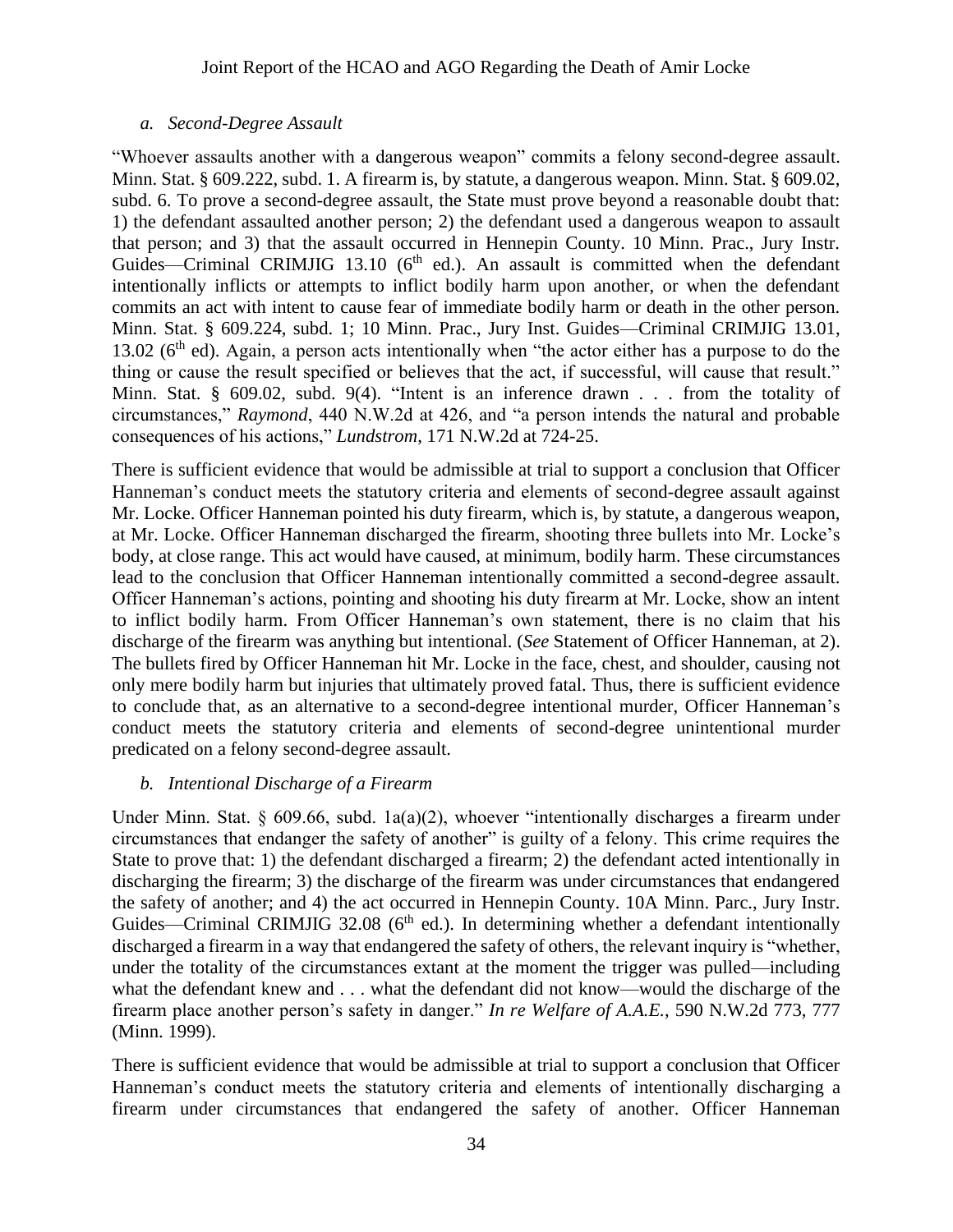#### Joint Report of the HCAO and AGO Regarding the Death of Amir Locke

intentionally discharged his duty firearm three times. Again, from Officer Hanneman's own statement, there is no claim that his discharge of the firearm was anything but intentional. (*See*  Statement of Officer Hanneman, at 2). Officer Hanneman discharged the firearm while pointing it at Mr. Locke, putting Mr. Locke's safety in danger. Officer Hanneman's statement confirms that, at the moment he discharged the firearm, he knew he was shooting at another person. (Statement of Officer Hanneman, at 2). Accordingly, it can be concluded that Officer Hanneman knew that his discharge of the firearm would place Mr. Locke's safety in danger. Mr. Locke was hit by the bullets from Officer Hanneman's discharge of the firearm and the injuries caused by the bullets killed Mr. Locke. Thus, there is sufficient evidence to conclude, as an alternative to a seconddegree intentional murder, that Officer Hanneman's conduct meets the statutory criteria and elements of second-degree unintentional murder predicated on a felony intentional discharge of a firearm.

#### *c. Authorized Use of Deadly Force*

Having concluded that Officer Hanneman's conduct meets the statutory criteria and elements of second-degree unintentional murder under the two predicate felonies discussed above, we now turn to the affirmative defense of authorized used of deadly force under Minn. Stat. § 609.066. In addition to the elements of second-degree unintentional murder discussed above, to file a criminal charge, the State must also have sufficient admissible evidence to prove beyond a reasonable doubt that, at minimum, an objectively reasonable officer in Officer Hanneman's position would have believed that Officer Hanneman's use of deadly force was not necessary because: 1) the threat of death or great bodily harm to the officers or another was not specifically articulable; 2) death or great bodily harm was not reasonably likely to occur absent action by law enforcement; or 3) the threat did not need to be addressed by deadly force without unreasonable delay.

The evidence shows that the following circumstances were known to the officers when they conducted the search warrant on apartment 701: the search warrants were related to a homicide; a high-powered round capable of piercing body armor had been used in the homicide; the suspects from the homicide had been linked to other violent crimes; the suspects from the homicide were depicted with firearms, including some with extended magazines, in social media images; and the suspects remained at large and had not been found in either of the first two apartments on which the officers had conducted the search warrants. Once the officers entered apartment 701, the officers encountered the following circumstances: an unidentified person looked over the couch at the officers; after officers announced that they were police and conducting a search warrant, the person began to move around under a blanket; the person continued to move around under the blanket as officers continued to enter the apartment and gave additional commands to show hands and get on the ground; when the person partially emerged from the blanket, that person was holding a firearm that was pointed in Officer Hanneman's general direction; and there were multiple officers in the apartment near the person under the blanket.

As discussed above, based on the totality of the circumstances, the State cannot prove that an objectively reasonable officer in Officer Hanneman's position would not have perceived a specifically articulable threat of death or great bodily harm that was reasonably likely to occur absent the officer's use of deadly force without unreasonable delay. The circumstances are such that an objectively reasonable officer could conclude that Mr. Locke had the ability, opportunity, and intent to use the firearm to cause death or great bodily harm to Officer Hanneman or another officer. And, as stated above, while we do not and cannot know what Mr. Locke was thinking or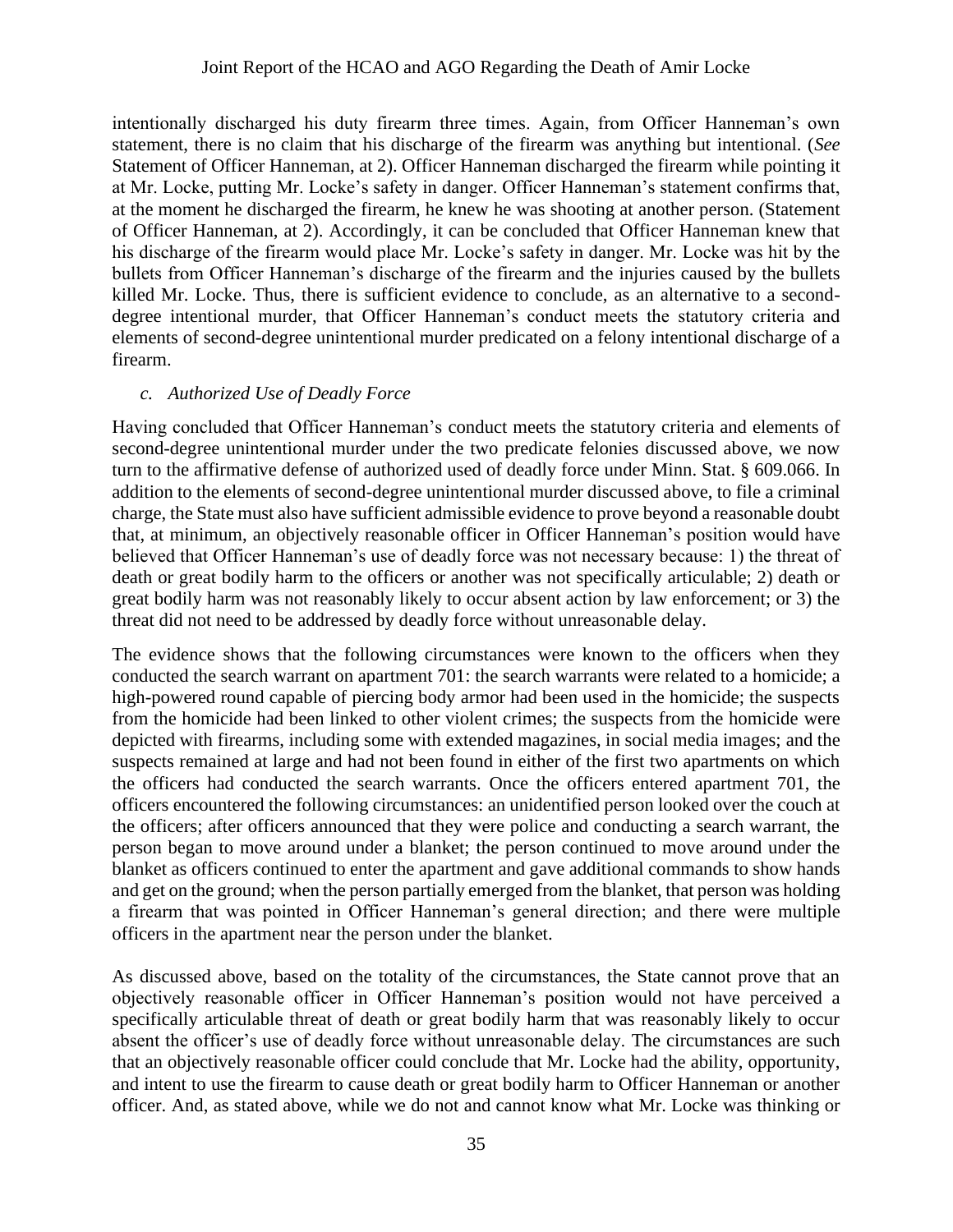intending, Minn. Stat. § 609.066 requires that Officer Hanneman's use of deadly force be assessed from the perspective of an objectively reasonable officer in Officer Hanneman's position, not from Mr. Locke's perspective. Because, under these circumstances, the State does not possess sufficient evidence to disprove any element of Minn. Stat. § 609.066's authorization for peace officers to use deadly force, no charges can be filed against Officer Hanneman for his use of deadly force.

## *Second-Degree Manslaughter*

"A person who causes the death of another . . . by the person's culpable negligence whereby the person creates an unreasonable risk, and consciously takes chances of causing death or great bodily harm to another" is guilty of second-degree manslaughter. Minn. Stat. § 609.205(1). "A defendant can be found guilty of second-degree manslaughter even for an accidental death if the accident resulted from culpable negligence and from the defendant's consciously taking chances of causing death or great bodily harm." *State v. Frost*, 342 N.W.2d 317, 323 (Minn. 1983). The State would also be required, as an additional element of proving a crime, to disprove beyond a reasonable doubt at least one element of any affirmative defense to prevail at trial.

Culpable negligence is "intentional conduct which the actor may not intend to be harmful but which an ordinary and reasonably prudent man would recognize as involving a strong probability of injury to others." *State v. Beilke*, 267 Minn. 526, 234, 127 N.W.2d 516, 521 (1964); *see also* 10 Minn. Prac., Jury Instr. Guides—Criminal CRIMJIG 11.56 (6<sup>th</sup> ed).

The Minnesota appellate courts have attempted to explain culpable negligence by referencing other negligence mens rea. In doing so, the courts have expanded the definition as outlined below:

"Culpable negligence" goes beyond ordinary and gross negligence; instead, it is "gross negligence coupled with an element of recklessness." *State v. Beilke*, 267 Minn. 526, 234, 127 N.W.2d 516, 521 (1964). Proof of culpable negligence sufficient to establish second-degree manslaughter "requires proof of an objective element and a subjective element, the objective element being gross negligence and the subjective element being recklessness in the form of an actual conscious disregard of the risk created by the conduct." *State v. Frost*, 342 N.W.2d 317, 320 (Minn. 1983). To establish the objective element of gross negligence, the State must prove that the defendant's conduct involved "a gross deviation from the standard of conduct that a law-abiding person would observe in the [defendant]'s situation." *Id.* at 319.

> In deciding whether a defendant was grossly negligent, a jury is tasked with deciding whether and to what extent a defendant breached his duty of care. In doing so, a jury must first determine, as a matter of fact, what the defendant did. The jury must next consider whether the defendant's conduct was such that an ordinary and reasonably prudent person would recognize as involving a strong probability of injury to others. The second inquiry does not require the jury to infer the existence of any separate fact; instead, the jury must assess the defendant's conduct and determine whether the facts of that conduct amount to the level of gross negligence.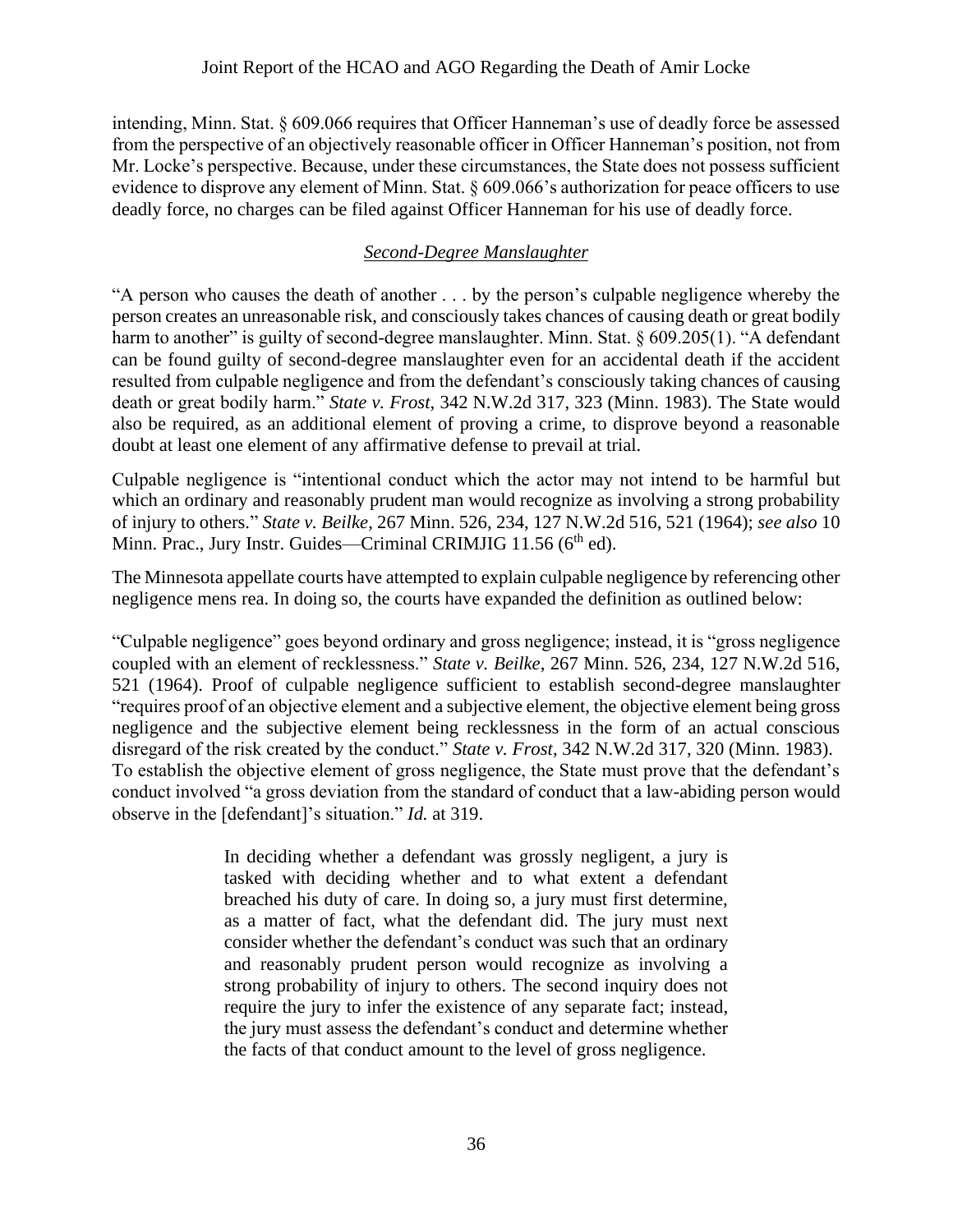*State v. Doucette*, No. A20-02387, 2021 WL 856126, at \*4 (Minn. Ct. App. March 8, 2021) (internal citations and quotations omitted).

To establish the subjective element of recklessness, the State must prove "an actual conscious disregard of the risk created by the conduct." *Frost*, 342 N.W.2d at 320. A person is reckless when she "is *aware* of the risk and disregards it." *Id.* (emphasis in original). This subjective element requires a finding of the defendant's state of mind, which is typically proven by circumstantial evidence and inferred from the defendant's words or actions. *Doucette*, 2021 WL 856126 at \*5 (citations omitted); *State v. Johnson*, 616 N.W.2d 720, 726 (Minn. 2000).

However, the original definition of culpable negligence – which has been adopted by the pattern JIG – states: Culpable negligence is "intentional conduct which the actor may not intend to be harmful but which an ordinary and reasonably prudent man would recognize as involving a strong probability of injury to others." *Beilke*, 267 Minn. at 234, 127 N.W.2d at 521; 10 Minn. Prac., Jury Instr. Guides—Criminal CRIMJIG 11.56 ( $6<sup>th</sup>$  ed). Taking all of these statements of the law together, it appears that culpable negligence is to be read as gross negligence with a *hint* or *touch* of recklessness, but that the State is not required to prove recklessness as a separate element. Indeed, the case law states that it involves "an element of recklessness," but does not state that to establish culpable negligence the State must "prove, as an element," recklessness. Thus, the case law supports an interpretation that the awareness of the "strong probability of injury to others" is sufficient to meet this "element of recklessness" for culpable negligence. We assess whether this statutory crime applies to two separate acts: Officer Hanneman's shooting at Mr. Locke and the decision to use a no-knock search warrant.

1. The Shooting

The facts of this case are such that there might be sufficient evidence to conclude that Officer Hanneman's shooting at Mr. Locke meets the statutory criteria and elements of second-degree manslaughter. As noted, Officer Hanneman pointed his duty firearm directly at Mr. Locke and shot three times at close range. This is conduct that a reasonable person would recognize as involving a strong probability of death or great bodily harm to others. And in fact, as discussed above, the evidence supports a conclusion that Officer Hanneman actually intended to cause death or great bodily harm to Mr. Locke by shooting him. Whether Officer Hanneman intended to kill Mr. Locke or not, he intentionally created a risk and consciously took a chance of doing so.

However, it is also important to note that the statute requires that the actor create an "unreasonable risk." Minn. Stat. § 609.205(1). As such, the State would also have to prove at trial that the risk created by Officer Hanneman's conduct was unreasonable. Proof of this fact would dovetail with the requirement that the State disprove the affirmative defense of justified or authorized use of deadly force by a peace officer, under Minn. Stat. § 609.066. But, as discussed above, the State cannot prove beyond a reasonable doubt that Officer Hanneman's use of deadly force was not authorized by Minn. Stat. § 609.066. As such, the State cannot issue a charge for second-degree manslaughter.

## 2. The No-Knock Warrant

We would be remiss to not address the fact that numerous studies have revealed the fraught nature of unannounced or no-knock search warrants, and have shown that these types of warrants increase, rather than decrease, risk to officers and civilians. This fact has been considered and we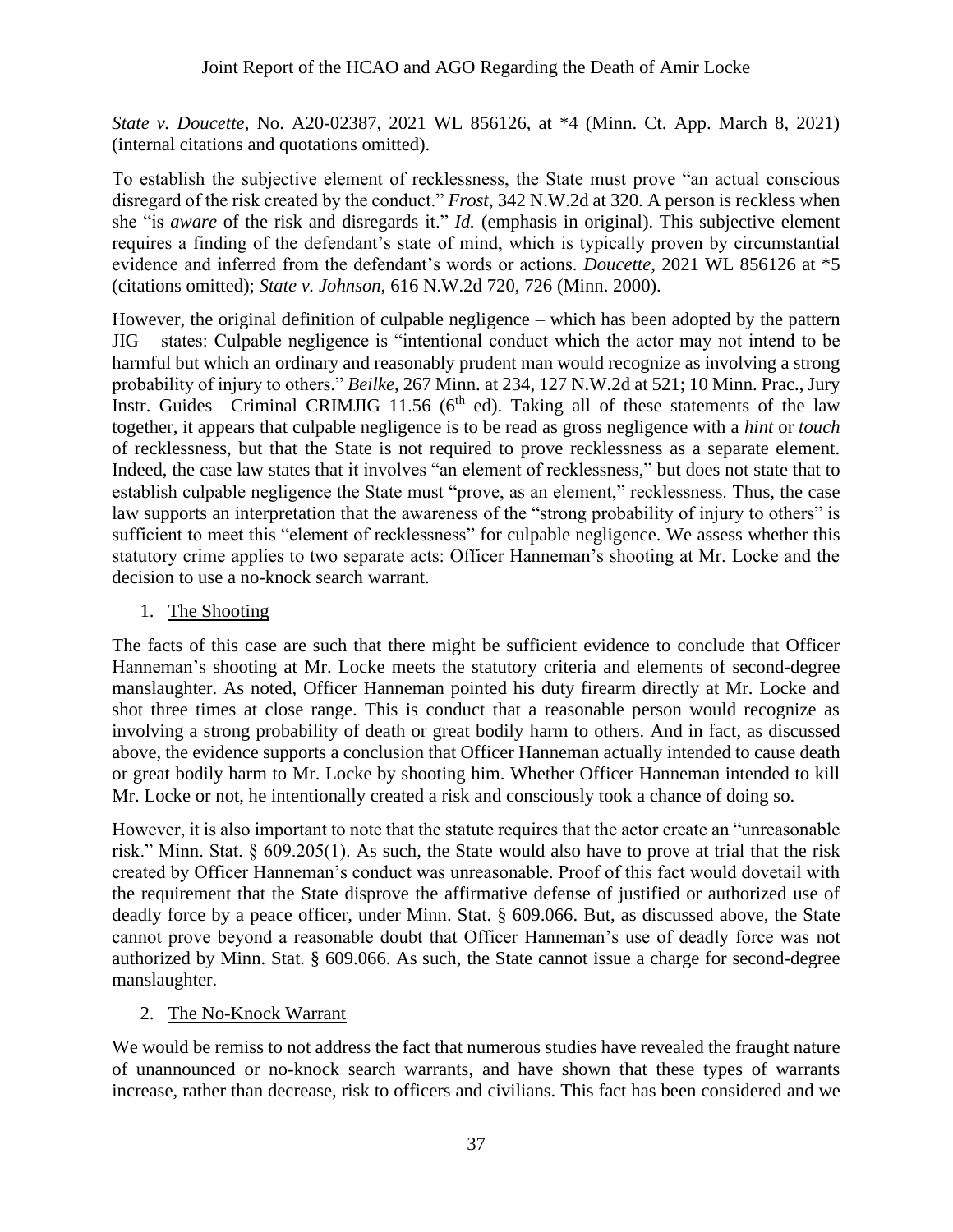have assessed its impact on potential criminal liability. Specifically, we have considered an argument that, in requesting that the search warrants for the apartment building be no-knock warrants, the Minneapolis Police Department and involved officers created an unreasonable risk and consciously took a chance of causing death or great bodily harm to others. Following from such an analysis could stem an argument that a second-degree manslaughter charge against some or all the officers is appropriate, even without considering the reasonableness of Officer Hanneman's decision to use deadly force. But that argument would be incorrect and a seconddegree manslaughter charge on this basis could not be proven beyond a reasonable doubt.

As an initial matter, the State would have to prove beyond a reasonable doubt that it was unreasonable for the SWAT Teams to have requested and executed a no-knock warrant instead of a regular, knock-and-announce warrant. Based on the Minneapolis Police Department policies outlined above and the specifically articulated risk factors involved in the decision to use a noknock warrant – specifically, that the suspects were involved in a homicide using a firearm, the homicide involved the use of a .223 caliber round, the suspects were seen social media posts demonstrating access to firearms, and the suspects were linked to ongoing violent criminal behavior – the State would not be able to prove beyond a reasonable doubt that it was unreasonable for the Minneapolis Police Department SWAT Team leadership to request a no-knock search warrant. Moreover, the no-knock warrant was signed by a Hennepin County District Court Judge who reviewed the affidavit and found that those factors, along with the other facts stated in the warrant application, provided sufficiently articulated grounds to authorize a no-knock entry into the apartment. That this warrant was signed and authorized by a judicial officer carries significant weight in assessing whether the warrant was reasonable. *See Massachusetts v. Upton*, 466 U.S. 727, 734 (1984) (recognizing the strong preference afforded to warrants signed by a judge). Under these circumstances, the State would not be able to prove beyond a reasonable doubt that the use of a no-knock warrant in this instance was unreasonable such that it could bring criminal charges premised on the use of that type of warrant.

Even if the State could prove that the use of a no-knock search warrant was unreasonable, a charge of second-degree manslaughter premised on the use of a no-knock warrant would fail against both Officer Hanneman and the Minneapolis Police Department SWAT Team leadership for the following reasons.

#### *a. Officer Hanneman*

Officer Hanneman could not be charged with second-degree manslaughter solely on the basis of the no-knock warrant creating an unreasonable risk of causing death or great bodily harm because Minn. Stat. § 609.205(1) requires that "the *person* create<sup>[]</sup> an unreasonable risk, and consciously takes chances of causing death or great bodily harm to another" to be guilty of second-degree manslaughter. For Officer Hanneman to be guilty of second-degree manslaughter solely by virtue of the risk created by the use of a no-knock warrant, *Officer Hanneman* would have to have been the person, or at minimum one of the people, who created that risk of causing death or great bodily harm by use of a no-knock warrant and consciously chose to proceed with doing so regardless of the known risks. But the factual record provides no evidence that this was the case. The decision to use a no-knock warrant was made by Sergeant Sysaath and Lieutenant Campbell, with possible input by Sergeant Biederman, and in conjunction with St. Paul Police investigators and St. Paul Police Department leadership. There is no evidence to suggest that Officer Hanneman had any role in the process by which that decision was made or finalized. Thus, there is no evidence that would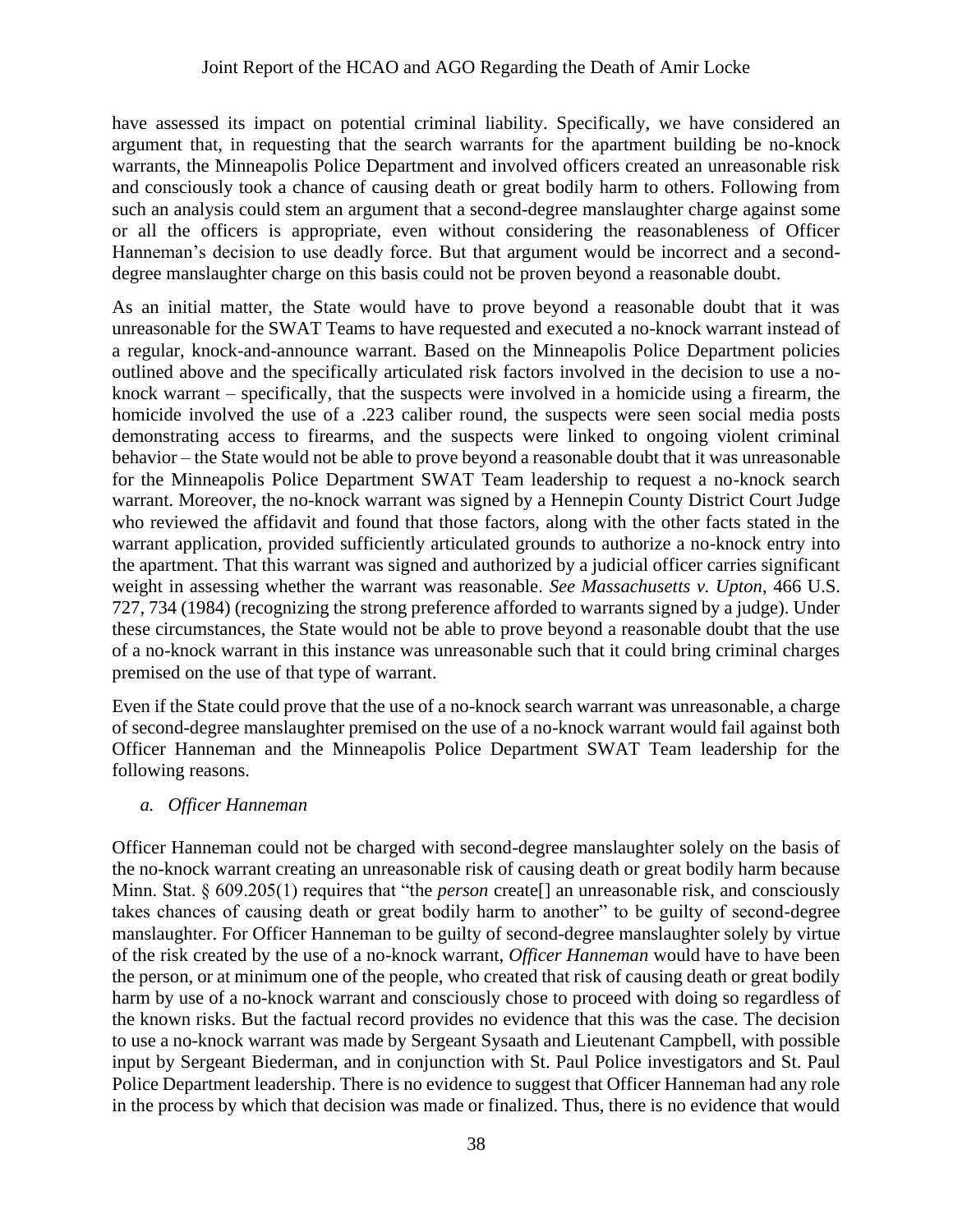support a second-degree manslaughter charge against Officer Hanneman premised on the decision to use a no-knock warrant.

#### *b. SWAT Team Leadership*

A second-degree manslaughter charge would also fail against any or all of the officers in the SWAT Team leadership who made the decision to use and requested a no-knock warrant because the State would be unable to prove beyond a reasonable doubt that this decision was the proximate cause of Mr. Locke's death. As an element of second-degree manslaughter, it must be proven that the death was caused by person who created an unreasonable risk and consciously took a chance of causing death or great bodily harm. 10 Minn. Prac., Jury Instr. Guides—Criminal CRIMJIG 11.56 ( $6<sup>th</sup>$  ed.). In assessing causation, the following statement of the law applies:

> "To cause" means to be a substantial causal factor in causing the death. The defendant is criminally liable for all the consequences of his or her actions that occur in the ordinary and natural course of events, including those consequences brought about by one or more intervening causes, if such intervening causes were the natural result of the defendant's acts. The fact that other causes contribute to the death does not relieve the defendant of criminal liability. However, the defendant is not criminally liable if a "superseding cause" caused the death. A "superseding cause" is a cause that comes after the defendant's acts, alters the natural sequence of events, and produces a result that would not otherwise have occurred.

*Id. See also* 10 Minn. Prac., Jury Instr. Guides—Criminal CRIMJIG 3.31 (6<sup>th</sup> ed.); *State v. Smith*, 835 N.W.2d 1, 6 (Minn. 2013); *State v. Olson*, 435 N.W.2d 530, 534 (Minn. 1989). As such, the State would have to prove beyond a reasonable doubt that Mr. Locke's death was foreseeable as being in the "ordinary and natural course" of executing a no-knock warrant and that there was no "superseding cause." In other words, the State would have to prove beyond a reasonable doubt that no intervening acts changed the natural course of events that flow from using a no-knock warrant. To do this, the State would have to prove beyond a reasonable doubt that: 1) Mr. Locke's actions of moving around and holding a firearm, which Officer Hanneman and other officers perceived as threatening, would not have occurred but-for the search warrant being a no-knock rather than a knock-and-announce; and 2) that Officer Hanneman's use of deadly force was not a superseding cause. The State would likely be unable to prove either of these facts beyond a reasonable doubt.

First, as to Mr. Locke's movements, it is entirely possible that the movements were caused by the nature of the "no-knock" warrant entry. The apartment door burst open, and several armed men moved quickly into the apartment, yelling overlapping commands and shining bright lights, some of which were in Mr. Locke's face. We recognize this fact, and recognize that it is possible, and perhaps even probable, that Mr. Locke's response to the entry – his movements and even his holding a firearm – could have been legitimate and reasonable responses to such an entry. But the State cannot prove that these movements and actions were foreseeable in the decision to use a noknock warrant or that they occurred solely because of the entry. This is not to say that Mr. Locke's reaction was an unreasonable response to what he was experiencing in those moments. But the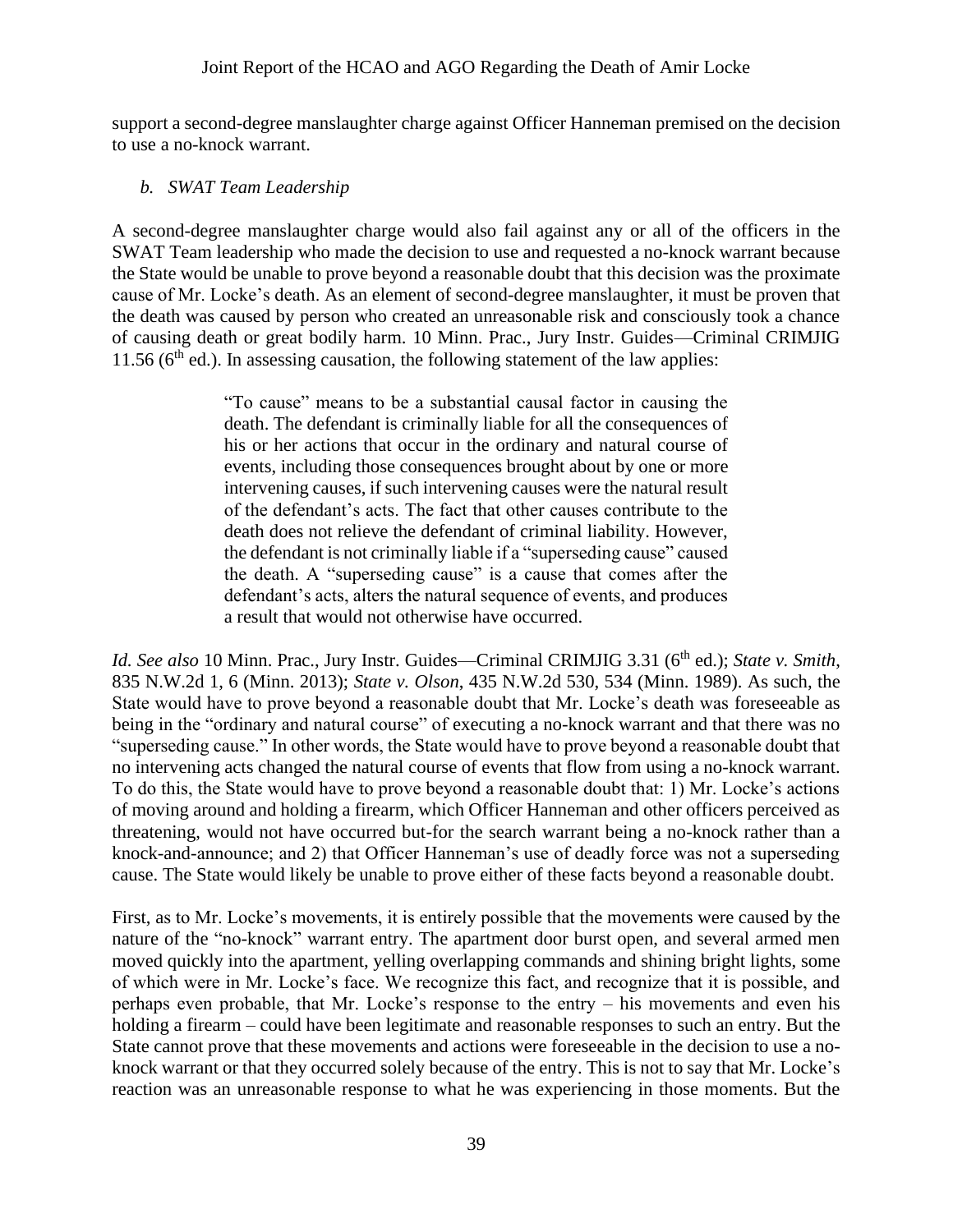State cannot prove beyond a reasonable doubt that Mr. Locke's movements and pulling of a firearm were foreseeable in the decision to use a no-knock entry or that they were not a superseding cause that altered the sequence of events.

Second, the State cannot prove beyond a reasonable doubt that Officer Hanneman's decision to use deadly force was not a superseding cause of Mr. Locke's death. Officer Hanneman alone elected to use deadly force when he shot and killed Mr. Locke. It is speculatively possible that Officer Hanneman might have chosen some other action, other than shooting Mr. Locke, even when presented with the same set of circumstances as those present here. But it cannot be said that Officer Hanneman's independent decision to use of deadly force was caused by the no-knock search warrant itself. It is possible, and perhaps probable, that the use of a no-knock search warrant heightened the likelihood of causing a situation in which death or great bodily harm would result. But it cannot be proven beyond a reasonable doubt that it was the decision to use a no-knock warrant that caused Officer Hanneman to use deadly force. Instead, it appears that decision by Officer Hanneman was based on a number of factors, specifically including Mr. Locke's pointing of a firearm. The State cannot attribute Officer Hanneman's decision solely to the no-knock search warrant or entry. Thus, the evidence does not support a charge of second-degree manslaughter against the SWAT Team leadership for choosing to request and use a no-knock search warrant.

## *Analysis of Other Homicide-Related Offenses*

In our review of this case, we also reviewed and considered the applicability of every other homicide-related offense enumerated in Minnesota's criminal code. Based on the review of those laws and the facts of this case, the evidence would not support a finding that other homicide-related crimes were committed for the reasons discussed below.

## 1. First-Degree Murder

Under Minnesota Statute section 609.185(a)(1), a person commits first-degree murder of when the person "causes the death of a human being with premeditation and with intent to effect the death of the person or of another."

The elements that the State must prove to establish a first-degree murder under this provision are: 1) the death of a person; 2) that the defendant caused the death of that person; 3) that the defendant acted with intent to kill or effect the death of that person; 4) that the defendant acted with premeditation; and 5) that the defendant's act occurred in Hennepin County. 10 Minn. Prac., Jury Instr. Guides—Criminal CRIMJIG 11.02 ( $6<sup>th</sup>$  ed.). The third element – intent – requires the State to prove that the defendant "acted with the purpose of causing death or believed the act would have that result." *Id.* The fourth element, premeditation, requires the State to prove the defendant "considered, planned, prepared for, or determined to commit the act" before committing it. *Id.*; Minn. Stat. § 609.18.

> While premeditation requires no specific period of time for deliberation, some amount of time must pass between the formation of the intent and the carrying out of the act. A premeditated decision to kill may be reached in a short period of time. However, an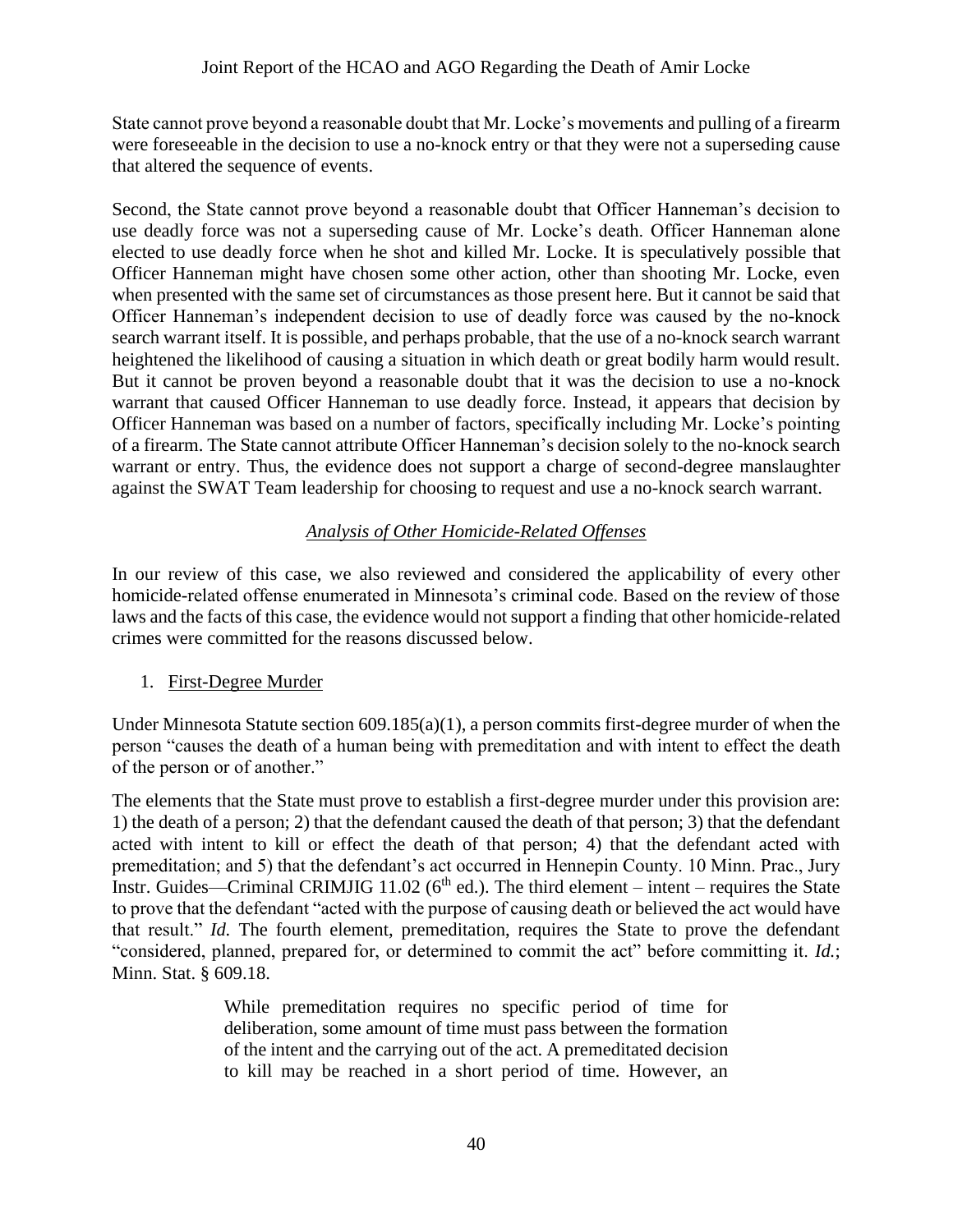unconsidered or rash impulse, even though it includes an intent to kill, is not premeditated.

10 Minn. Prac., Jury Instr. Guides—Criminal CRIMJIG 11.02 (6<sup>th</sup> ed.). In short, to prove firstdegree murder, the State would have to prove that the defendant acted with a purpose to cause a death and that some time passed between deciding to act and carrying out the act, and that the action intended to cause a death was not impulsive or unconsidered. "Premeditation indicates a preexisting reflection and deliberation involving more than a mere intent to kill" which must be inferred from the totality of the circumstances. *State v. Buntrock*, 560 N.W.2d 383, 388 (Minn. 1997) (quoting *State v. Lloyd*, 345 N.W.2d 240, 245 (1984)) (quotations omitted). Premeditation does not require extensive planning and "the requisite 'plan' to commit a first-degree murder can be formulated virtually instantaneously by a killer." *Buntrock*, 560 N.W.2d at 338 (quoting *Lloyd*, 345 N.W.2d at 246). But the time that passes must be "appreciable" enough such that it allows the actor to consider, plan, prepare, or determine to commit the act before actually doing so. *State v. Moore*, 481 N.W.2d 355, 361 (Minn. 1992); Minn. Stat. § 609.18.

Here, there is no evidence which would support a conclusion that Officer Hanneman acted with premeditation. While premeditation can be formed in even a short period of time, there are no facts present that would allow a jury to conclude beyond a reasonable doubt that Officer Hanneman reflected on and planned to commit a premeditated murder. There is no evidence that Officer Hanneman's movements closer to Mr. Locke were for the specific purpose of getting into a position to shoot and kill him. The video evidence also does not support a conclusion that Officer Hanneman had decided to shoot Mr. Locke as he passed the couch. Instead, Officer Hanneman's body-worn camera video shows that Officer Hanneman said "show me your hands" to Mr. Locke a split-second before shooting him. While premeditation could be "formulated virtually instantaneously," *Buntrock*, 560 N.W.2d at 338, Officer Hanneman's verbal command suggests that he had not decided to actually shoot Mr. Locke until the moment that he pulled the trigger. While the manner in which Officer Hanneman shot Mr. Locke supports a conclusion that he intended to kill Mr. Locke, the evidence is insufficient to show that this intent was premeditated or planned. Thus, the evidence does not support a conclusion that Officer Hanneman's conduct meets the statutory criteria for first-degree murder.

## 2. Third-Degree Murder

Under Minnesota Statute section 609.195(a), a person commits third-degree murder when the person unintentionally "causes the death of another by perpetrating an act eminently dangerous to others and evincing a depraved mind, without regard for human life." The State must prove that the defendant: (1) caused the death of another, (2) committed an act that was eminently dangerous to others, and (3) evinced a depraved mind without regard for human life. *State v. Hall*, 931 N.W.2d 737, 741 (Minn. 2019). The "depraved mind" mental state is "equivalent to a reckless standard." *State v. Coleman*, 944 N.W.2d 469, 478 (Minn. Ct. App. 2020) (quoting *State v. Barnes*, 713 N.W.2d 325, 332 (Minn. 2006)). The "'depraved mind' element of the third-degree murder statute requires proof that the defendant was aware that his conduct created a substantial and unjustifiable risk of death to another person and consciously disregarded that risk." *Coleman*, 944 N.W.2d at 479.

The Minnesota Supreme Court reviewed *Coleman* and explained that an eminently dangerous act, committed without regard for human life, is committed when one can infer from the surrounding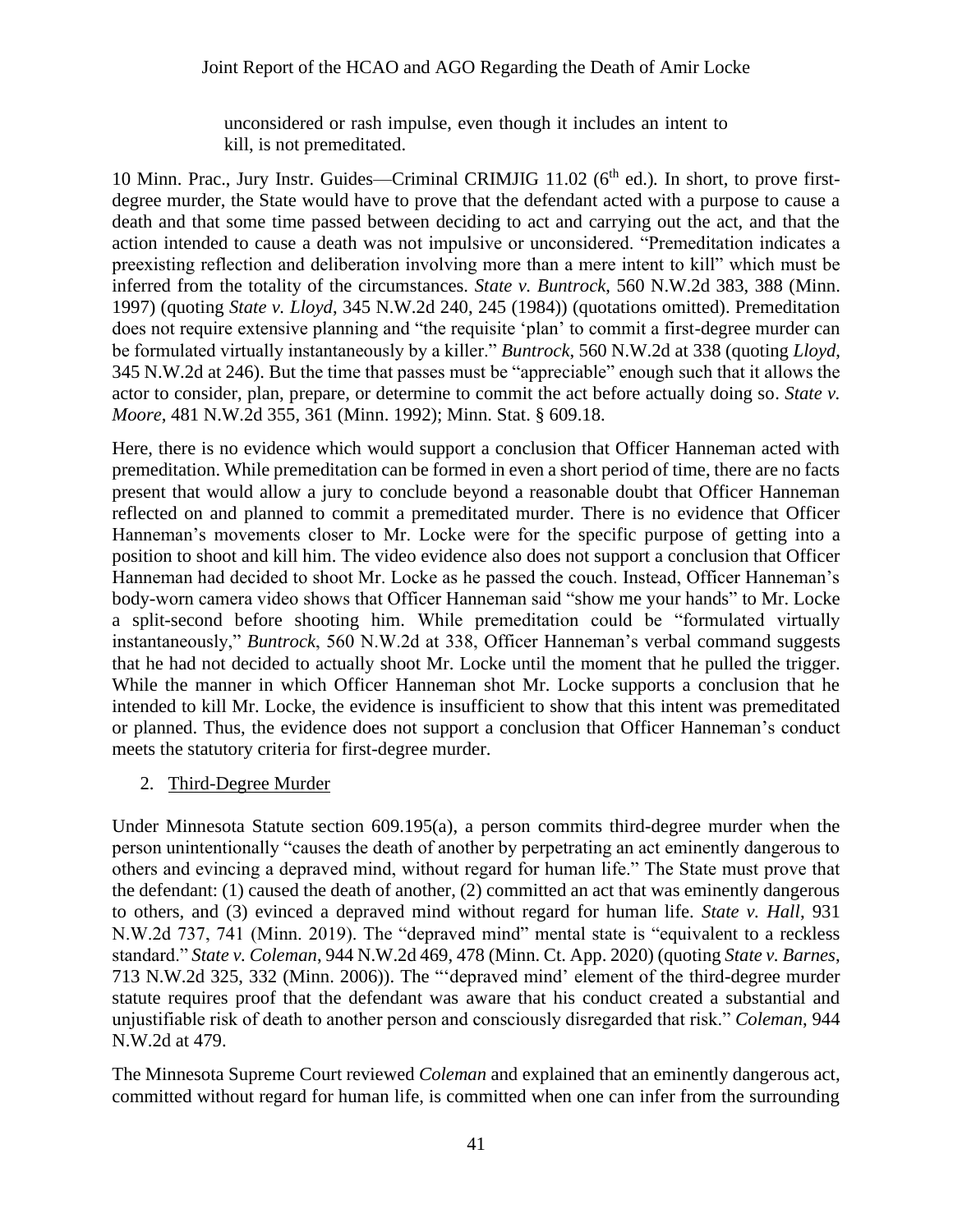circumstances that the defendant was indifferent to the loss of life that the act could cause. *State v. Coleman*, 957 N.W.2d 72, 80 (Minn. 2021).

> In other words, a defendant is guilty of third-degree murder, when based on the attending circumstances: (1) he causes the death of another without intent; (2) by committing an act eminently dangerous to others, that is, an act that is highly likely to cause death; and (3) the nature of the act supports an inference that the defendant was indifferent to the loss of life that this eminently dangerous activity *could* cause.

*Id.* The Minnesota Supreme Court has further clarified that the mental state required for a deprivedmind murder "is a generalized indifference to human life and . . . cannot exist when the defendant's conduct is directed with particularity at the person who is killed." *State v. Noor*, 964 N.W.2d 424, 438 (Minn. 2021).

As in *Noor*, Officer Hanneman's conduct was directed exclusively at Mr. Locke. As such, there is no viability of a third-degree murder charge based on the facts present here.

- 3. First-Degree Manslaughter
	- *a. Heat of Passion*

"Whoever . . . intentionally causes the death of another person in the heat of passion provoked by such words or acts of another as would provoke a person of ordinary self-control under like circumstances" commits manslaughter in the first-degree. Minn. Stat. § 609.20(1). To prove a heatof-passion first-degree manslaughter, the State must prove beyond a reasonable doubt that: (1) there was a death; (2) the defendant caused the death; (3) the defendant acted in the heat of passion with the intent to cause the death of the person; and (4) the act occurred in Hennepin County. 10 Minn. Prac., Jury Instr. Guides—Criminal CRIMJIG  $11.44$  ( $6<sup>th</sup>$ ed.).

A person acts "in the heat of passion" when they are "provoked by words or acts such as would provoke a person of ordinary self-control in like circumstances." *Id.*; *State v. Buchanan*, 431 N.W.2d 542, 549 (Minn. 1988). When a person intentionally kills another under the heat of passion, the law sets the crime as manslaughter instead of murder because "[t]he heat of passion may cloud a person's reason and weaken will-power." *Id.*; *see also State v. Brocks*, 587 N.W.2d 37, 41 (Minn. 1998). Determining whether the killing was done in the heat of passion is a subjective analysis, looking to the defendant's emotional state. *Brocks*, 587 N.W.2d at 41. The second element, whether there were preceding acts that would be sufficient to provoke a person of ordinary self-control in like circumstances, requires an objective analysis. *Id.*

"A defendant's behavior before, during, and after the crime is relevant to whether the crime was committed in the heat of passion." *State v. Carney*, 649 N.W.2d 455, 461 (Minn. 2002). "While passion may be caused by fear or terror, standing alone those emotions are insufficient to mitigate murder to manslaughter." *State v. Nystrom*, 596 N.W.2d 256, 262 (Minn. 1999). Likewise, anger alone is insufficient for heat of passion. *State v. Stewart*, 624 N.W.2d 585, 590 (Minn. 2001). Instead, "[t]here must also be evidence that the defendant's fear was caused by the victim's words or acts, and that the victim's words or acts were sufficient to provoke a person of ordinary selfcontrol." *Nystrom*, 596 N.W.2d at 262 (quotations and citation omitted). The Minnesota Supreme Court has determined that a victim shooting a defendant in the head would be a sufficient act to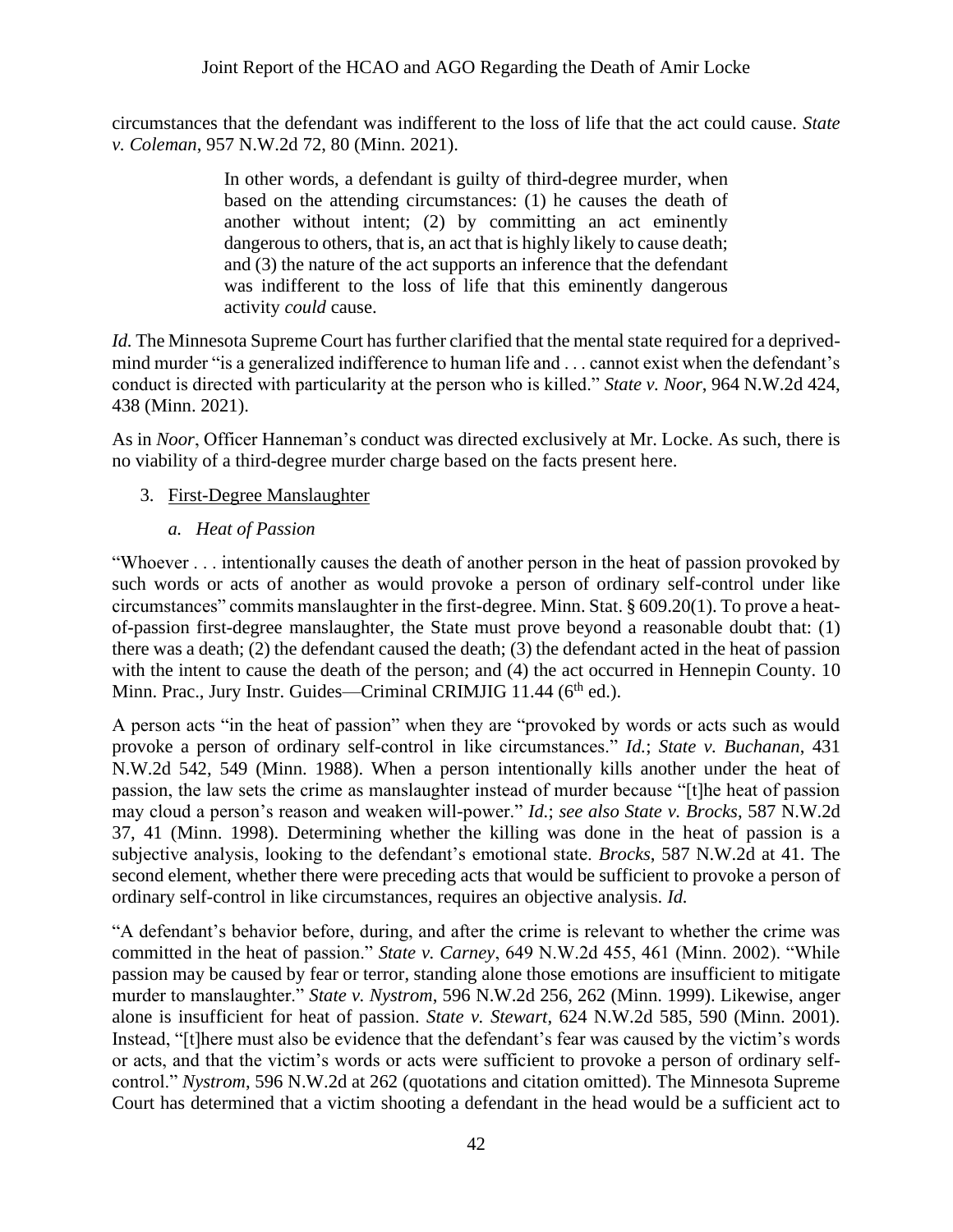provoke a person of ordinary self-control into a heat of passion. *State v. Johnson*, 719 N.W.2d 619, 628 (Minn. 2006). In contrast, cases where the victim reached for a gun after the defendant was the initial aggressor and where the victim grabbed a knife after being smacked by the defendant did not have a sufficient basis to support a provocation of a person of ordinary self-control to act in the heat of passion. *Stiles v. State*, 664 N.W.2d 315, 322 (Minn. 2003); *State v. Hale*, 453 N.W.2d 704, 706-07 (Minn. 1990).

Based on the legal standards for first-degree manslaughter outlined above, the evidence does not support a lesser charge of first-degree manslaughter. Essentially, a first-degree manslaughter charge requires the same elements as a second-degree murder but mitigates the charge because the person doing the killing did so under a heat of passion. Here, arguably, it could be stated that while Officer Hanneman acted intentionally in shooting and killing Mr. Locke, he did so only out of fear and that Mr. Locke's holding a firearm that was pointed in Officer Hanneman's direction was conduct such that a person of ordinary self-control would experience the "heat of passion" and respond as Officer Hanneman did. Indeed, Officer Hanneman writes that he "feared for [his] life and the lives of [his] teammates" and that the perceived threat was "imminent and terrifying" as an explanation for why he shot Mr. Locke. (Statement of Officer Hanneman, at 2). But the case law indicates that in situations where the victim reaches for a weapon after some initial aggression or provocation by the person who ultimately ends up taking the fatal action, it cannot be said that there was sufficient provocation by the victim such that the person who does the killing is entitled to the mitigated offense of first-degree manslaughter.

Even assuming, without concluding, that Mr. Locke was intentionally pointing a firearm at Officer Hanneman, it is possible – and perhaps likely – that Mr. Locke was doing so in response to being startled by a group of people rushing into the apartment in which he was sleeping. Mr. Locke may have been sleeping on the living room couch when the SWAT team opened the door and rushed in, with several people yelling at the same time. As Mr. Locke looked up in the officers' direction – both when they initially entered the apartment and as they got closer to him – flashlights were illuminated and pointing directly in his face, possibly disorienting him. The officers also simultaneously shouted varying commands, such as "police, search warrant," "get on the ground," and "let me see your hands" or "hands." A reasonable person in Mr. Locke's position would likely be startled, disoriented, and confused and try to take action to protect themself from the apparent chaos. While the evidence does not definitively show Mr. Locke's intentions, it is possible – if not probable – that Mr. Locke's movements and holding of the firearm were based on a reasonable perception that he needed to protect himself. And, as noted in the case law above, where the victim raises a weapon in response to a reasonably perceived need to protect himself, the person who later kills the victim cannot claim to have been provoked by the victim to mitigate what is otherwise a second-degree murder to first-degree manslaughter. Thus, Officer Hanneman's conduct does not meet the statutory criteria for first-degree manslaughter under Minn. Stat. § 609.20(1).

## *b. Under Coercion or Duress*

First-degree manslaughter also occurs when a person "intentionally causes the death of another person because the actor is coerced by threats made by someone other than the actor's coconspirator and which cause the actor reasonably to believe that the act performed by the actor is the only means of preventing imminent death to the actor or another." Minn. Stat. § 609.20(3). There is no stock jury instruction for this provision. There are also very few cases arising from or referencing this provision, but it appears that this provision refers to when the actor kills another